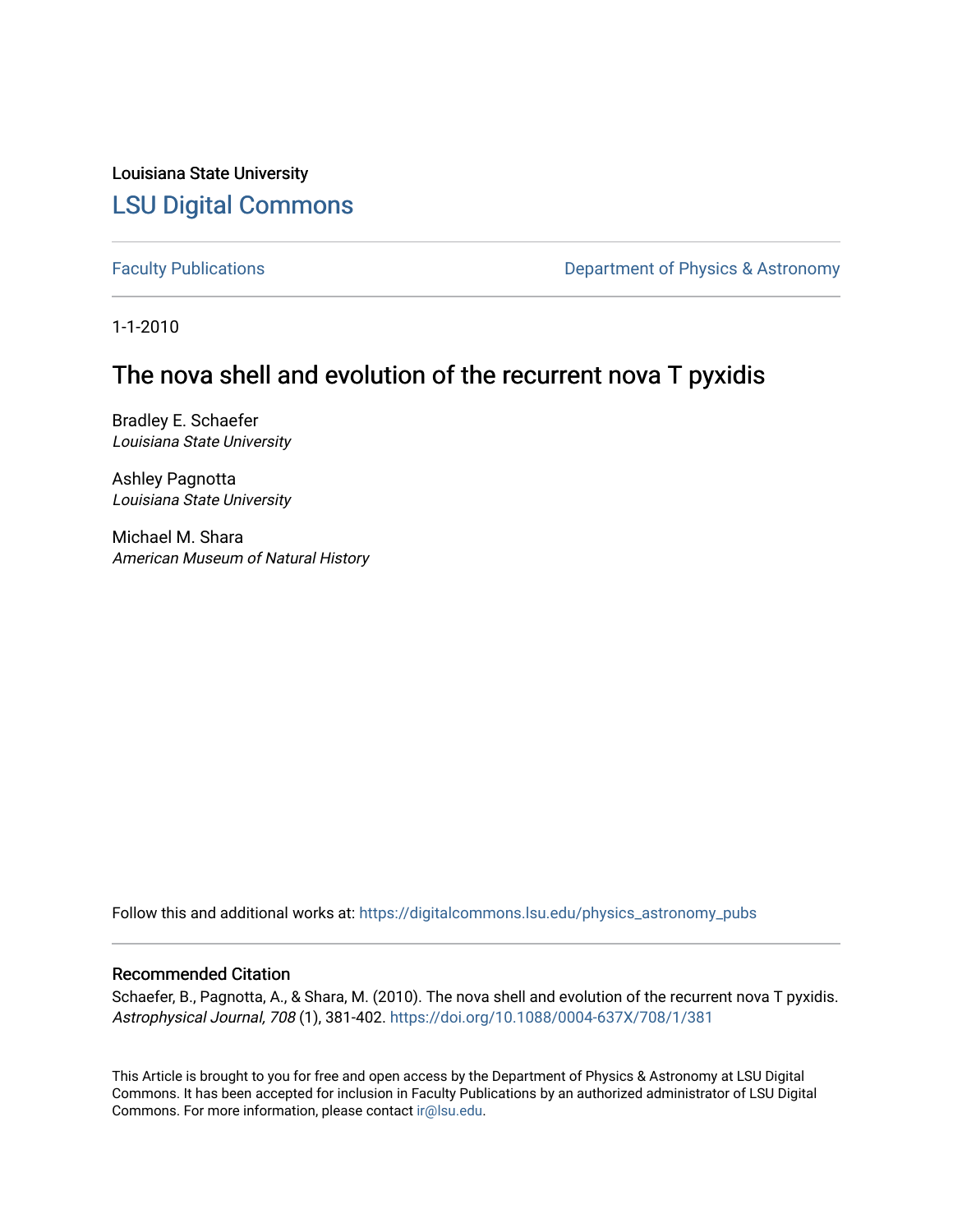# The Nova Shell and Evolution of the Recurrent Nova T Pyxidis

Bradley E. Schaefer, Ashley Pagnotta

*Physics and Astronomy, Louisiana State University, Baton Rouge, LA, 70803, USA; schaefer@lsu.edu*

Michael M. Shara

*Department of Astrophysics, Division of Physical Sciences, American Museum of Natural History, Central Park West at 79th Street, New York, NY 10024*

#### ABSTRACT

T Pyxidis is the prototypical recurrent nova (RN), with five eruptions from 1890 to 1967 and a mysterious nova shell. We report new observations of the nova shell with the *Hubble Space Telescope* (*HST*) in the year 2007, which provides a long time baseline to compare with *HST* images from 1994 and 1995. We find that the knots in the nova shell are expanding with velocities ranging from roughly 500-715 km s<sup>−</sup><sup>1</sup> , assuming a distance of 3,500 pc. The fractional expansion of the knots is constant, which implies no significant deceleration of the knots, which must have been ejected by an eruption close to the year 1866. We see knots that have turned on after 1995; this shows that the knots are powered by shocks from the collision of the '1866' ejecta with fast ejecta from later RN eruptions. We derive that the '1866' ejecta has a total mass of  $\sim 10^{-4.5}$  M<sub>☉</sub>, which with the low ejection velocity shows that the '1866' event was an ordinary nova eruption, not an RN eruption. This also implies that the accretion rate before the ordinary nova event must have been low (around the  $4 \times 10^{-11}$  M<sub>☉</sub> yr<sup>-1</sup> expected for gravitational radiation alone), and that the matter accumulated on the surface of the white dwarf for ∼750,000 years. The current accretion rate (> 10<sup>-8</sup> M<sub>☉</sub>  $yr^{-1}$ ) is ~1000× higher than expected for a system below the period gap, with the plausible reason being that the '1866' event started a continuing supersoft source that drives the accretion. The accretion rate has been declining since before the 1890 eruption, with the current rate being only 3% of its earlier value. The decline in the observed accretion rate shows that the supersoft source is not self-sustaining; we calculate that the accretion in T Pyx will effectively stop in upcoming decades. With this, T Pyx will enter a state of hibernation lasting for an estimated 2,600,000 years before gravitational radiation brings the system into contact again. Thus, T Pyx has an evolutionary cycle going from an ordinary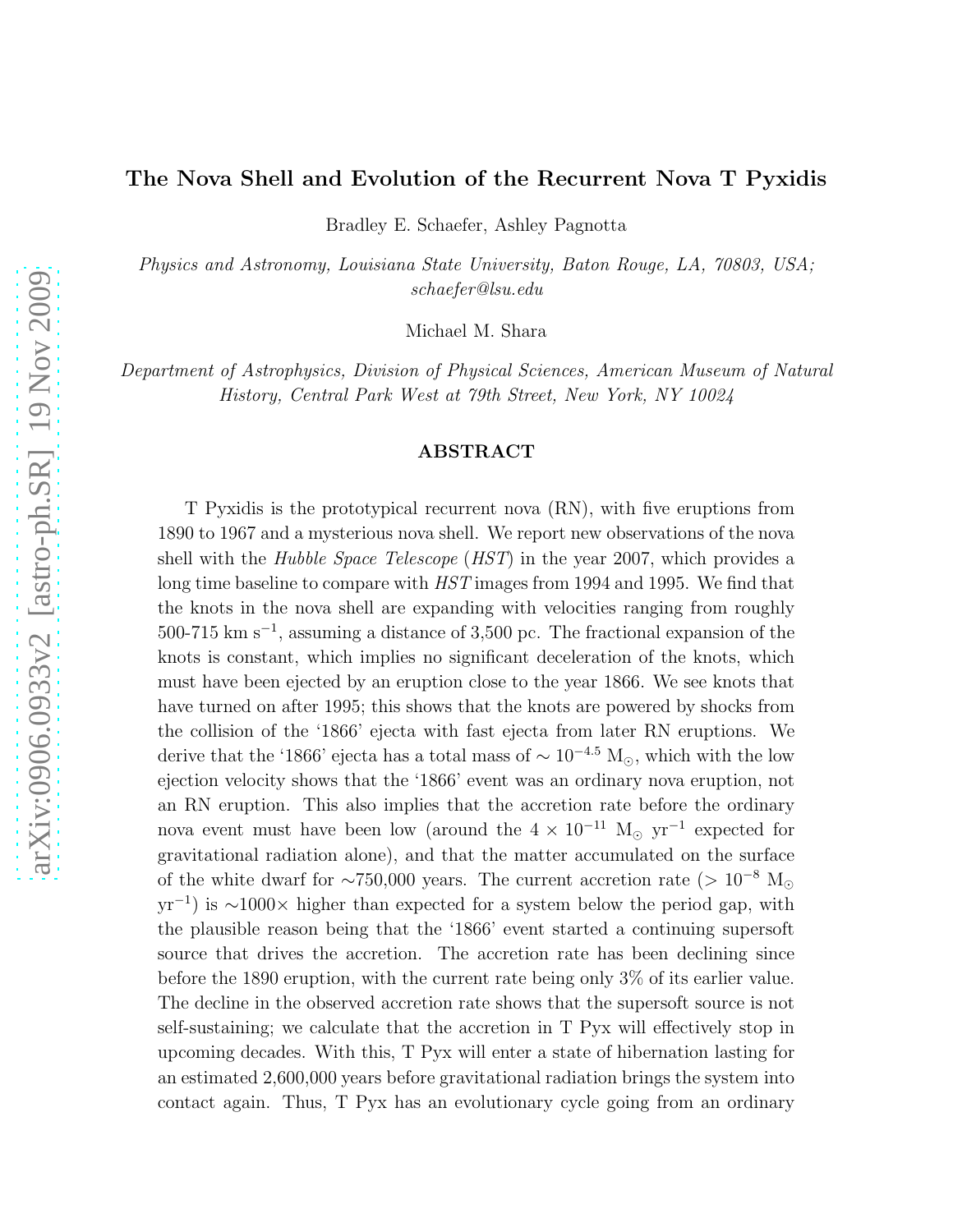CV state (lasting 750,000 years), to its current RN state (lasting little longer than a century), to a future hibernation state (lasting 2,600,000 million years), and then repeating this cycle.

*Subject headings:* stars: individual (T Pyx) — novae, cataclysmic variables

# 1. Introduction

Cataclysmic variables (CVs) with multiple nova outbursts in a given century are known as recurrent novae (RNe). The dramatic outbursts are the product of thermonuclear runaway in the accreted material on the surface of the white dwarf (WD). The outburst mechanism is identical to that of classical novae (CNe), but the presence of a high-mass WD ( $M_{WD} \gtrsim 1.3$ M<sub>☉</sub>) and a high accretion rate lead to the short recurrence time scale. With these required conditions, RNe are strong candidate Type Ia supernova progenitors. Only ten RNe are known in our galaxy; the prototype RN is T Pyxidis.

T Pyx was the first known RN, discovered by H. Leavitt in 1913 (Pickering 1913) when she found the 1902 eruption on the Harvard plates and searched through older plates to find the 1890 eruption. Eruptions of T Pyx have been observed in 1890, 1902, 1920, 1944, and 1967, giving an apparent recurrence time scale of approximately 20 years (Schaefer 2009). This time scale, however, predicts an eruption around 1987, which did not occur. The five eruptions have identical light curves, each with a peak magnitude of 6.4 in the visual and a  $t_3$  of 62 days, where  $t_3$  is the amount of time it takes for the brightness to decline by three magnitudes from peak (Schaefer 2009). The quiescent B-band magnitude of the system has fallen systematically from 13.8 mag before the 1890 eruption, to 15.5 mag in 2004 (Schaefer 2005), and now to 15.7 mag in 2009. The orbital period of T Pyx was discovered to be *below* the period gap at 1.83 hours (Schaefer et al. 1992) with extensive photometric (Patterson et al. 1998) and spectroscopic confirmation (Uthas 2009). With this, it is surprising that all measures of the accretion rate (e.g., Patterson et al. 1998; Selvelli et al. 2008) are at the very high value of  $> 10^{-8}$  M<sub>☉</sub> yr<sup>-1</sup>.

T Pyx is surrounded by a unique nova shell. This shell, with a radius of ∼ 5 arc-second, was discovered by Duerbeck & Seitter (1979) using the ESO 3.6m telescope. Williams (1982) used the CTIO 4m to image T Pyx in  $H\alpha + [N II]$ , and found the shell to be spectrally similar to planetary nebulae, and to have close to solar abundances. The obvious presumption was that the shell had been ejected during the 1967 eruption. Shara et al. (1989) compared images from 1980 and 1985 to find that the shell was apparently *not* expanding, and could certainly not have come from the 1967 eruption. They also discovered a faint outer halo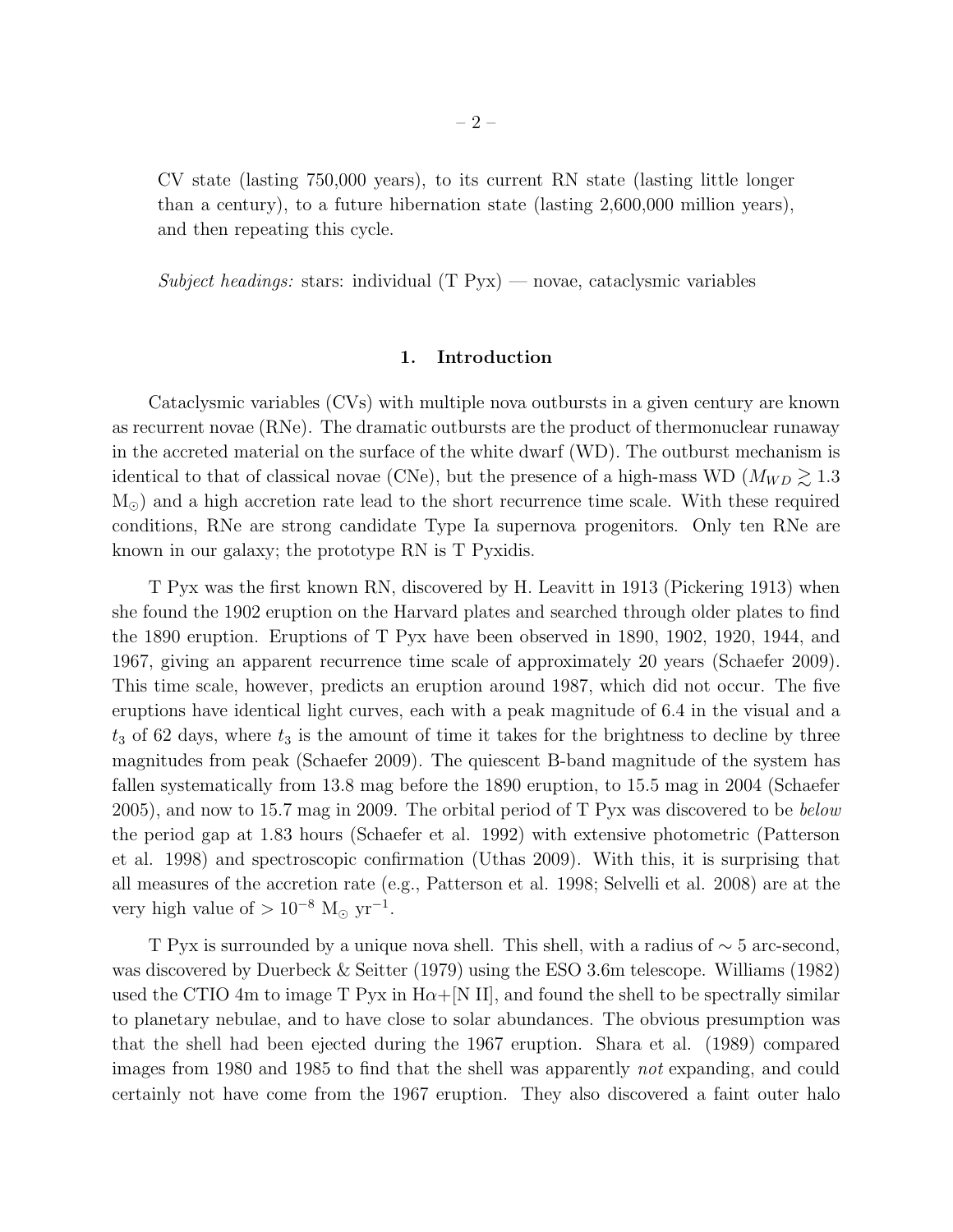extending out to radius ∼ 10 arc-seconds. Contini & Prialnik (1997) presented a model for the T Pyx shell that successfully reproduces the spectral line fluxes of the shell by shock heating when the fast ejecta from one nova eruption run into the slower ejecta from an earlier eruption. *Hubble Space Telescope* (*HST*) images from 1994 and 1995 revealed the shell to be composed of over 2000 unresolved knots (Shara et al. 1997). Mysteriously, the knots were *not* seen to be expanding radially, although the time baseline was fairly short. The origin and nature of the nova shell are essentially unknown, with many proposed possibilities.

T Pyx might be a well-observed system, but it still has many mysteries. First, why didn't it erupt around the year 1987, as appropriate for its prior recurrence time scale? Second, its orbital period places it below the period gap and hence it 'should' have a low accretion rate driven by gravitational radiation loss, so why is its observed accretion rate over a thousand times higher? Third, why is the nova shell so unlike almost all other nova shells, being composed of a myriad of small knots? Fourth, why is this shell seen to be *not* expanding? Fifth, why has T Pyx been suffering a unique secular decline in quiescent brightness by 1.9 magnitudes over the last 120 years? Sixth, will T Pyx ultimately become a supernova? We present answers for each of these mysteries.

## 2. HST Observations

The previous *HST* images of T Pyx had a short time baseline, from 1994.1 to 1995.8, and the knots were seen to not have any significant radial expansion (Shara et al. 1997). Over a decade later, we use another set of *HST* images to look for the expansion velocity with much greater sensitivity due to the longer baseline. Such images can also look for brightness changes (to constrain the power source of the knot emission) and for the presence of an inner shell which has expanded to a far enough distance from the bright central star to be recognizable. We were granted *HST* time in 2007 with the ACS instrument. The greater resolution and sensitivity of ACS (as compared to WFPC2) would allow for a deeper image than the 1994/5 images in just one orbit. Unfortunately, the ACS detector was disabled before our observations, so our program was rescheduled for WFPC2. The primary science loss was in the sensitivity; our observations did not go very deep. Nevertheless, we obtained an image which shows 30 knots with good significance, which is adequate for our primary science goals. A benefit of this situation is that our later observations used exactly the same detector/filter/telescope combination as the earlier observations, which is reassuring for our comparisons.

The primary input for this paper is this new set of *HST* images. We chose to use the F658N filter because this is the most sensitive to the knots (which are bright in  $H\alpha$ ) and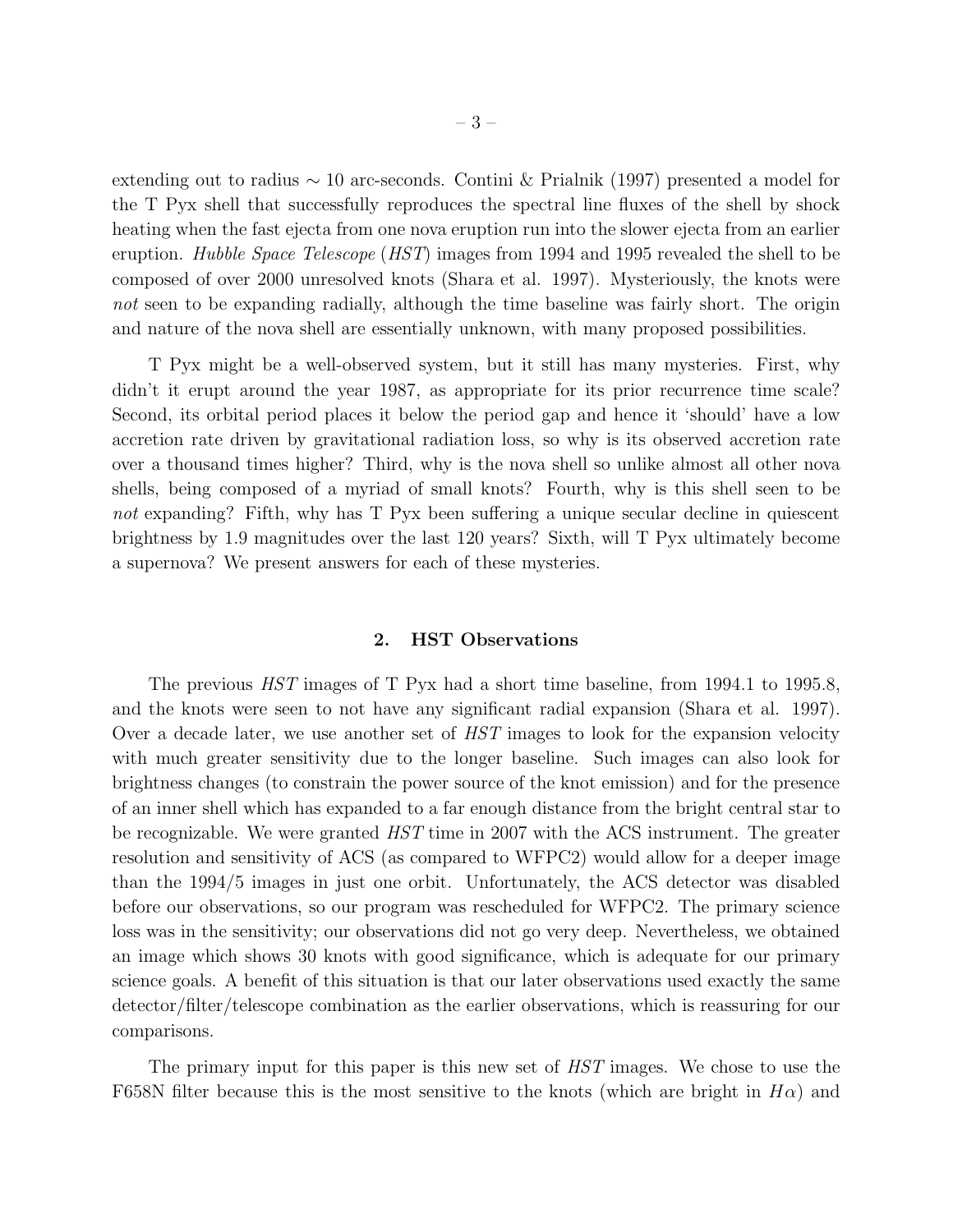because most of the exposures in 1994 and 1995 were through the same filter. The F658N filter has a central wavelength of 659.1 nm and a bandwidth of 2.9 nm, which covers not only the  $H\alpha$  line but also the bright [NII] line (Williams 1982). We chose to have the images centered slightly towards the nearby star, labeled as 'Check' in Schaefer (2009) and as '155' by the *AAVSO*, which is 12 arc-seconds directly to the south. Check provides a photometric standard (B=16.56, V=15.81, R=15.33, I=14.95, J=14.31, H=13.94, and K=13.89; Schaefer 2009) and a point-spread-function (PSF) standard. We obtained two orbits of images, each with a total exposure time of 1900 seconds (for a total of 3800 seconds) on 2007 June 29. Each of the two images were broken up into the usual pair for elimination of cosmic rays. These images were processed and combined with the standard *HST* pipeline, drizzled using the PyRAF *multidrizzle* task, and then combined via IRAF's *imcombine* task. Everything of interest fits into the field of the Planetary Camera on WFPC2. The field of view is 800×800 pixels, which is  $35\times35$  arc-seconds. The nominal pixel size is 0.046 arc-seconds.

Our full, final *HST* image from 2007 is displayed in Figure 1. The 2007 image shows T Pyx just north of center, the Check star near the bottom edge, three faint background stars, and many knots in a roughly symmetrical shell around T Pyx. Detailed photometry also shows an apparently smooth source above background that is centered on T Pyx, due to unresolved faint knots and possibly a smooth shell. Many knots are readily identified, and all of these are unresolved. The majority of these knots appear 100-130 pixels (4.6-6.0 arc-seconds) from T Pyx, while the remainder are mostly 70-100 pixels (3.2-4.6 arc-seconds) from T Pyx. The knots are shown more clearly in Figure 2.

We have compiled a list of the positions and magnitudes of knots from our 2007 image, presented in Table 1. We have taken a flux limited sample of 30 knots. Fainter knots are certainly visible, but their measured properties and existence are increasingly less confident as the knots get fainter than our threshold. Each knot is designated with a prefix 'K' and a running number, in order of radial distance from T Pyx. We have used IRAF routines to measure the centroid position and aperture photometry (with a 2.0 pixel radius circular aperture) to measure the brightness of each knot. We also performed centroid positioning and aperture photometry on T Pyx and Check. Each knot position is reported relative to that of T Pyx in units of pixels, with the positive X-axis towards the west and the positive Y-axis towards the north (columns 2 and 3, in pixels). The one-sigma error bar on these positions is 0.2 pixels as determined by the consistency between measures on our two orbits. We also report the calculated radial distance  $(R_{2007}, \text{in pixels})$  and the position angle (measured westward from north in degrees) from T Pyx (see columns 4 and 5). Each knot magnitude is reported relative to that of Check ( $\Delta m_{07}$  in magnitudes), as given in column 6. The one-sigma error bar on these magnitudes is 0.10 mag as determined by the consistency between measures on our two orbits.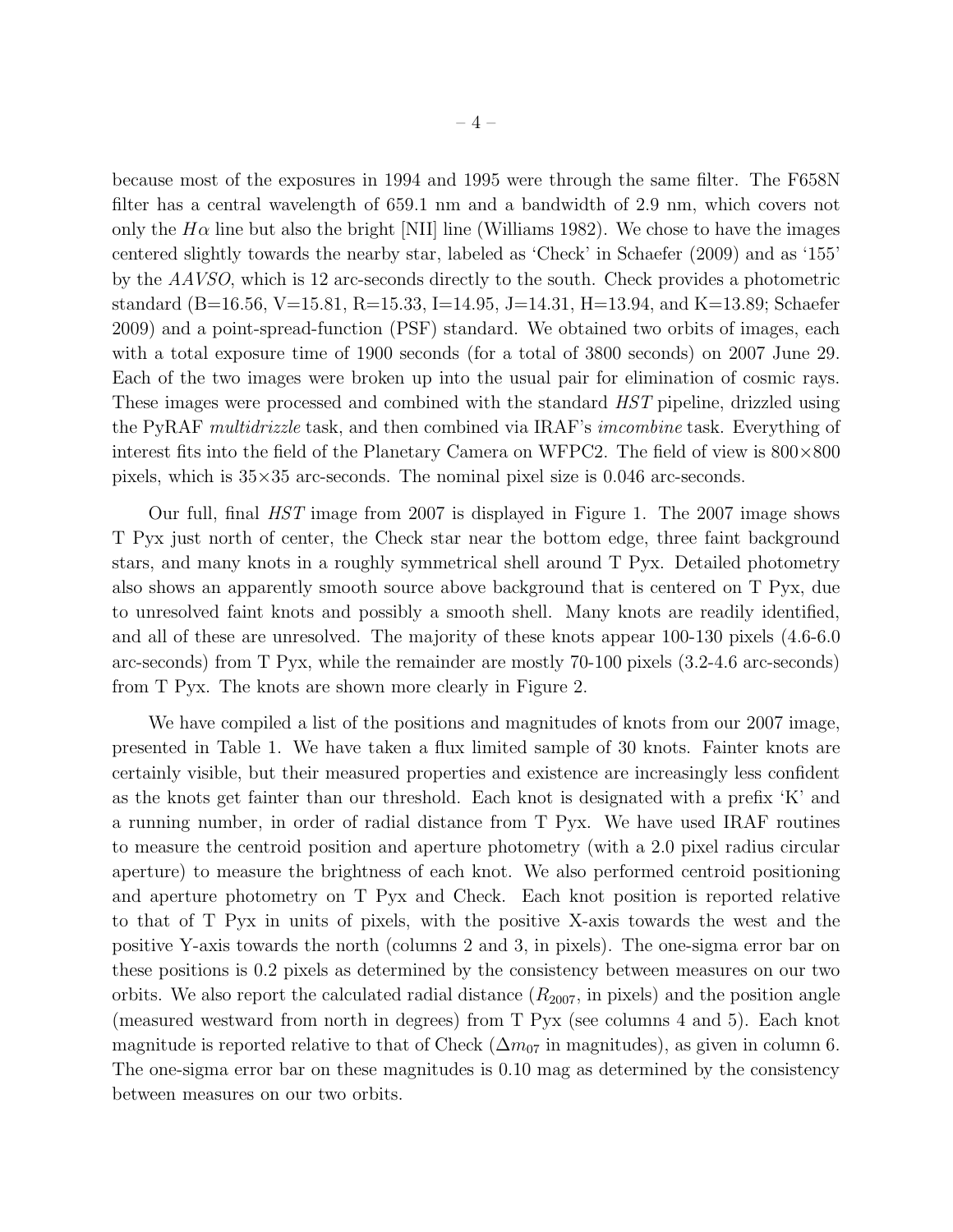In the time since 1995, it is possible that knots or expanding shells might appear close in to T Pyx. In Figures 1-3, T Pyx itself darkens the images within 10 pixels of the center. Knots or shells interior to this can be detected by subtracting out the PSF of Check, scaled to the flux of T Pyx before subtraction. The subtracted image showed differences at the part-per-thousand level which is consistent with normal and irreducible variations in the PSF. We do not see any systematic structure corresponding to a 'shell' centered on T Pyx, or any significant residuals with a PSF shape of their own, which is to say that we do not see any knots close in to T Pyx.

The primary science here comes from a detailed comparison between our image from 2007.5 and the *HST* images from 1994.1 and 1995.8. The earlier images are described fully in Shara et al. (1997). We have extracted the original WFPC2 images and reprocessed them using the same technique we used on the 2007.5 data. (The old images remain identical to those displayed in the earlier paper, but we repeated the processing primarily as a precaution.) The relative positions of T Pyx and the Check star are constant to within a quarter of a pixel on all images and sub-images.

A casual comparison of the 1995.8 and 2007.5 images shows many important points. First, the 1995.8 image goes much deeper and shows many more knots. This is expected given the relative exposure times. Nevertheless, the 2007.5 exposure is adequate to see many knots, which is what we need. Second, the overall structure of the knots is the same. Third, the individual knots form random patterns that appear in *both* the 1995.8 and 2007.5 images. This is important as the repetition of such patterns would be essentially impossible unless the same knots appear in both images. We can therefore track the motion of specific knots and monitor changes in their brightness. Fourth, a few knots appear on the 2007.5 image at a position which is completely empty in the 1995.8 image. Something has caused these knots to light up between 1995.8 and 2007.5; this clue will determine the mechanism by which the knots shine. Fifth, some knots appear to be somewhat fainter in 2007.5 than in 1995.8. This fading provides a measure of the electron density in the knots.

With aperture photometry, we can compare the brightness of T Pyx with that of Check for our F658N images. On the first orbit, T Pyx was 0.10 mag brighter than Check, while on the second orbit it was 0.21 mag brighter. This variation is typical of T Pyx, arising from the usual flickering and orbital modulation of the system (Schaefer 1990; Schaefer et al. 1992; Patterson et al. 1998).

We also obtained quasi-simultaneous photometry with the 1.3-m SMARTS telescope on Cerro Tololo in Chile. These observations consist of BVRI magnitudes on six consecutive nights from 2007 June 21-26. We found average magnitudes of  $B=15.65$ ,  $V=15.56$ ,  $R=15.38$ , and I=15.17 for T Pyx. The RMS scatter in these magnitudes is 0.05 mag.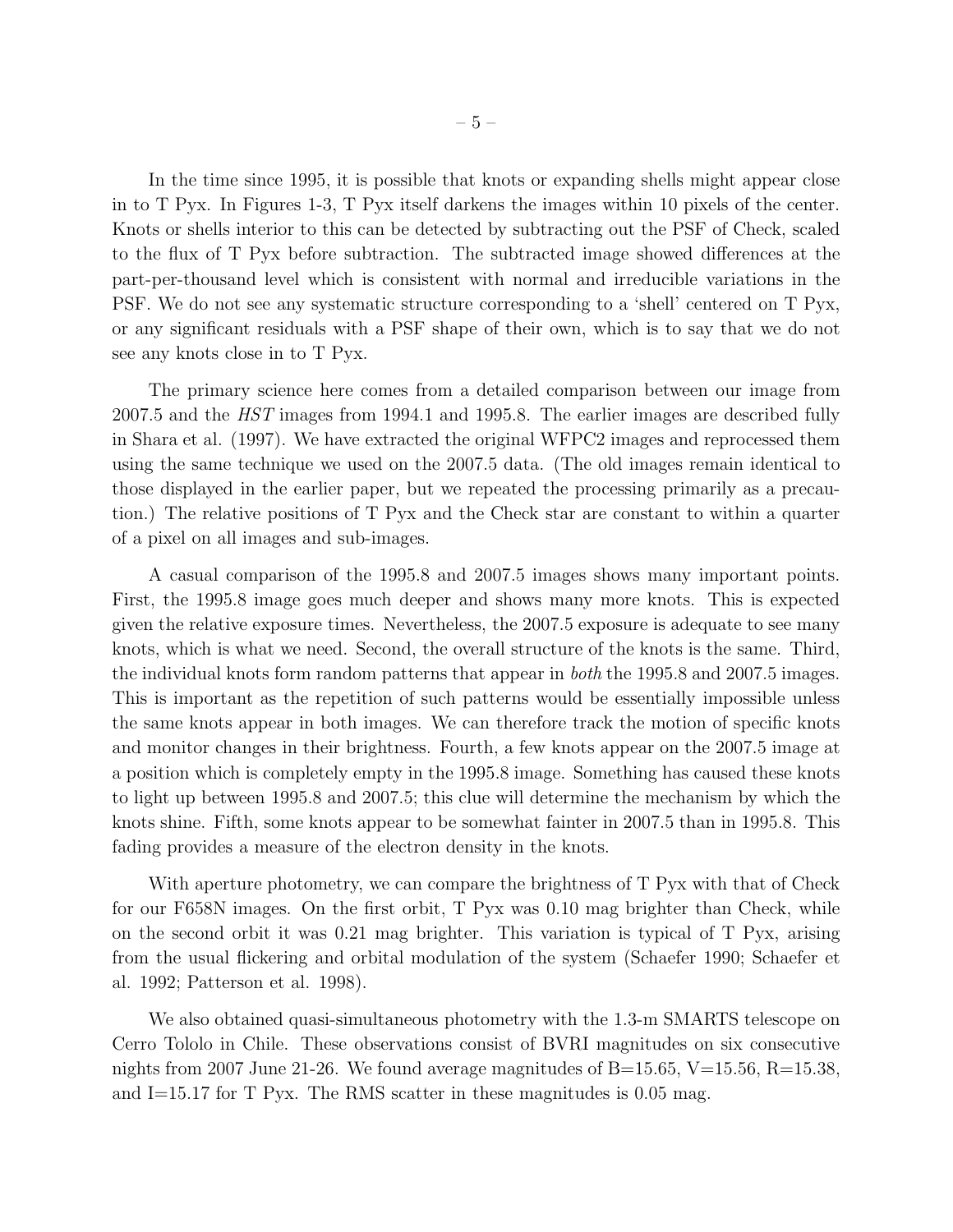#### 3. Expansion of the Nova Shell

A quick measure of the positions of knots prominent in 1995 and 2007 shows that the knots are expanding radially. A visual example of this is shown in Figure 3, where positions of the 1995 and 2007 images are presented with identical scales, positioning (relative to T Pyx), and angular sizes. T Pyx itself is vertically lined up in both panels, so that any radial expansion towards the right is readily seen in the misalignment of the knots. With this, the easily recognizable 'constellation' of bright knots slightly right of center is clearly seen to have a substantially and significantly larger radial distance in 2007 than in 1995. This demonstrates that the T Pyx shell is expanding. Also, as we look from left to right, the positional differences become larger. This demonstrates that the expansion of the shell is homologous, where the increase in radial distance is proportional to the radial distance.

Our conclusion (homologous expansion) can in principle be compromised by the selection of knots in the two images. There are three ways that this could happen. First, we could select knots from the 1995 image based on some biased idea of where the knots *should* be, and the selected knots would then confirm the bias. Second, the presence of many knots in the 1995 image might provide too many candidate knots for assignment with a knot in the 2007 image, which could cause a possibly large systematic error. Third, the knots are seen to vary in brightness, so a 'Christmas tree light' situation could result in a pairing of knots on images that are only neighbors. Fortunately, the density of knots is sufficiently low that these potential problems do not seem significant, and the distinction of the pattern of knots (i.e., their 'constellations') is clear, so only causal connections between 2007 and 1995 are made.

To provide a formal and unbiased test of our knot identification, we have performed a cross correlation analysis between the 2007, 1995, and 1994 images. For this, we have taken each knot position in 2007 and constructed a series of positions where the radial distance from T Pyx is increased by a factor F (for  $0.80 \leq F \leq 1.20$ ). For example, if we had a knot with a 2007 position exactly 100 pixels north of T Pyx, then our constructed series of positions would be 80, 81, 82,..., 118, 119, and 120 pixels north of  $T$  Pyx. With the 1995 image, we placed a 1.0 arc-second radius photometry aperture at each of the positions in the series and measured the total flux inside the aperture. We also measured the flux inside a similar aperture at the correct center of the knot on the 2007 image. The cross correlation for each knot was then a product of the knot flux in the 2007 aperture times the flux inside each of the 1995 apertures. If there was no expansion from 1995 to 2007, then all the cross correlations would have a peak at  $F = 1.00$ . If the shell has a homologous expansion, then all the cross correlations should have a peak at the same  $F$  value. With this, we have a tool for a quantitative and unbiased measure of the shift of each knot.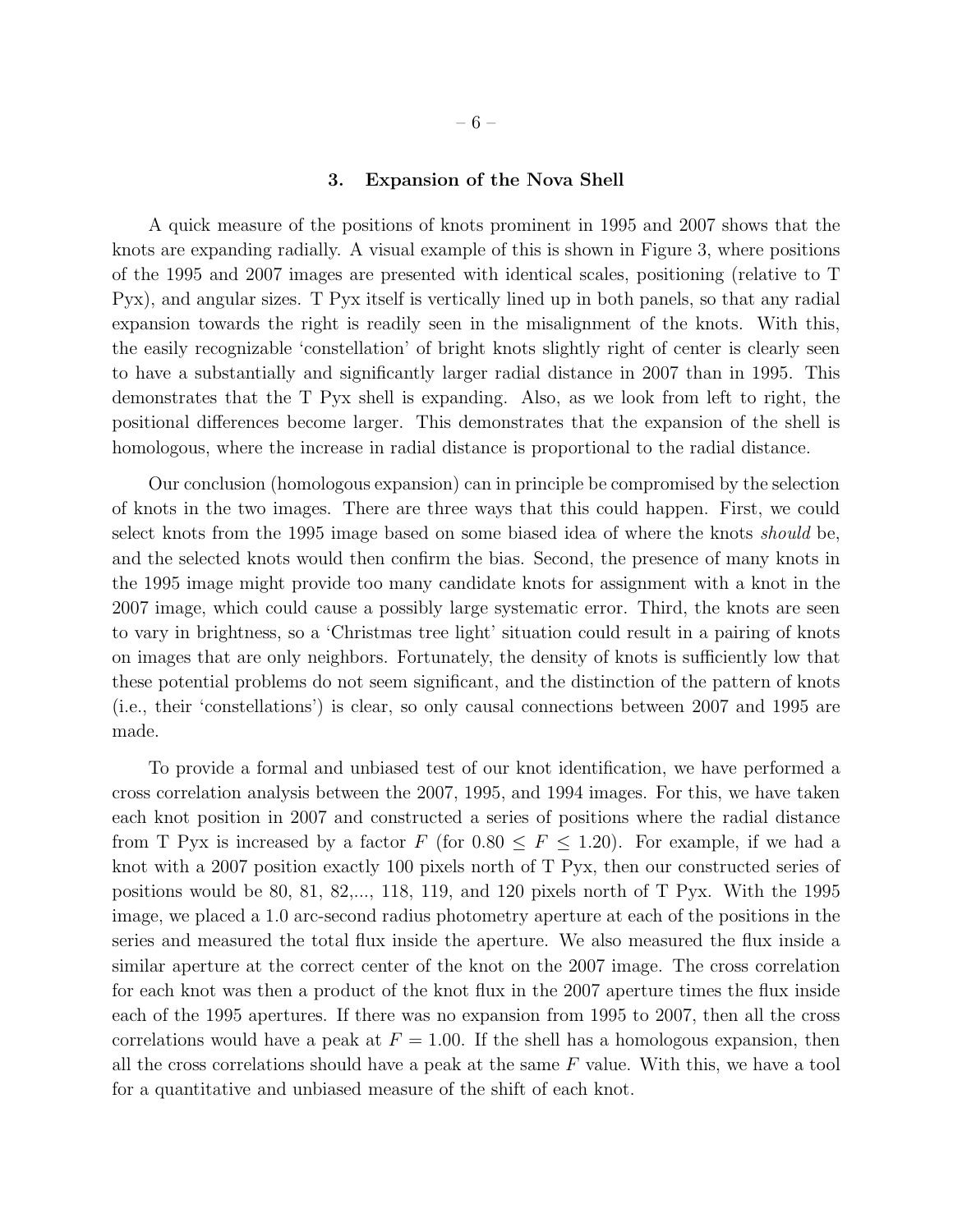The cross correlations for five representative knots are given in Figure 4, where the product of the fluxes is given as a function of  $F$ . The cross correlations have been normalized by their peak value. Some of the knots have multiple peaks, with one of the peaks being caused by the random coincidence of another knot nearby. However, most knots have only one peak, and this peak is close to  $F = 0.91$ . The cross correlation summed over all 30 knots is presented in Figure 5. We see a single and highly-significant peak around  $F = 0.91$ . This result guarantees that the connections between knots in the 1995 and 2007 images are correctly done.

In Figure 5, we have also shown the summed cross correlation for the 1994 image. We again see a single and highly-significant peak close to  $F = 0.91$ . This provides the quantitative and unbiased evidence of the homologous expansion of the T Pyx shell. We can now quantify the expansion of the shell. We measure the expansion  $F$  by four different methods.

The first method is to take the best value from Figure 5. The peaks are at  $F = 0.912$ and  $F = 0.907$  for 2007.5-1995.8 and 2007.5-1994.1, respectively. The uncertainties will be close to the half width at half maximum of the peak divided by the square root of the number of knots. With this, we find  $F = 0.912 \pm 0.004$  and  $F = 0.907 \pm 0.005$  for the two offsets.

The second method makes use of the peak F values for all knots. For example, in Figure 4, the peaks are at 0.906, 0.906, 0.925, 0.930, and 0.933. The average and the uncertainty on the average will give the best  $F$  value. This method is different from the first method primarily in how it weights the individual knots, in this case with knots being of equal weight as opposed to weighting by brightness. We get  $F = 0.917 \pm 0.003$  for 2007.5-1995.8 and  $F = 0.905 \pm 0.003$  for 2007.5-1994.1.

The third method uses the radial shifts measured for each of the knots. We have measured the change in radial position, based on the centroid position, and performed standard aperture photometry for each of the knots in the 2007 image that have corresponding knot images in the 1994 or 1995 images. These measures are tabulated in Table 1, where columns 6-8 and 9-11 give the position angle (in degrees), radial distance (in pixels), and differential magnitude (in mags) for each knot for 1995 and 1994 respectively. The next two columns list the distance ratios  $R_{1994}/R_{2007}$  and  $R_{1995}/R_{2007}$ , and the last two columns list the differences in magnitudes from 2007 to 1995 and 2007 to 1994. The average of these distance ratios will be  $F$ , while the uncertainty on this average will be the uncertainty on  $F$ . Thus,  $F = 0.919 \pm 0.003$  for 2007.5-1995.8, and  $F = 0.902 \pm 0.006$  for 2007.5-1994.1.

The fourth method uses the slope of the change in radial positions of the knots as a function of the angular distance from T Pyx. In Figure 6, we have constructed such a plot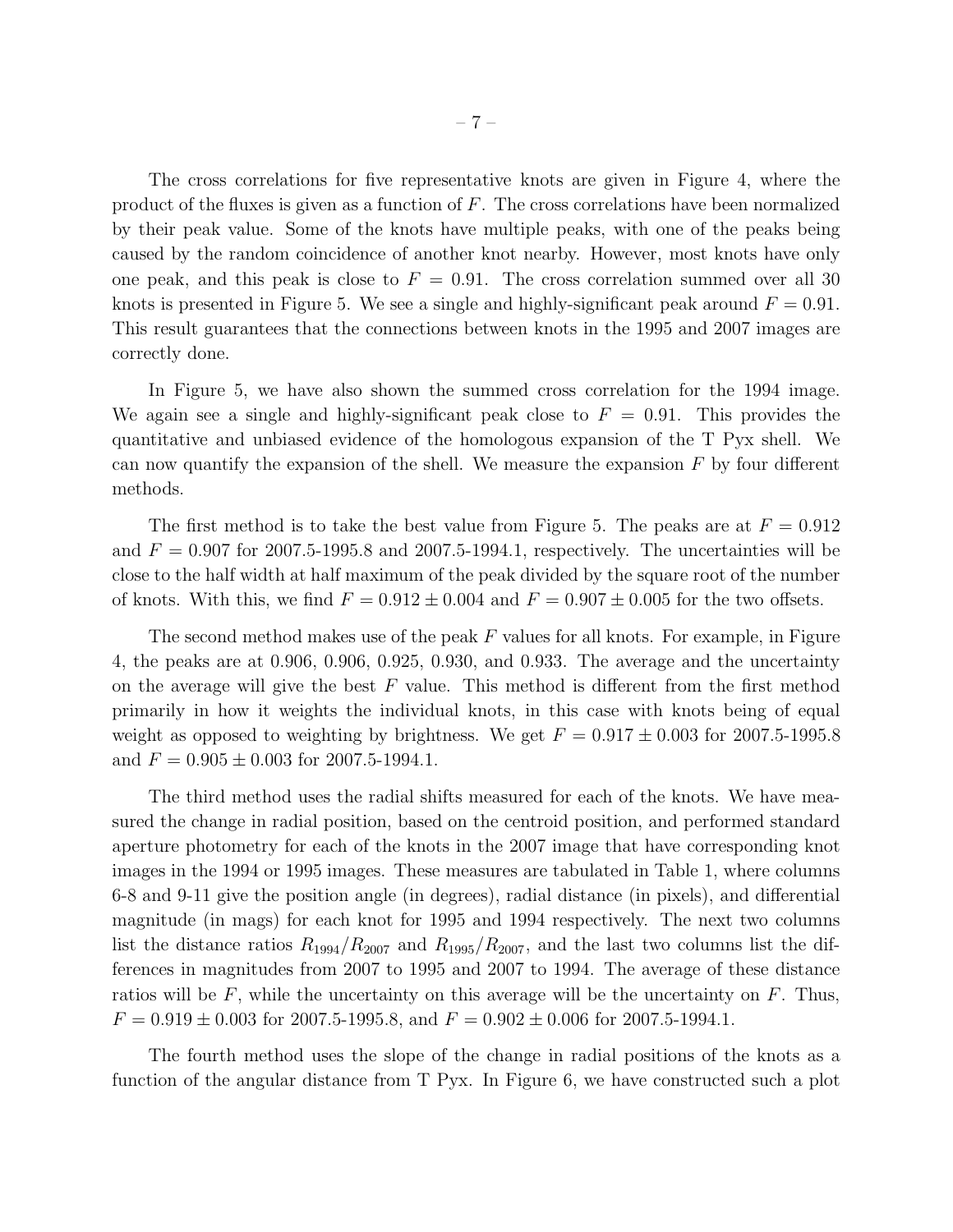for the changes in radial distances  $(\Delta R)$  from 2007 to both of the earlier images. We see that the two sets of differences lie along a fairly well-defined line that passes through the origin. The  $\Delta R$  values for 2007.5-1994.1 are systematically larger than for 2007.5-1995.8, and this shows that the shell expanded somewhat over the short time baseline from 1994.1-1995.8. Simple linear fits show the intercept to be within a fraction of a pixel of zero; this implies that the angular rate of expansion is proportional to the radius, so the expansion is homologous. The F values are simply one minus the slope, or  $F = 0.918 \pm 0.005$  for 2007.5-1995.8, and  $F = 0.913 \pm 0.006$  for 2007.5-1994.1.

We have now measured the expansion by four different means. The scatter in these values is likely a combination of both the measurement errors and the differing weights and methods. The RMS scatter of the four values is similar to the average quoted uncertainties. So we adopt the average  $F$  values, and use the RMS scatter of the four values as the error bar in F. Thus, we conclude  $F = 0.917 \pm 0.003$  for 2007.5-1995.8 and  $F = 0.907 \pm 0.005$  for 2007.5-1994.1.

We can now calculate the expansion factor for the shell. That depends on the distance to T Pyx, which is poorly known. Schaefer (2009), Patterson et al. (1998), Webbink et al. (1987), and Selvelli et al. (2008) discuss the poor constraints, all coming to the conclusion that the best estimate for the distance is close to 3500 pc. The uncertainties are given to have ranges of  $\pm 1000$ ,  $\pm 1000$ ,  $\pm 1725$ , and  $\pm 350$  pc, respectively. (The smallest value is not realistic. It is an artifact of the method the authors used to derive the uncertainty, which considers the scatter of five different estimates of which four are from essentially identical methods and input. This procedure forces a too-small error estimate.) We adopt a distance of  $3500 \pm 1000$  pc. For convenience, we define  $d_{3500}$  to be the distance to T Pyx divided by 3500 pc. A motion of one pixel (0.046 arc-seconds) from 1995.8 to 2007.5 corresponds to 65  $d_{3500}$  km s<sup>-1</sup> of transverse velocity. The outermost knots (at  $R_{2007} = 130$  pixels, or 6.0 arc-seconds, or 0.102 pc) presumably correspond to the case of transverse motion and maximum velocity, and for these we have an average  $\Delta R = 11 \pm 1$  pixels. Thus the maximum velocity of the knots is  $V_{max} = 715 \pm 65 d_{3500} \text{ km s}^{-1}$ .

The average velocity is harder to determine because non-transverse motion and submaximal velocities can be confused. To get an estimate of the range of velocities, we have constructed a Monte Carlo simulation of knots being ejected (with no deceleration) in random directions with respect to the line of sight and with a range of velocities uniformly distributed between  $V_{min}$  and  $V_{max}$ . We seek to determine what value of  $V_{min}$  reproduces the observed radial distribution of knots. For example, the possibility of of  $V_{min}$  being close to 715 km s<sup>-1</sup> is rejected because then the predicted radial distribution would show a cusp at 130 pixels. Also, for small values of  $V_{min}$ , the fraction of knots less than 70 pixels from T Pyx would be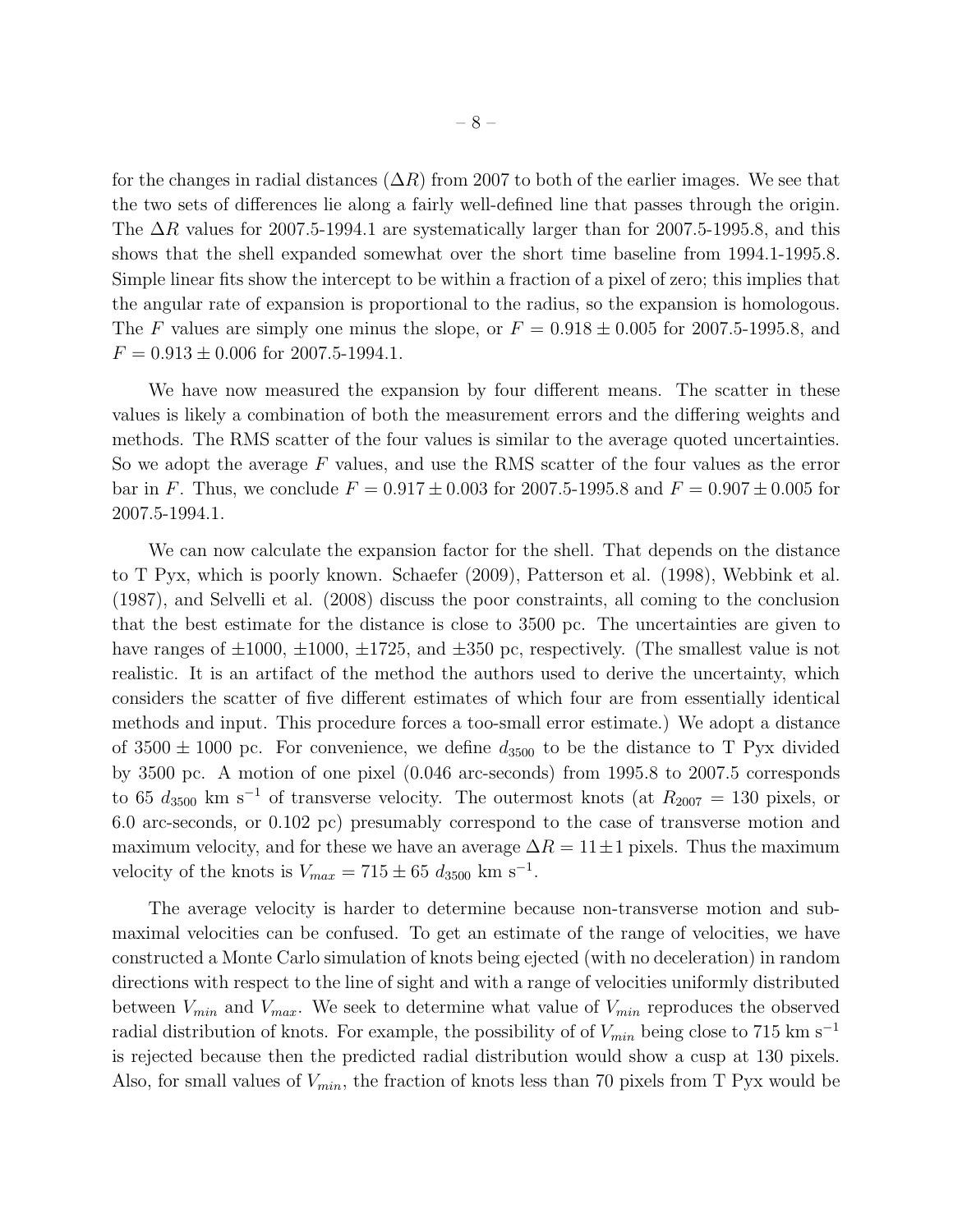much higher than observed. With 30 knots in 2007.5, we can only have moderate accuracy in the derived velocity distribution. This can be overcome by using the radial distribution from the 1995 image (see Fig. 13 of Shara et al. 1997). In all cases, the systematic problems (whether the real velocity distribution is just a constant over a given range, and whether the knot distribution is the idealized spherical distribution or is asymmetric, perhaps bipolar) are likely to dominate over the counting statistics. With this, we get  $V_{min} = 500 \pm 50$  km s<sup>-1</sup>. In all, our observations show that the knots have an expansion velocity that varies over the range 500-715 km s<sup>-1</sup>), for which a reasonable average is 600 km s<sup>-1</sup>.

This average velocity is substantially different from the maximum velocity of 2000 km  $s^{-1}$  as observed from spectral line profiles during the 1967 eruption (Catchpole 1969). The difference will be resolved as we realize that the eruption that emitted the visible knots have substantially different properties (including expansion velocity) than do the RN eruptions like in 1967. The observed average knot velocity of 600 km s<sup>-1</sup> sets the scale for collisions between these knots and any other gas in the system, with the relative velocity of collision being perhaps somewhat larger or smaller depending on the circumstances. The kinetic energy per particle corresponds to energy in the X-ray band, so we could plausibly expect some X-ray emission caused by collisions. Indeed, in 2006, hard X-ray emission was seen by XMM, with the cause attributed to shock heated ejecta (Selvelli et al. 2008).

With this measured expansion rate for the nova shell, we can now perform the simple calculation of extrapolating this motion back to the time when the knots were ejected from T Pyx. For a first epoch image that is  $\Delta Y$  years before our current image, the year of eruption is 2007.5 –  $\Delta Y (1 - F)^{-1}$ . The one-sigma uncertainty is  $\sigma_F \Delta Y (1 - F)^{-2}$ . For the two first epochs, we get  $1867 \pm 5$  and  $1864 \pm 7$ . These two values share half of their data (i.e., the 2007 image), so they cannot be simply combined. We take as our final value for this as  $1866 \pm 5$ . This date will give the real year of the eruption only if there is no significant deceleration or acceleration of the knots. As we will demonstrate in the next section, this is exactly the case.

# 4. Deceleration Models

The knots ejected by T Pyx will undergo deceleration to some degree due to surrounding gas, either from the ordinary interstellar medium (ISM) or from previous nova shells. Several plausible cases can be proposed for the deceleration, and we examine three specific scenarios which span the possibilities.

Unfortunately, all we really know is the current expansion velocity ( $\sim 600 d_{3500}$  km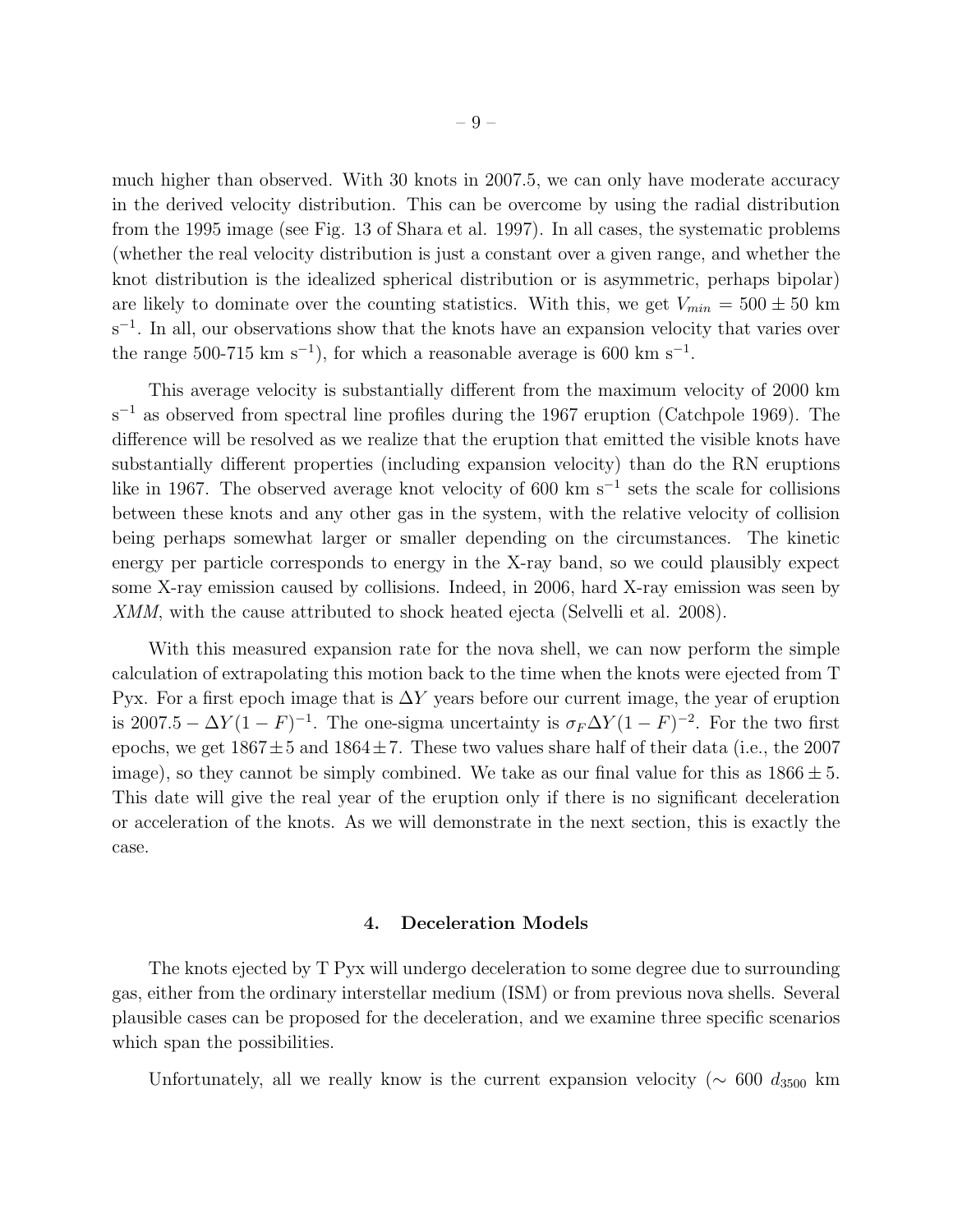s<sup>-1</sup>, with an uncertainty due to the poorly-known distance) and the maximum expansion velocity from the 1967 eruption (2000 km s<sup>-1</sup>, Catchpole 1969). The velocity from Catchpole corresponds to the half-width at zero-intensity for the  $H\beta$  line, and thus the maximal expansion velocity. This velocity is independent of distance, corresponds to the speed at the photosphere along the line of sight, and presumably measures the expansion velocity all around the shell at some given distance. As this velocity is nearly constant over the entire eruption, during which the photosphere spans a wide range of distances, the bulk of the ejected material likely has velocity comparable to 2000 km s<sup>-1</sup>. Catchpole's velocity was only measured for the 1967 eruption, but all of T Pyx's eruption light curves are identical (Schaefer 2009) and the triggering conditions do not change (Schaefer 2005), so it seems likely that the expansion velocity in each of the observed RN eruptions was identical to that measured by Catchpole. This is the basic information that an acceptable deceleration model must be able to reproduce.

The model results are presented graphically in Figure 7, which plots the radial distance of knots as a function of the year. In this graph, the curves rise out of the horizontal axis on the year of the eruption, with a slope that gives the initial expansion velocity. Deceleration is represented by the curve flattening as time increases. The slope is the velocity at that time. The slope during the years from 1995.8 to 2007.5 should be close to 600 km s<sup>-1</sup> since that is the currently-observed expansion velocity. Each of the deceleration models below is represented by one curve in the figure.

#### 4.1. No Deceleration

We first consider the scenario in which the knots we currently see expanding have suffered no significant deceleration (or acceleration). This is the case for the knots arising from a big classical nova event in the 1800s (the preferred case, as concluded later in this paper). In this case, there would have been no contribution to the surrounding interstellar medium from previous eruptions, so the background medium would be too thin to cause significant slowing. This big eruption must be completely different from the later RN events and thus need not have the initial expansion velocity of 2000 km s<sup>-1</sup>.

The simple no-deceleration model has an unambiguous eruption date. From the previous section, we found that the originating explosion had a date of  $1866 \pm 5$  for the case of no significant deceleration. It is important to note that this date is completely independent of the distance to T Pyx. This corresponds in time to an eruption perhaps two cycles before the first known eruption in 1890 which was completely different than the 1890 eruption. This model is represented in Figure 7 by the straight line that rises in the year 1866.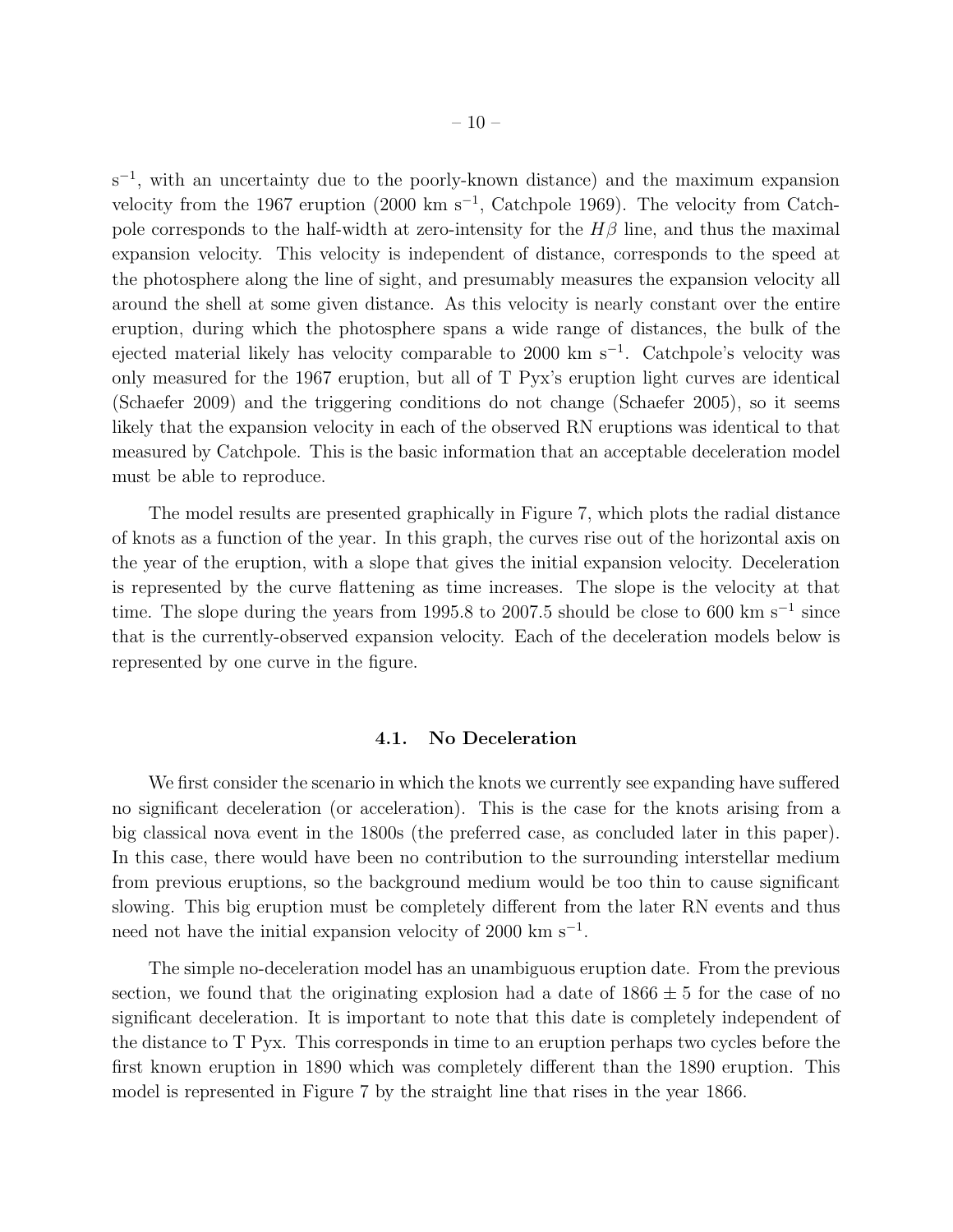#### 4.2. Three Models With Deceleration

As the knots expand, they can run into slower gas, with this coming from either the interstellar medium or from prior eruptions. As a knot moves through this slower gas, it will act as a snowplow and gain in mass. As the individual atoms interact with the knots, they will rapidly be thermalized and become part of the knot, while collectively a shock will be sent through the knot. The combined specific momentum (for the knot plus the swept-up gas) will decrease, so the knot will slow down. This deceleration can be observed in the knot's expansion from the central star.

The possibility of deceleration is suggested by three points. First, the observed expansion velocity (based on the motion of the knots) is  $\sim 600 \text{ km s}^{-1}$  for the years 1995-2007, whereas the observed expansion velocity (based on the HWHM of spectral lines from the last eruption) is  $\sim 2000 \text{ km s}^{-1}$  in 1967. The stark difference between these velocities implies a deceleration, *if* the two velocities are referring to the same gas. Second, *if* the knots come from the 1967 eruption, then they would have to expand with a velocity of near  $\sim 2000 \text{ km}$ s<sup>-1</sup> to get out to their current radial position, yet they are now expanding with a velocity of  $\sim$  600 km s<sup>-1</sup> and this implies that there must be a deceleration. Third, there must be some amount of gas being swept-up by the expanding knots, and this can only decelerate the knots to some extent.

We have constructed a kinematic model of this deceleration. The primary equation for our model is simply the conservation of momentum as the knots sweep up slower moving material. The velocity of the swept-up gas will depend on the scenario, where gas from the interstellar medium is assumed to have zero velocity with respect to the central star, while material from a prior eruption is taken to have a velocity corresponding to the time since the prior eruption and the radial distance from the central star. The density of the swept up gas will also depend on the scenario, with the interstellar medium assumed to have a constant density. The density of the gas from a prior eruption will depend on the velocity distribution of the prior ejecta, and we have adopted a uniform distribution between some minimum and maximum velocities  $(V_{min}$  and  $V_{max}$ ). If the velocity range is narrow then the knots will suddenly run into a shell, while if the velocity range is wide then the knots will be steadily plowing through an expanding medium. The density of the prior ejecta will be falling off as the inverse-square of the radial distance. The knots themselves are taken to have some cross section (which can either be constant or increase by simple radial motion) for sweeping up material and some mass (which increases as material is swept up). With this, it is simple to construct a kinematical model that derives the radial distance and velocity of each knot. For some scenarios this can be solved analytically, while for other scenarios we have resorted to numerical integration.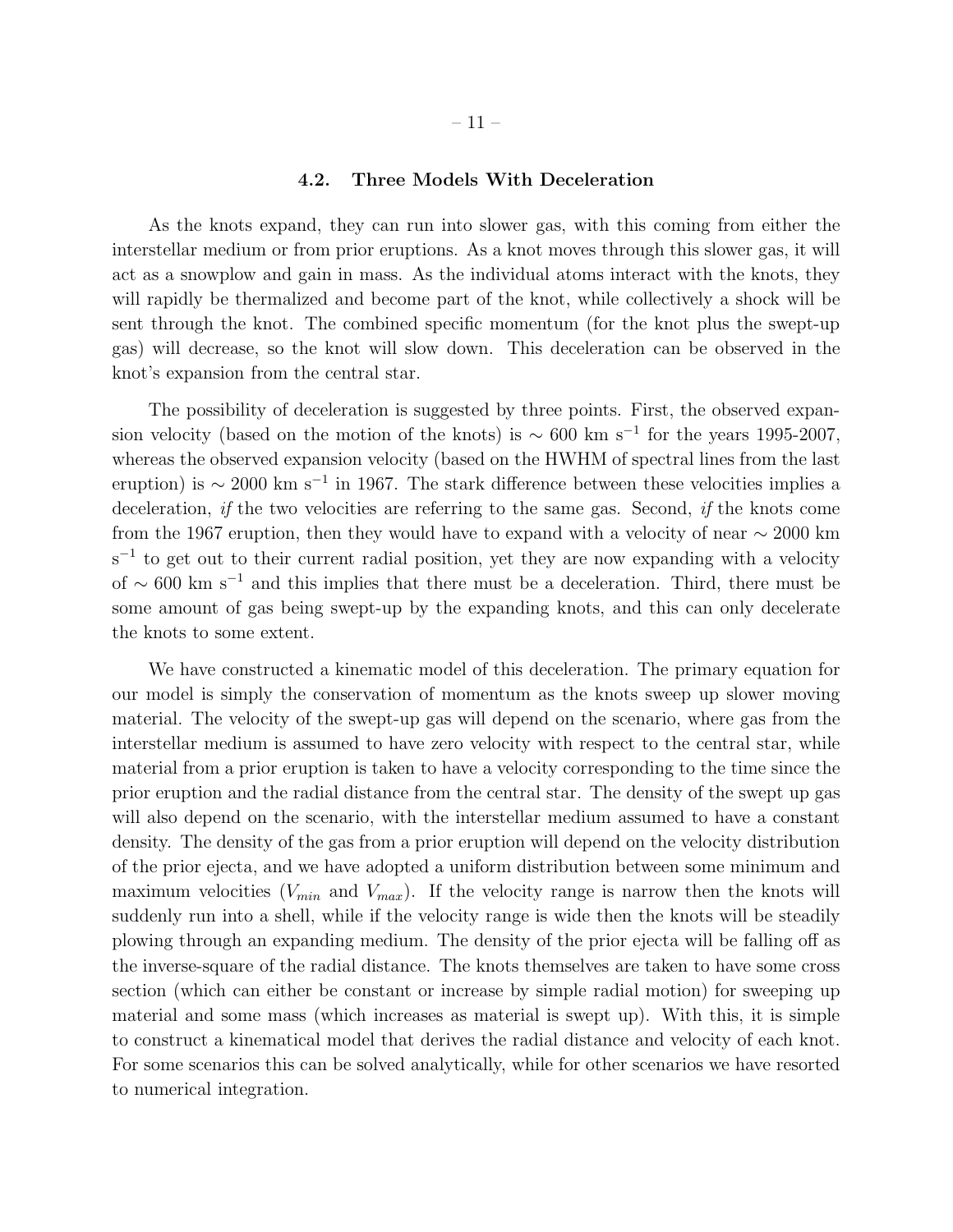Our kinematic model has limitations. We have not attempted any hydrodynamical solutions nor calculated the details of any shocks within the knots. This is fine, as we cannot see any shocks and the knots are all unresolved. A traditional approach would be to apply the Sedov solution (e.g., Chevalier 1982), as was done for T Pyx within a completely different scenario by Contini & Prialnik (1997). But the Sedov solution does not apply to the scenarios we are considering because the expansion velocity of the prior ejecta is not constant, and also because we are considering discrete knots instead of some expanding shell with an  $r^{-7}$ density structure. Only the knots are visible, and these behave as discrete entities gaining mass and slowing down.

For models with deceleration, we will examine three scenarios. The first scenario is where the knots expand without significant deceleration until they run into and coalesce with substantially slower ejecta from an earlier eruption. This case is plausible because the ejecta mass appears to be predominantly in the form of knots, and thus ejecta from a later eruption would be slowed down when one of the knots impacted a knot from an earlier eruption. The second scenario is that the deceleration is caused by relatively slow-moving gas ejected by the previous nova eruption. For example, the fast moving knots from the 1967 eruption will fairly quickly catch up with (and be slowed by) the slow-moving gas from the 1944 eruption. The third scenario has the ejecta being slowed by interactions with the interstellar medium. This situation could apply to the ejecta from a big eruption in the middle 1800s. It is possible that the ejection velocity from a nova event on a massive, cool white dwarf might be much larger than the current expansion velocity of the knots (for the RN events), and thus there might be some deceleration, which could only come from the uniform ISM.

Our first scenario with deceleration is that the outgoing knots are suddenly slowed down due to collisions with knots or sharp edged shells ejected in earlier eruptions. If the knot ejection happened during the last eruption (in 1967), then a small problem with this model is that the required initial velocity must be  $\gtrsim 2700$  km s<sup>-1</sup> for the radial distance to match the observations in 1995.8. This is not a significant problem, as either the distance to T Pyx could be smaller than the adopted value of 3,500 pc, or the initial expansion velocity could be somewhat larger than the Catchpole velocity. Upon reaching the required radial distance in the year 1995, the fast-moving knot can slow to the required velocity by colliding with a slow-moving knot or shell. To take a specific example, a collision with a knot whose velocity is 300 km s<sup>-1</sup> that is 7.0 times more massive will produce the observed knot velocity. The expansion history within this model is represented in Figure 7 by a singly-broken line rising up from the year 1967, with one segment lying on top of the other models for the time interval 1995.8-2007.5.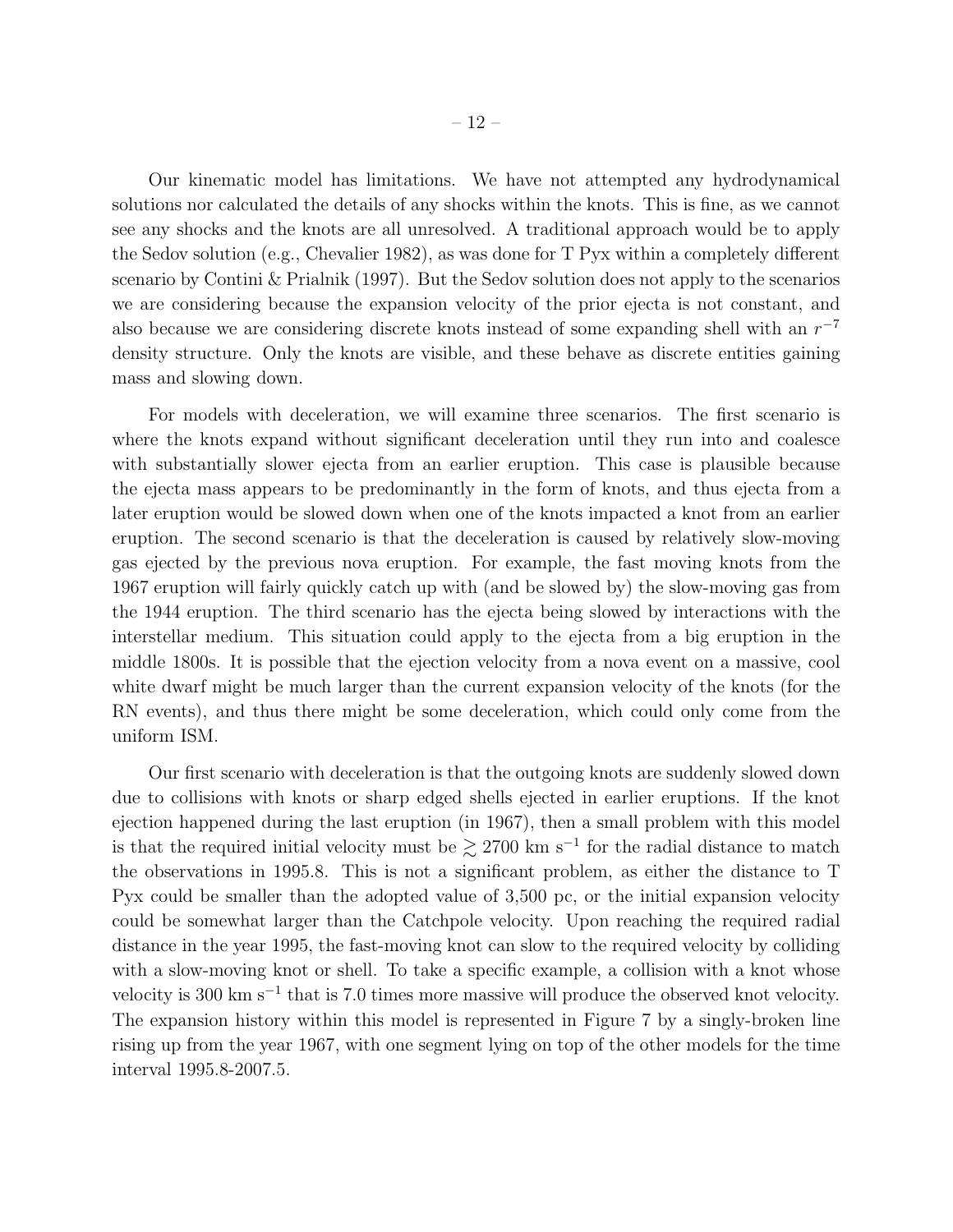A substantial problem with this model is that it cannot account for all of the observed knots going outward with a final velocity  $\sim 600$  km s<sup>-1</sup>. This problem arises from the conservation equation. We can imagine scenarios where initial velocities of the knots and the impacted gas are both held constant, but the knots all have widely varying masses (see Shara et al. 1997) with the result being that the final velocities will all be widely different. For example, for initial velocities of 2000 km s<sup>-1</sup> and 300 km s<sup>-1</sup>, the final velocity changes from 320 to 1150 to 1980 km s<sup>-1</sup> as the mass ratio changes from 0.01 to 1.0 to 100. That is, for the observed broad distribution of knot masses, there is no way that the observed expansion velocities would be nearly constant. As such, the sudden deceleration model cannot be accepted.

Our second scenario is that the deceleration is caused by relatively slow-moving gas ejected by the previous nova eruption. For example, the fast-moving knots from the 1967 eruption (moving at  $V_{max}$ ) will fairly quickly catch up with (and be slowed by) the slowmoving gas from the 1944 eruption (moving at  $V_{min}$ ).

Within the second scenario, the knots seen around T Pyx could not have come from the 1967 eruption. Most of the deceleration would have to occur soon after the time when the knots hit the prior ejecta. To get the knot out to a large distance before the deceleration, we must have a near-maximal  $V_{min}$ ; then the collision with the inner edge of the 1944 shell must be at low relative velocity and little deceleration can result. As such, within this model, we can disprove the idea that the observed knots are from the 1967 eruption.

The same problem holds for earlier eruptions. The prior nova shell has its highest density at its inner edge, which is also the place where the velocity difference is the largest, so most of the slowdown in the knots occurs close to the time when the outgoing knots hit the inner edge. Again we have the case of a fairly sudden deceleration. To match the observed 1995.8-2007.5 velocity, the sudden deceleration will always have to lower the initial velocity down to roughly 600 km s<sup>−</sup><sup>1</sup> . In the plot of Figure 7, this will always look like a steeply sloped line rising for one of the eruptions between 1890 and 1944, which will then make a fairly sharp turn so as to parallel the topmost straight line in the figure. We can see that the deceleration must occur at a relatively large radial distance, and this can only occur if the minimum velocity of the previous eruption is large. In addition, the moving knot will rapidly slow down to the minimum velocity of the previous shell and simply be carried along, so that its apparent motion from 1995.8-2007.5 will either be too fast or at too small a radial distance. With the resultant small velocity difference, to get the required deceleration to near 600 km s<sup>-1</sup>, the masses in the knot and/or the prior nova shell must become implausibly extreme.

Figure 7 shows a typical best case. Here, we have assumed that the knots come from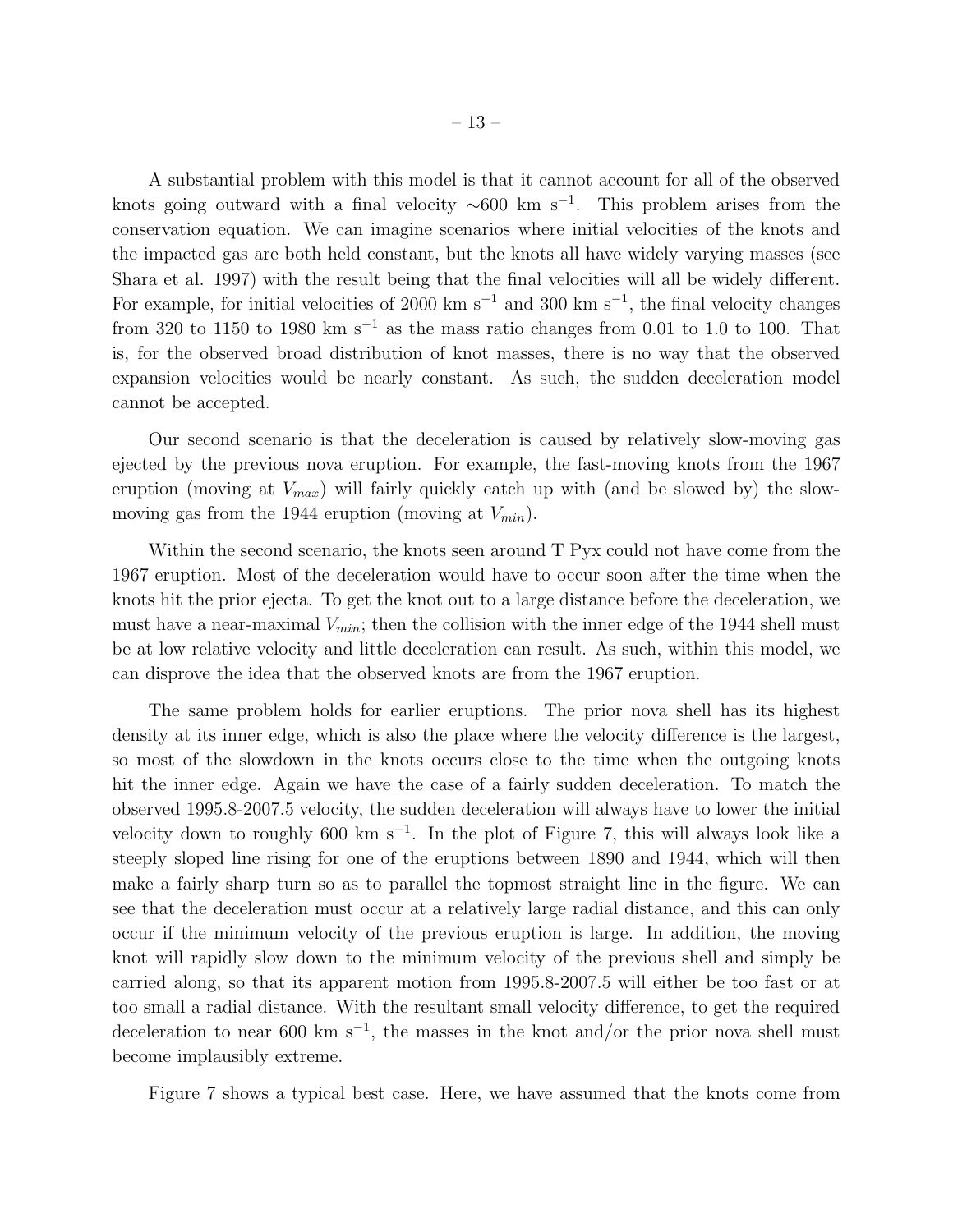the 1902 eruption with initial velocity 2000 km s<sup>−</sup><sup>1</sup> running into the slow-moving ejecta with 670 km s<sup>−</sup><sup>1</sup> from the 1890 eruption. The knots will hit the earlier ejecta in the year 1908.0 at a radial distance of 0.012 pc. The radial distance in the year 2007.5 is reproduced when the knots have the maximal size of 0.001 pc and a mass of  $10^{-11}$  M<sub>☉</sub>. With this, the knot velocity drops to 1000 km s<sup>-1</sup> in a quarter of a year after it hits the inner edge of the shell of the previous eruption. The 1995.8-2007.5 average velocity is 685 km s<sup>-1</sup>, which is close enough to our observed value to be acceptable. A substantial problem is that this situation has the density in the knot equal to 0.1 hydrogen atoms per cubic centimeter, whereas the observed value is  $\gtrsim 10^4$  times larger (Shara et al. 1997). Also, the mass of the knot is much smaller than that of the observed knots (Shara et al. 1997). Attempts to solve these problems by increasing the density and mass of the knot only make for higher inertial mass and hence unacceptably high terminal velocity. Alternatively, we can get essentially the same plot with the more reasonable values of mass of  $10^{-9}$  M<sub>☉</sub> and density of  $10^4$  atoms per cubic centimeter by reducing the knot radius to 0.0001 pc, but the cost then is that  $M_{ejecta}$ has to be increased to the unreasonable level of 0.01  $M_{\odot}$  to get enough deceleration for a knot with such a small cross section. In all, there is no reasonable solution for any eruption date within this model.

Another critical problem with this deceleration model is that the terminal velocity (as observed from 1995.8-2007.5) depends greatly on the mass of the knot. For example, in the case of the last paragraph, an increase to  $10^{-10}$  M<sub> $\odot$ </sub> causes the terminal velocity to increase to 940 km s<sup>−</sup><sup>1</sup> . We know that the knots vary in mass by almost two orders of magnitude (Shara et al. 1997). Yet all the observed knots are expanding at the same fractional rate. This would only be possible (within this model) if all the knots had nearly the same mass, and this seems certainly wrong given the wide range in knot brightnesses. Thus, for a second strong reason, we see that our second scenario is not acceptable.

Our third scenario with deceleration has the ejecta being slowed by interactions with the interstellar medium. Here, the density of the medium is presumed to be constant and to have an average velocity of zero. Within this model, we find that the knots could plausibly come from the big ∼1866 eruption, or from the 1890, 1902, 1920, or 1944 RN eruptions. (The knots cannot have come from the 1967 eruption for any plausible conditions.) For appropriate assumptions of initial velocity, the knot mass, the knot radius, and the density of the interstellar medium, we can find situations that match the observations. The model for 1920 is shown in Figure 7; it is constructed with an initial velocity of 2000 km s<sup>-1</sup>, a knot mass of  $10^{-8}$  M<sub> $\odot$ </sub>, a knot radius of 0.0805 pc in 1995.8 and 0.0877 pc in 2007.5, and ISM density of 3 atoms per cubic centimeter.

Although there are feasible solutions for individual knots within this model, it has the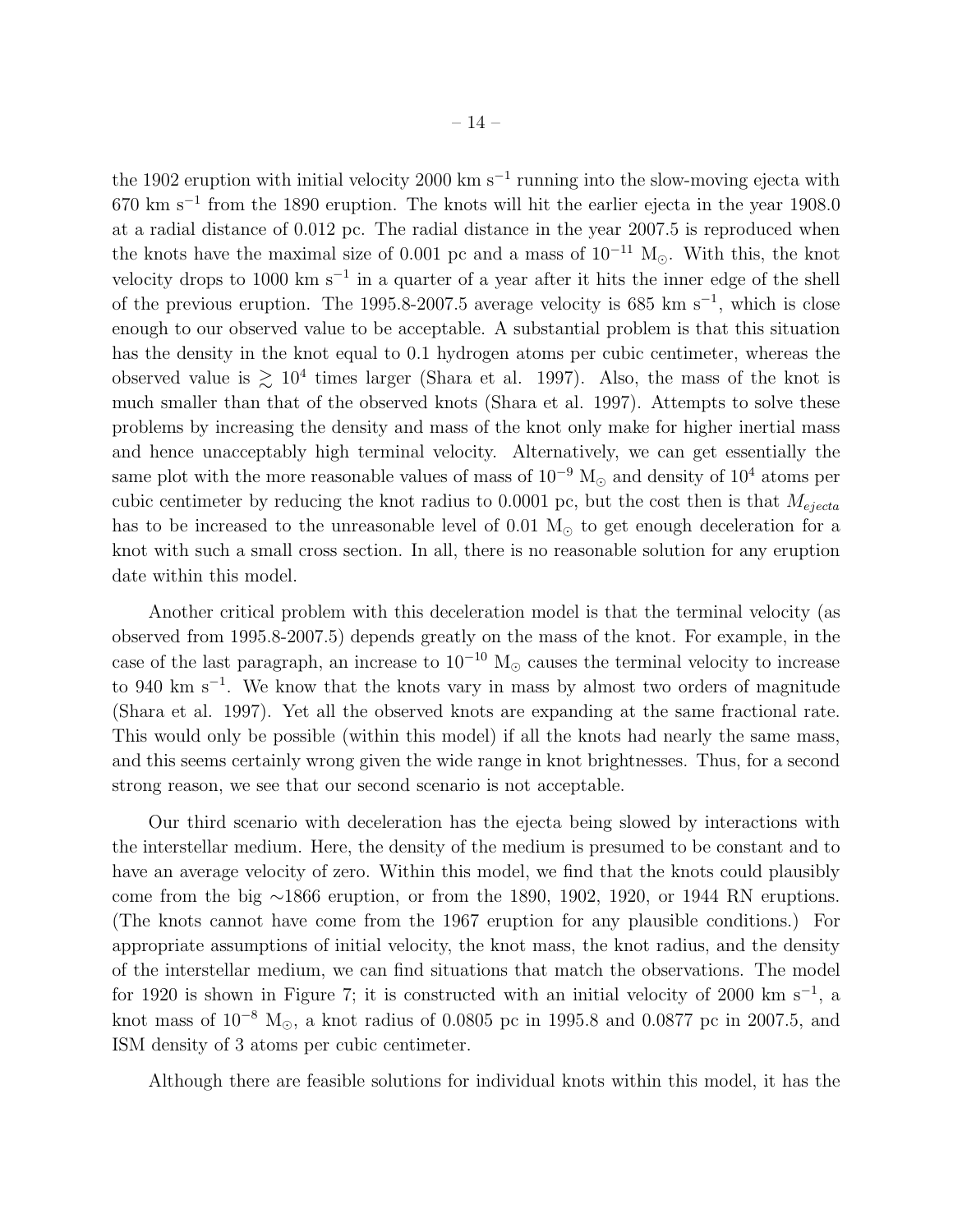same fault as the previous scenarios with deceleration; the velocity history depends strongly on the knot mass, and since the masses vary greatly, we inevitably end up with knots having greatly different velocities during the 1995.8-2007.5 time period, which contradicts the observations. This is a general problem for any model which includes significant deceleration, and thus we confidently eliminate *all* such models.

#### 4.3. Simulations for Realistic Knots

The preceding sections offer a fairly idealized description of the radial distances of the knots from T Pyx as a function of time for various models. But they ignore realities that inevitably complicate the picture. The knots will presumably be ejected with a range of velocities, and the velocity vectors will have a range of angles to the line of sight. Potentially variable deceleration amounts could lead to the intermingling of knots from different nova events within the visible shell. These effects will complicate the simple picture displayed in Figure 6. Our goal in this subsection is to simulate realistic knots and produce similar figures for comparison.

The simulation of the knots is easy for the case without deceleration. We simulate a number of knots (30 is reasonable to compare with the data) from two different eruptions. For each simulated knot, we have randomly selected a velocity in some range (from  $V_{min}$  to  $V_{max}$ ) and a random direction on the sky. For this knot, we then calculate the angle from the line of sight, the radial distances from T Pyx in the years 1994.1, 1995.8, and 2007.5, and the apparent angular separation of the knot from T Pyx as it appears on the sky. The angular separations are converted to *HST* pixels for direct comparison with our images. We also keep track of the position angles from T Pyx so as to draw simulated pictures of these knots on the sky. From this, we can construct a plot of the motion between 1995.8 and 2007.5 as a function of the 2007.5 angular separation.

A sample of this is shown in Figure 8. This simulation is for 30 knots ejected in 1866 with velocities of 500-715 km s<sup>-1</sup> and also for 30 knots ejected in 1967 with velocities of 1500-2000 km s<sup>−</sup><sup>1</sup> . We have selected these velocity ranges to roughly reproduce the observed angular distance distribution for the observed knots. (Nevertheless, even at 2000 km s<sup>-1</sup>, the 1967 ejecta cannot get far enough away from T Pyx.)

The ejecta from any given eruption always fall exactly on a straight line pointing back to the origin. The slope of that line will immediately give the date of the nova eruption. Any range of original velocities and angles to the line of sight will only shift the position along the line. Different eruptions are clearly separated out as all the knots lie along lines of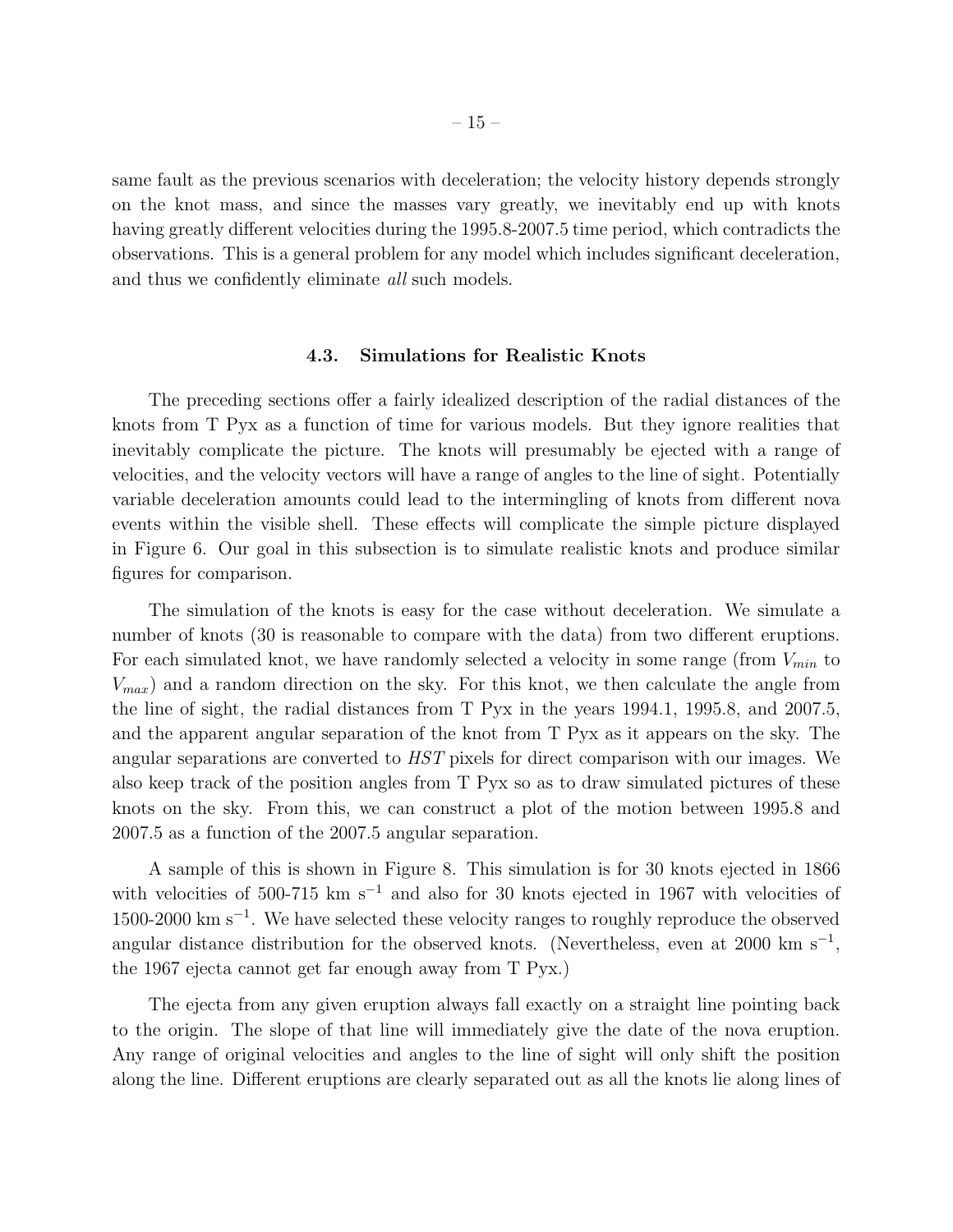significantly different slope. With this, we have a simple means of determining whether the knots come from multiple eruptions and have since intermingled together. An examination of Figure 6 does not show evidence of multiple eruptions.

The distribution of the knots along the line can give us statistical information about the distribution of velocities. In Figure 8, we see an inner edge to the knots that corresponds to some fraction of  $V_{min}$ , while the outer edge corresponds to nearly the value of  $V_{max}$ . For our assumptions of random ejection directions and velocities within a range, the distribution of points along the lines is roughly uniform. In principle, the data in Figure 6 can be worked backwards into a velocity distribution. Earlier in this paper, we have reported our Monte Carlo simulations, from which we deduce that the knots have velocities ranging from roughly  $500-715$  km s<sup>-1</sup>.

The effects of deceleration will be readily seen in this figure. If all the knots decelerate by a consistent amount, they will still follow a straight line in the figure, with the indicated eruption date corresponding to the extrapolated date based on the velocity from 1995.8 to 2007.5. All of the positions will be *below* the non-decelerated line in the figure. The trouble then is that all models invoking significant deceleration of the knots are such that the degree of deceleration depends greatly on the highly variable mass and cross section of the knots. A massive knot with much inertia will be slowed little and will be near the line, while a small mass knot will be greatly decelerated and fall far below the line. A hallmark of any deceleration model, therefore, is that the distribution of points in the figure must be greatly spread out vertically.

Two of the knots (K18 and K22) are moderately below the line defined by the other knots. While it is possible that these two knots have undergone significant deceleration or were ejected in an earlier eruption (apparently in the first half of the 1800s), we consider the more likely scenario that the 1995 position of K22 is actually that of an unrelated, much fainter nearby knot, and that the 1995 position of K18 has been confused with the many knots in the area.

## 5. Powering the Knots

A variety of explanations have been proposed to explain why the knots are shining as well as the source of their radiated energy. The first possibility is that the knots are still ionized and glowing from their original eruption, presumably around 1866. The mechanism for this is that they were ejected as ionized gas and are still recombining, which produces the usual emission lines. The recombination time scale for hydrogen gas is  $100,000/N_e$  years,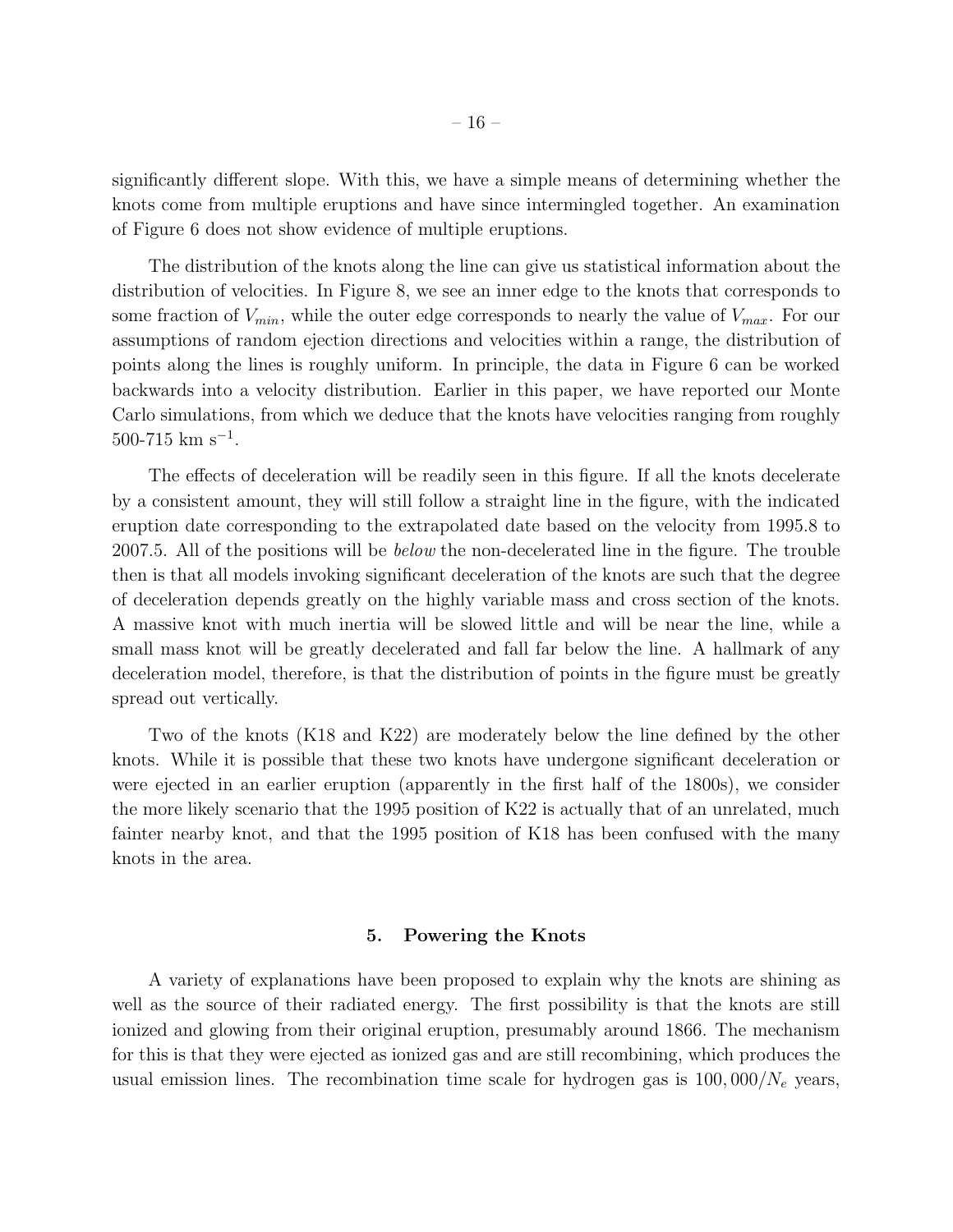where  $N_e$  is the number density of the free electrons (Osterbrock 1989, p. 17). Moderate densities allow the knots to keep shining after a century.

The second possibility is that the knots are pre-existing and are powered by the light of some later eruption. From the analysis in the previous section, it appears that the knots were ejected during an eruption around 1866 and moved out to their current position, where they could be made to glow by the light from the 1967 eruption. In principle, the emission of light from the knots could be powered either by flash ionization (the ultraviolet light ionizes the gas which then emits lines as the atoms recombine) or by reflection off dust as in a reflection nebula. (If dust is present in any significant amounts, then the dust would also radiate in the infrared.) But the shell's spectrum is dominated by emission lines and not by a continuum, so the dust reflection idea can be rejected. A case of flash ionization of a pre-existing shell was observed for nova V458 Vul (Wesson et al. 2009). The light travel time through the shell is close to a quarter of a year, so all the knots would have had to turn on in 1967 at the latest.

A third possibility is that the knots are pre-existing and are powered by a highly luminous and hot white dwarf. Indeed, Knigge et al. (2000) make a case that T Pyx is a highly luminous supersoft X-ray source (but see Selvelli et al. 2008), and this is exactly what is needed to keep the knots shining. The situation would be similar to that of a planetary nebula, in which the gas is being lit by the hot white dwarf at the center, and the recombination of the electrons gives off the observed emission lines. This possibility has credence due to the analysis by Williams (1982) that the knots' emission lines are "very similar" to those of planetary nebulae. Presumably, the second and third possibilities can be distinguished because the temperature of the ionizing source would be greatly different in the two cases, and this would result in calculable and different ionization conditions in the knots and hence in different emission line strengths. The supersoft source presumably provides continuous illumination, so the knots should have turned on long ago and stayed on.

A fourth possibility is that the knots are powered by collisions between shells from different eruptions. This possibility is well-supported by the quantitative analysis of Contini & Prialnik (1997), which finds that the six observed emission lines from the knots are well matched by the emission expected from shocks in knots caused by collisions. Their presumption was that the faster 1967 ejecta were running into the slower 1944 ejecta. But this could just as easily be from the 1967 and 1944 ejecta running into the slower '1866' ejecta. Within this model, each knot will light up when the later ejecta run into it, and the knot will then slowly fade as its electrons recombine.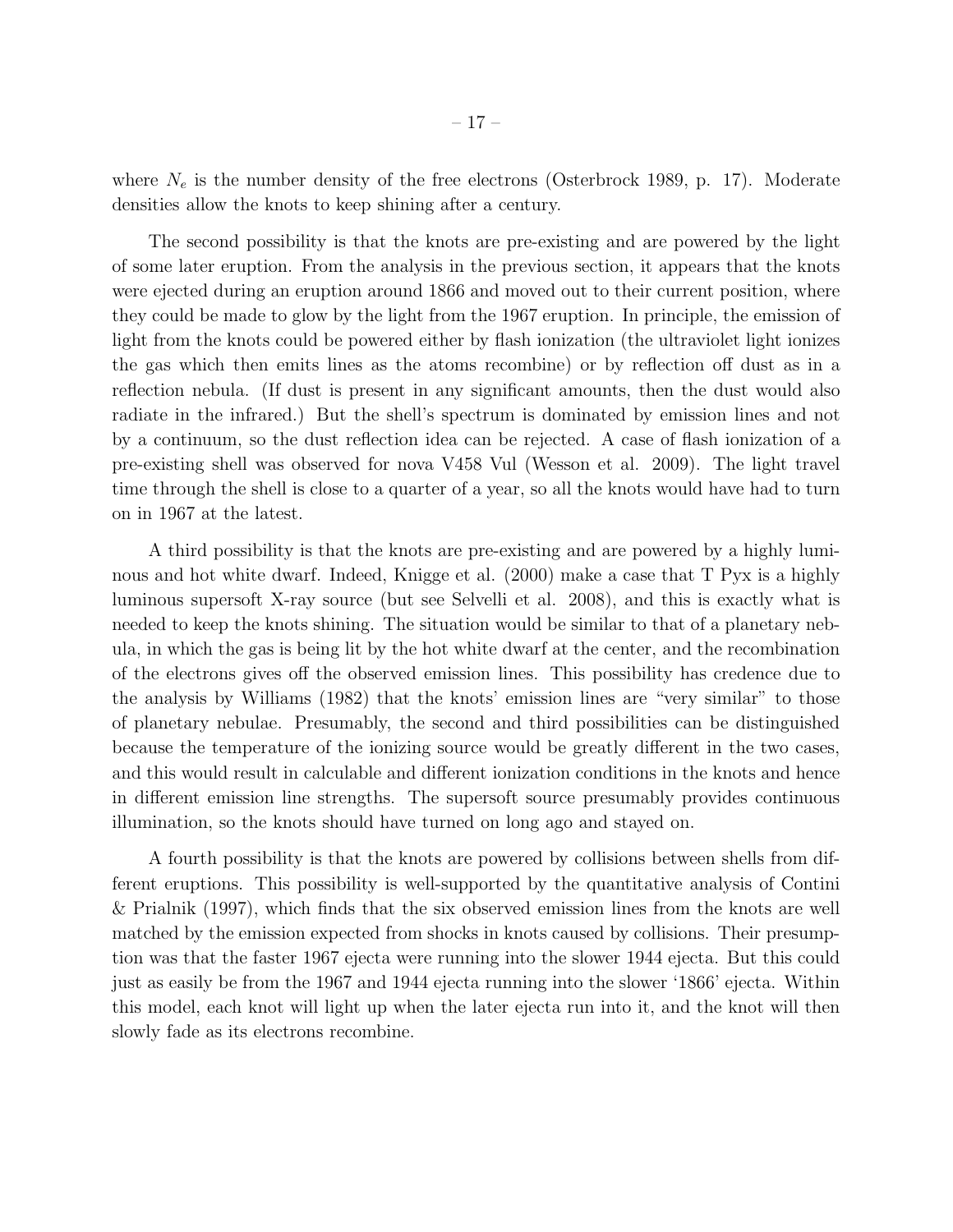## 5.1. Knots that Brighten

In our detailed comparison of knots between the 1995 and 2007 images, we see both a general and specific correspondence between knots in the two images. But some of the knots have substantially brightened from 1995 to 2007. The most obvious case is for K7 (see Table 1) which is one of the brightest in 2007 but is completely absent in 1995. This knot underwent an event after 1995 that caused it to turn on. Of the 30 knots visible in 2007 (Table 1), five are apparently invisible in 1995 while nine brighten by more than one magnitude from 1995 to 2007. A similar result was already known from a comparison of the 1994 and 1995 *HST* images for three knots (Shara et al. 1997). Bright knots are turning on at the rate of roughly one per year. At this rate, the 30 (relatively bright) knots visible in 2007 should have all turned on over the past few decades.

The observation that knots are turning on between 1994 and 2007 immediately allows us to determine the emission mechanism. The first three mechanisms for powering the knots cannot allow for the turning on of the knots many decades after the last eruption. In particular, knots powered by the original eruption will turn on at the time of the eruption and only fade thereafter, knots powered by a later eruption will turn on at the time of the later eruption and only fade thereafter, and knots powered by the supersoft source around the white dwarf will remain at a steady brightness. In contrast, knots powered by collisions with later ejecta will suddenly light up over a wide range of times as the knots of various velocities finally collide to produce shocked gas. Thus, as the only non-rejected possibility, we conclude that the knots are powered by shock heating caused by collisions between ejecta from different eruptions.

In the previous section, we found that the knots were ejected at relatively low velocity by an eruption around 1866, and one of the later eruptions can provide the faster ejecta that powers the shocks. To evaluate this, it is important to note that the shell was already visible with a similar shape in 1979 (Duerbeck & Seitter 1979) and 1980 (Williams 1982). The bulk of the material ejected in the 1967 eruption had velocity of close to 2000 km s<sup>−</sup><sup>1</sup> and none had higher velocity (Catchpole 1969), while we measure the expansion velocity of the knots from the '1866' eruption to be around 600 km  $s^{-1}$ . With these velocities, the collisions will only happen in the year 2005. Thus, the simple scenario (1967 ejecta colliding with 1866 ejecta) does not work to make the shell bright in 1979. If instead we use the 1944 eruption, the collisions happen in the year 1972, so the shell would be bright by the year 1979. The 1920 eruption causes collisions around the year 1938.

We must ascertain whether the relatively small collisional mass from the later eruptions can ionize the knots. We assume that the shock velocity  $(V_{shock}$  in units of km s<sup>-1</sup>) is the relative impact velocity  $(2000-600=1400 \text{ km s}^{-1})$ . The downstream temperature, close to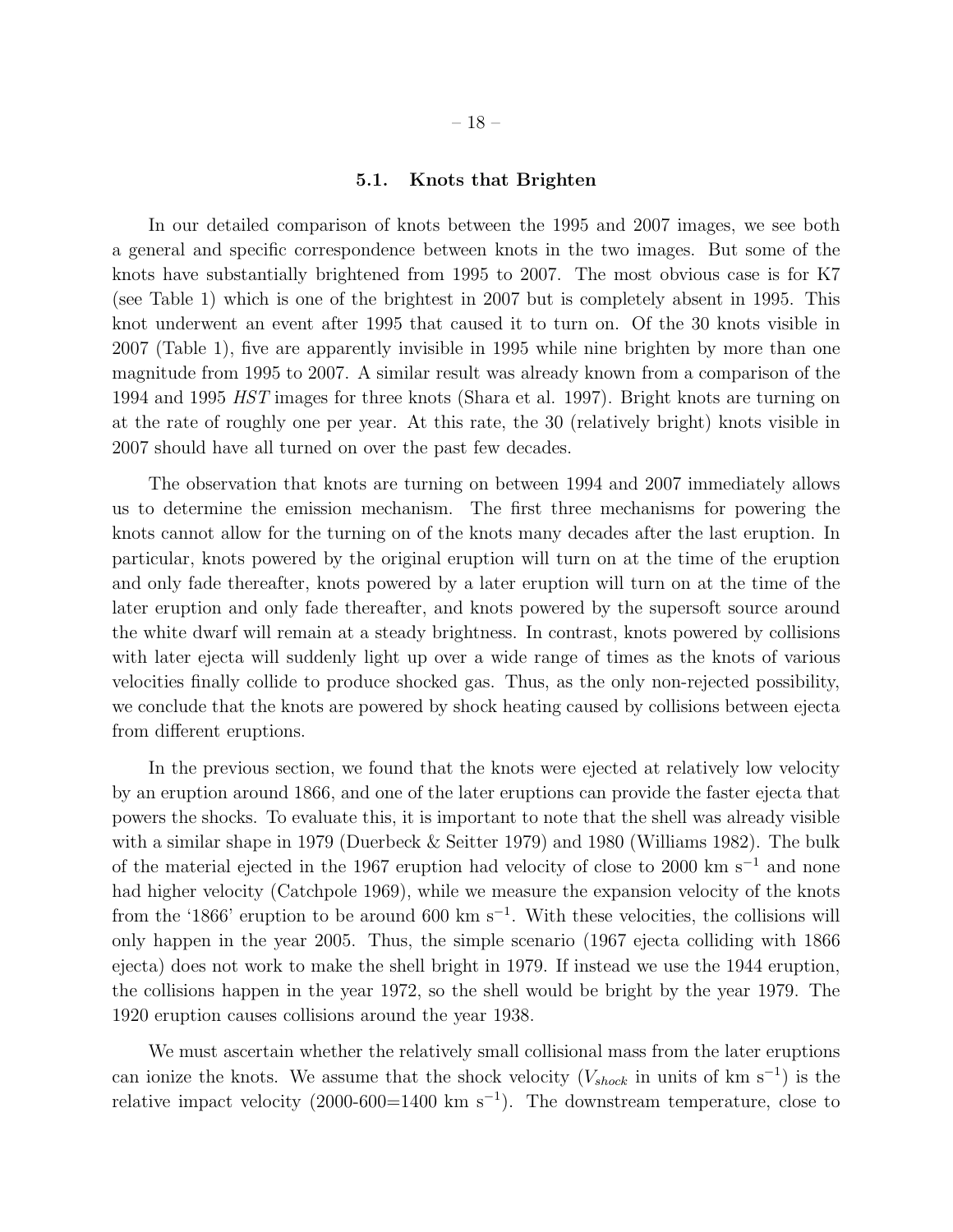the shock-front, which is given by  $T = 1.5 \times 10^5 (V_{shock}/100)^2$  K, is  $2.9 \times 10^7$  K, leading to full ionization of the gas throughout the knots, depending on their density and geometrical thickness.

We must also take into account dispersion in the velocities. The 1967 eruption does not show velocities greater than 2000 km s<sup>-1</sup>, so the average turn-on times will not be before the year 2005. We would need velocities from the 1866 knots as low as 200 km s<sup>-1</sup> to get collisions in 1979 from the 1967 eruption. This is not a reasonable possibility, as then too many knots would be too close to T Pyx, which does not match the observation that the majority of the knots are at  $\gtrsim 100$  pixels as observed in 2007. For a reasonable range of velocities  $(400-800 \text{ km s}^{-1})$  for the 1866 knots, we get collisions from 1989 to 2026. Thus, the 1967 eruption cannot account for the shell being bright in 1979. For the same range of velocities, the 1944 eruption will turn knots on from 1961 to 1988, and can account for the shell brightness when it was discovered. For the same velocities, the 1920 ejecta collide with the 1866 knots from 1931 to 1948; those knots would have largely faded away by 1979. Thus, the knots seen to be bright in 1979 were shining because of collisions with the 1944 ejecta, while the 1967 ejecta powered the knots that brightened from 1994 to 2007.

#### 5.2. Knots that Fade

From 1995 to 2007, 5 of the 30 knots visible in 2007 faded by more than 0.5 mag. For example, knots K21 and K15 (see Table 1; these are knots A and B of Shara et al. 1997) suffered their collisions between 1994.1 and 1995.8 and then faded by 1.59 and 1.21 mags respectively. The simple interpretation is that this fading is caused by the decline in the electron number density due to electron recombination after a single shock episode some number of years in the past. This scenario requires that the recombination length downstream of the shock be comparable or smaller than the geometrical thickness of the knot, with this requirement being realized for typical estimated knot sizes.

Within this interpretation, we can relate the decline rate to the electron density. The time scale  $T_{rec} = 100,000/N_e$  years (with electron density  $N_e$  in units of cm<sup>-3</sup>) is the efolding time over which the electrons will recombine. This standard equation actually has a temperature dependance, with the relevant temperature being relatively high close to the shock front leading to low recombination coefficients, and hence to a somewhat longer recombination time scale. The knot brightness will be proportional to  $N_e N_H$ , where  $N_H$  is the hydrogen density. For a completely ionized gas, the knot brightness will be proportional to  $N_e^2$ , while this brightness will go down as the electrons recombine over time. Over a time  $T_{rec}$ ,  $N_e$  will fall by a factor of 2.7, the flux from the knot will fall by a factor of 7.4, and the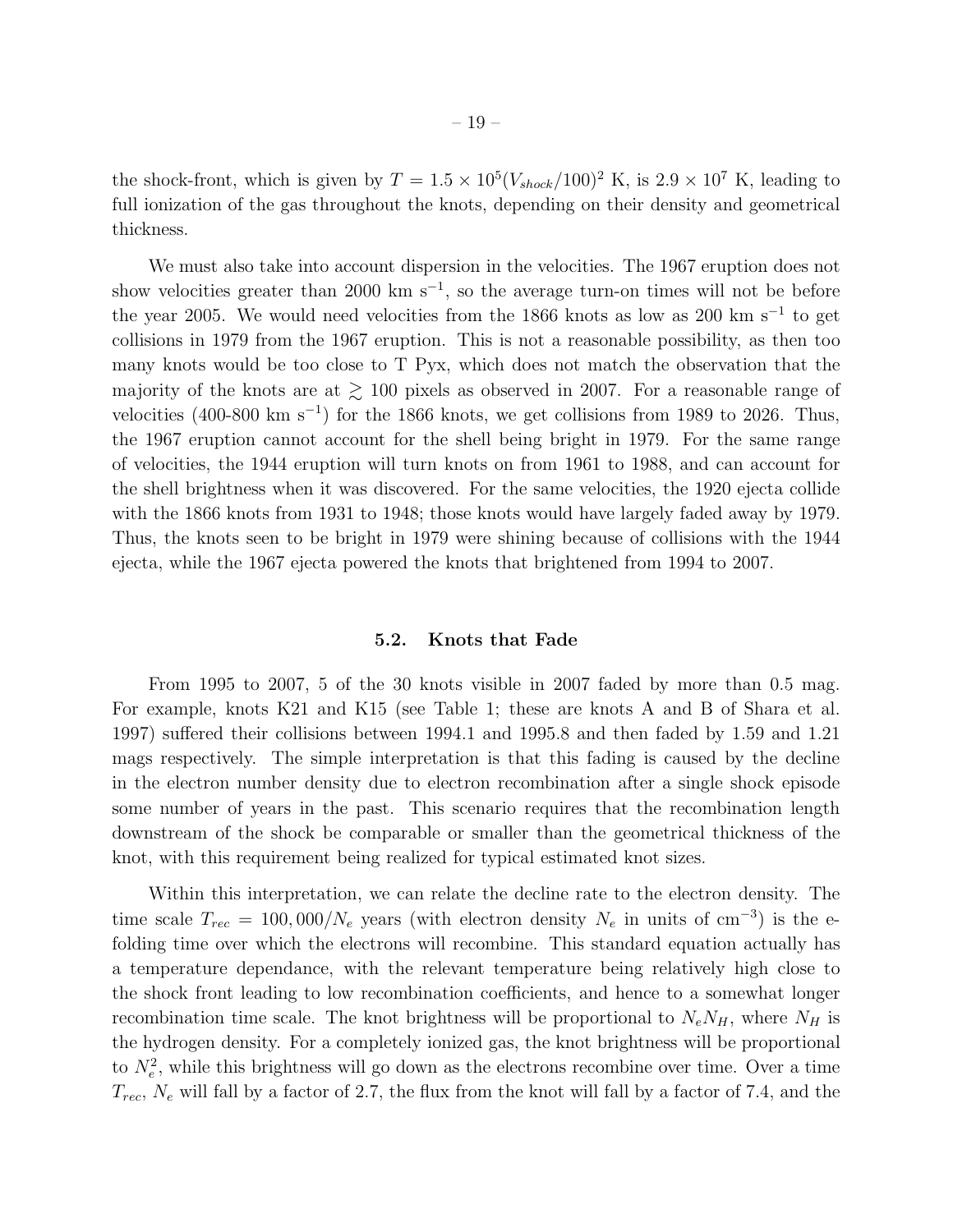knot's magnitude will fade by 2.2 mag. In general, for the simple case where a knot fades by  $\Delta m$  over  $\Delta Y$  years, the electron number density will be

$$
N_e = (\Delta m/2.2 \text{ mag})(100,000 \text{ y}/\Delta Y),\tag{1}
$$

with units of cm<sup>-3</sup>. For knots K21 and K15 (with  $\Delta m \approx 1.5$  mag over  $\Delta Y = 11.7$  years), we have  $N_e \approx 6000 \text{ cm}^{-3}$ . It is encouraging that this density is close to that estimated by both Shara et al. (1997) and Contini & Prialnik (1997). For the electron densities required so as to give the observed knot luminosity, we expect a fading rate of order 1.5 mag in 11.7 years.

This picture of fading will have various complications. First, the densities within each knot undoubtedly vary substantially, so relatively sparse sections of the knot will decline slowly in brightness while relatively dense volumes will fade more quickly, with the result that the fading is only approximately linear for some intermediate density. Second, the collection of visible knots will undoubtedly have a range of effective densities, so we will see a range of roughly linear decline rates. Third, the ejecta from the later eruptions could be clumpy and will probably have some sort of velocity dispersion, so the shocks that excite any given knot will likely last for a long time, resulting in some complex competition between brightening and fading. Indeed, this third complication is a reasonable explanation for why some knots (like knot C of Shara et al. 1997) display extended turn ons from 1994.1 to 1995.8, as well as the moderate brightening for many knots (see Table 1) from 1995.8 to 2007.5. In all, the derived  $N_e$  values can only be regarded as reasonable approximations.

In summary, the knots are certainly powered by collisional shocks when gas clumps emitted in the '1866' event are hit by the ejecta from later eruptions. Collisions with the 1944 material are largely what made the shell bright around the time of its discovery in 1979. Since then, the collisions that are causing the individual knots to turn on have been with the material from the 1967 eruption. After each collision, the ionized gas starts recombining on a time scale that produces a fading of roughly 1-2 mag per decade, corresponding to an electron density of  $\sim 6000 \text{ cm}^{-3}$ .

# 6. Shell Structure

The most prominent feature of the shell is the swarm of unresolved knots that are clustered in broad arcs at a distance of around 5" from T Pyx. Other features have also been described. Shara et al. (1989) report on the discovery of a faint outer halo visible to roughly 10" from T Pyx. In addition, various papers have identified local maxima in radial profile plots as separate shells, including a 2" ring (Shara et al. 1989), two maxima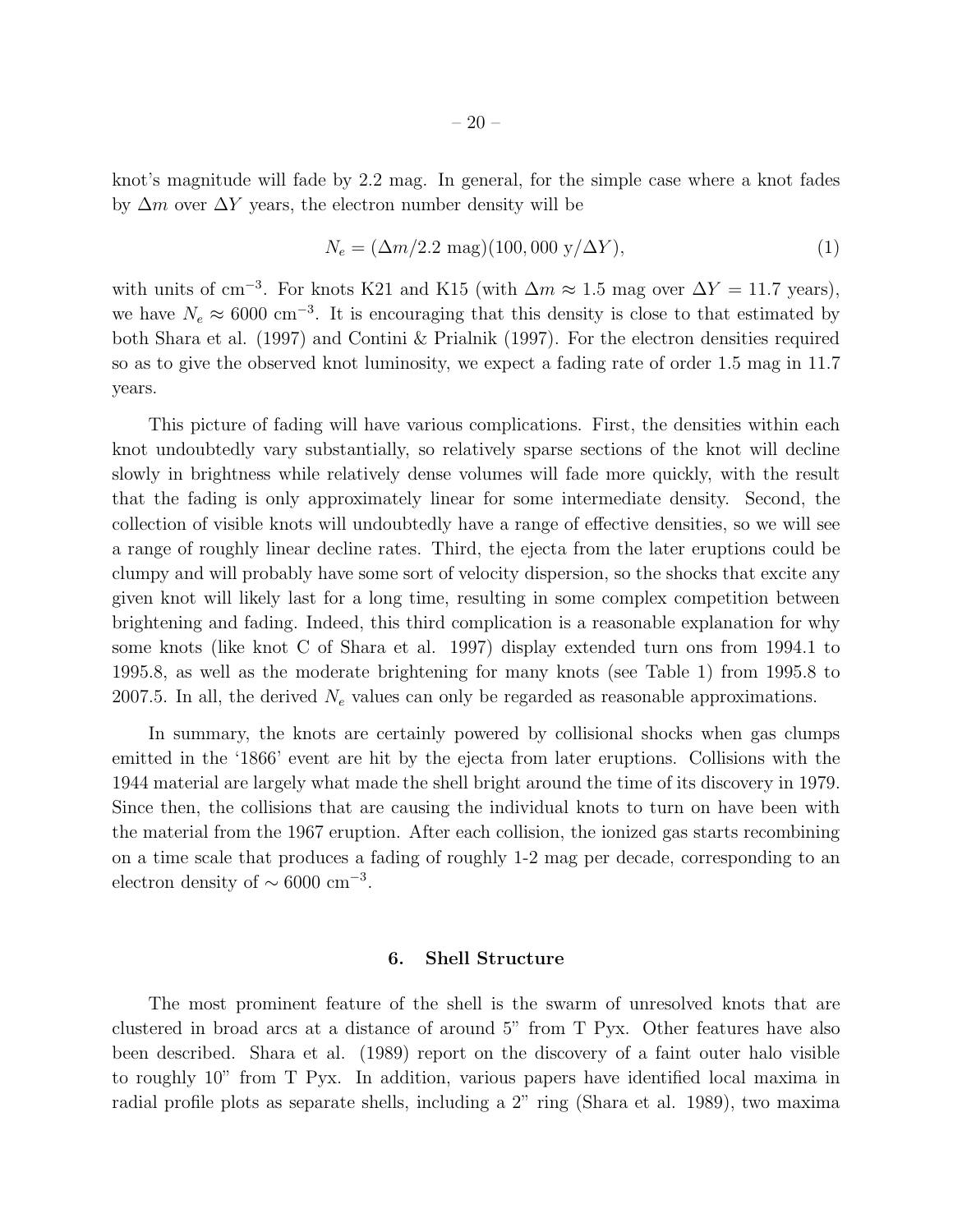associated with the 1920 and 1902 eruptions (Seitter 1986), and nine shells (Shara et al. 1997).

Our *HST* images show details of the shell structure. To evaluate this, we have measured the flux in annular rings in two ways. The first way, we add up all the flux within each annulus. In the second way, we take the mode of all the pixels within the annulus to get the smoothed surface brightness without any flux from the knots. For both methods, we subtract out the presumed constant background (as evaluated in the corners of the *HST* image, more than 600 pixels away from T Pyx) and the scattered light from T Pyx itself (as evaluated by scaling the flux around the Check star in similar annular rings). For both methods, we report the surface brightness in units of 0.001 counts per pixel. For calibration, the Check star (with V=15.81, R=15.33, and I=14.95) has a total of 83.4 counts inside a radius of 15 pixels. For both methods, we measure the radial profiles with images made from both of our orbits in 2007, and the differences then provide a measure of the uncertainties arising from photon statistics and image artifacts. The result is that the one-sigma uncertainty on the average surface brightness is 0.18-0.19 for radial distances < 150 pixels and 0.07-0.10 outside that (in units of 0.001 counts per pixel). Our two radial profiles are presented in Figure 3.

The most prominent feature in our radial profiles is the relatively bright structure from roughly 25-150 pixels  $(1.1-6.7)$ , with a distinct peak near 110 pixels  $(5.0)$ . This is caused by the bright, slowly-expanding knots of the '1866' ejecta. The mode profile parallels the total flux profile; this is likely caused by the myriad of unresolved knots. That is, we know from the much deeper 1995 *HST* images that there are over 2000 knots (Shara et al. 1997), most of which must be unresolved in our 2007 image. The peak around 110 pixels is exactly as expected for a spherical shell of knots sent out with a similar velocity. If all the knots have the same velocity, then the cusp will be fairly sharp. The fall-off above the peak is determined largely by the velocity dispersion, such that the observed cutoff implies a 500-715 km s<sup>-1</sup> range in velocities. Again, the uncertainty in this range is roughly 50 km s<sup>-1</sup>. We see structure in our radial profile with peaks at 35, 55, 75, 105, 185, and 235 pixels. However, given the uncertainties in the measures and the random shot noise in knot positions, we do not think that any of the peaks (other than the high peak around 110 pixels) are significant or represent any shell. In Monte Carlo simulations of radial profiles of knots ejected in one shell, we often see random apparent peaks that shift around from realization to realization. We also do not see any correlation with prior profile peaks, so we conclude that the earlier identified peaks do not have any separate physical identity.

At radial distances greater than 180 pixels (8"), we see a significant flux above the background level. This flux falls off inversely with distance from T Pyx. Roughly, the surface brightness at 360 pixels (16") is half that of the surface brightness at 180 pixels.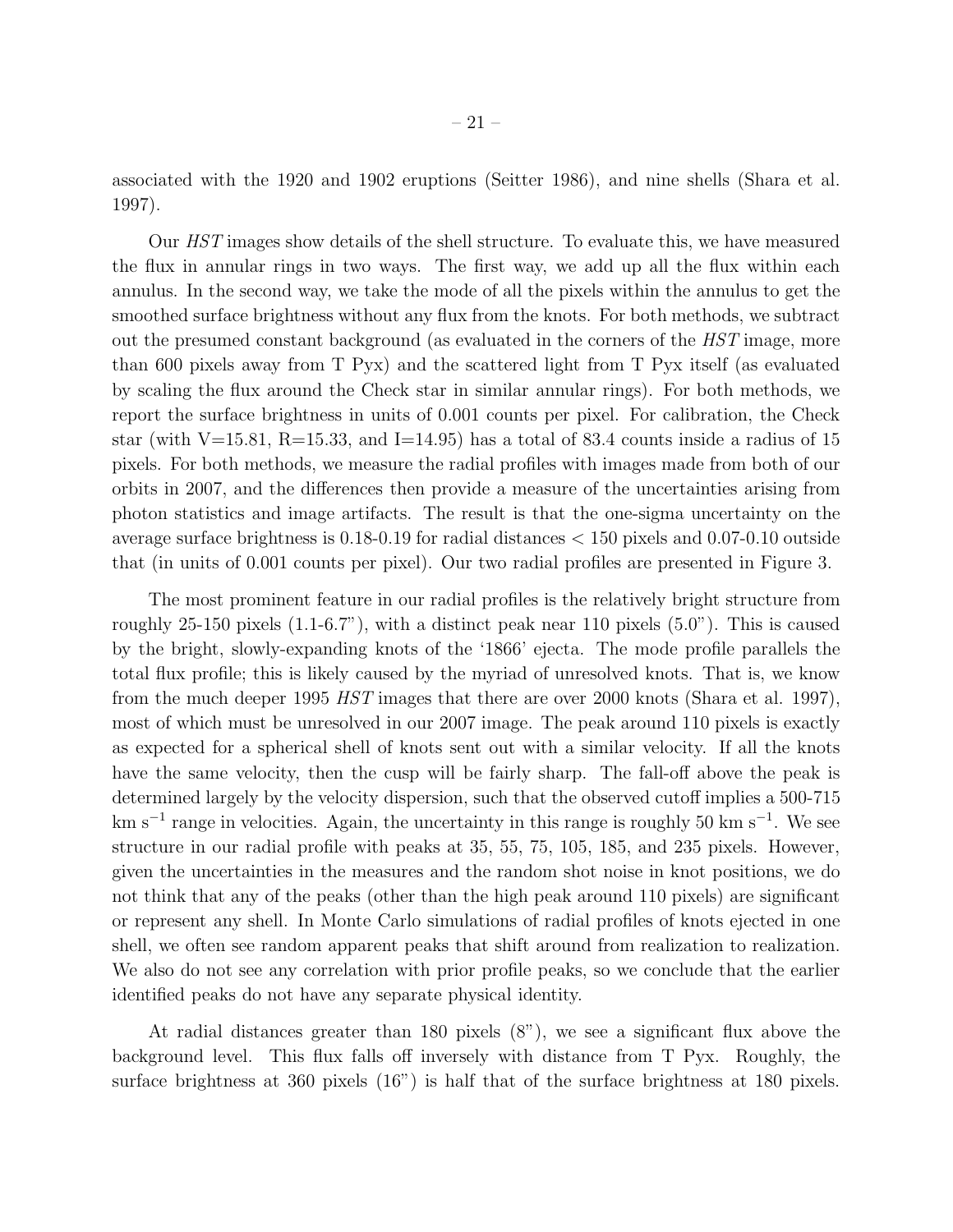However, we see substantial variations around any idealized power law decline. For the surface brightness falling inversely with radius, this means that the total brightness in each annulus should be constant with radius. For a presumed uniform velocity, this would imply that the mass ejection was uniform in time, or at least that the velocity spreads in successive eruptions have smoothed the outflow to a fairly uniform expansion.

The obvious explanation for the cause of this outer halo is that the fast-moving gas from the many RN events that has reached large distances from T Pyx by passing the slow knots from the '1866' nova event. With the slow moving '1866' ejecta having broken up into knots of relatively small surface area, most of the later ejecta will pass by. The interaction of all these shells (with their knots and spatial inhomogeneities) will result in collisions, complex shocks, instabilities, and fragmentation (see for example Zanstra 1955; Graham & Zhang 2000). This paper is not the place to perform such realistic calculations, but we expect that the many RN shells will overlap and jumble together (especially as viewed in projection on the sky) to yield a radial profile much as observed in Figure 9. For a transverse velocity of  $2000 \text{ km s}^{-1}$ , the gas will expand by a radial distance of 1.2" (25 pixels) in a decade, or it will move 4.8" (100 pixels) in nearly four decades (all for an adopted distance of 3,500 pc). Our 2007 *HST* image was taken four decades after the 1967 eruption, and the gas is lighting up knots ∼100 pixels away from T Pyx. The 1944, 1920, 1902, and 1890 eruptions should have gas out to 7.6", 10.4", 12.6", and 14.0" (157, 217, 262, and 292 pixels), respectively. It is tempting to identify various small (i.e., insignificant) bumps in our radial profiles with these particular shells, and this might even be correct, but we feel that the confidence level in any such identification is too low to be useful.

Thus far, only one attempt has been made to explain the most unique feature of the shell, the large number of distinct knots. Garcia-Segura et al. (2004) modeled the hydrodynamics of repeated RN shells with velocity dispersions running into each other. They found turbulence which does not look like the observed knots, and their calculations are not relevant for the case where the knots are from an ordinary nova event long ago with high ejecta mass. With our conclusion that the knots are from an old shell being blasted by fast winds from later eruptions, we have an obvious explanation since the knots are shaped much like the so-called cometary knots in planetary nebulae. The fast winds break up the pre-existing shell into knots due to the Rayleigh-Taylor instability. This mechanism has long been known in the context of forming knots in expanding shells (e.g., Zanstra 1955) and has been intensively studied in general (e.g., Vishniac 1994), in the context of Wolf-Rayet stars (e.g., Garcia-Segura & Mac Low 1995), and in the context of planetary nebulae (e.g., Capriotti & Kendall 2006). A particularly evocative picture of this case is the cometary knots in the nearby Helix Nebula, wherein a dense and slow-moving shell (from the planetary nebula ejection) is broken up into a myriad of knots by means of a Rayleigh-Taylor instability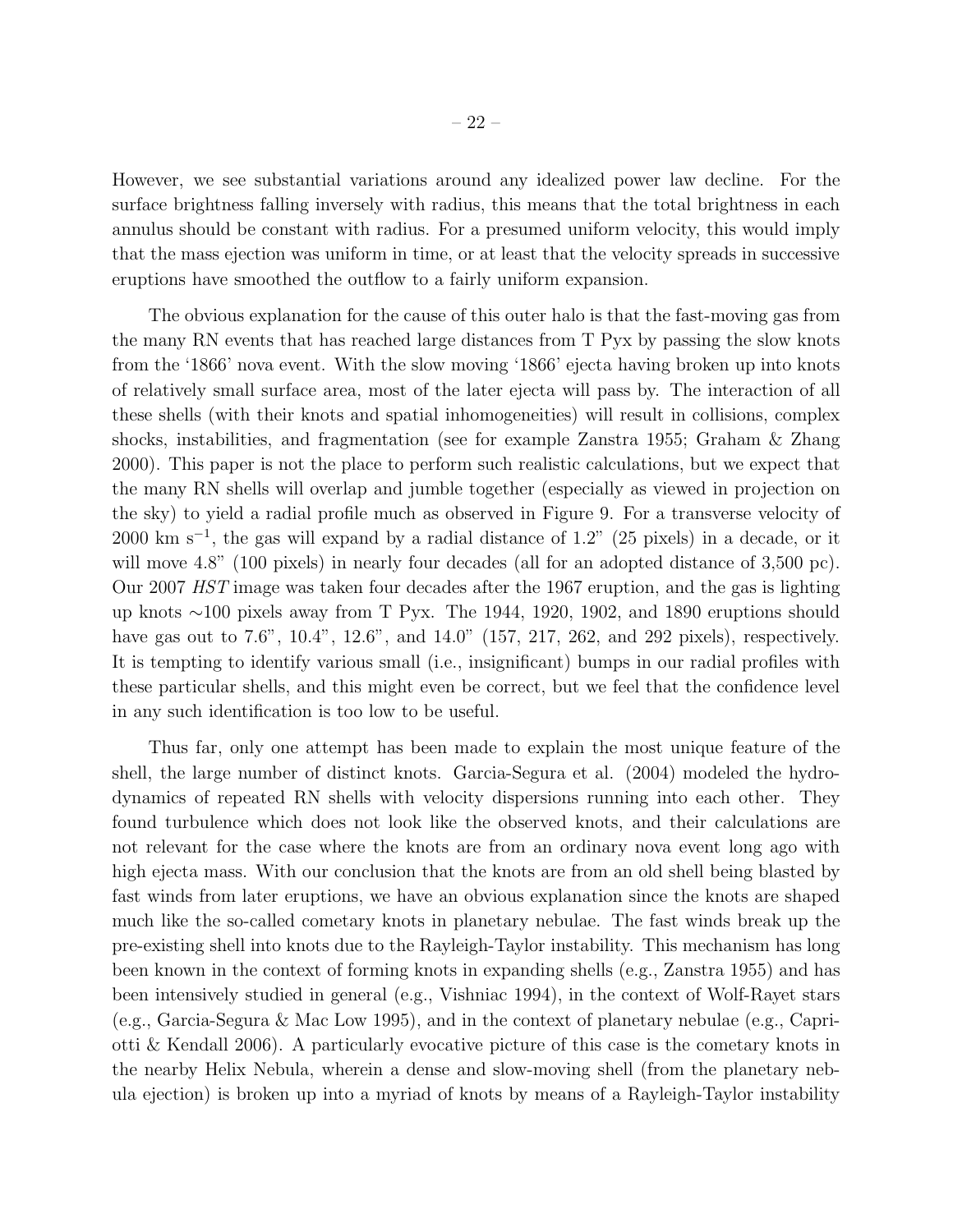produced by a later fast-moving wind (O'Dell & Handron 1996; Capriotti & Kendall 2006). The knots in the T Pyx shell are the same as those in the Helix Nebula except that we do not have the ability to resolve the knots, nor the sensitivity to see the cometary tails. In all, the Rayleigh-Taylor instability and knot formation are expected when a thick and slow shell has a fast wind roaring through it. We can be confident that the '1866' shell has been broken up and compressed into knots by the ejecta from later eruptions.

#### 7. Masses

#### 7.1. Shell Mass from the  $H\alpha$  Flux

The flux in emission lines (like  $H\alpha$ ) from all the knots should be proportional to the mass of the shell, or at least the ionized fraction of that mass. The standard method equates the shell mass to a product involving the total line flux, various atomic constants, the square of the distance, and average densities of hydrogen and free electrons (Gallagher & Starrfield 1978). Unfortunately, this method is highly model-dependent, requiring assumptions on the poorly known distance, the filling factor, the composition, and the presence of a steady state. Typical uncertainties in these assumptions lead to order of magnitude errors, so it is not surprising that published values for individual nova shell masses differ by over two orders of magnitude (Schwarz 2002; Shaviv 2002; Vanlandingham et al. 2002: Gallagher & Starrfield 1978). Theoretical models have similar scatter. We can only agree with the Gallagher & Starrfield review that "The masses of material expelled by active novae are poorly known."

Nevertheless, an order of magnitude estimate is still useful. To this end, Shara et al. (1997) performed a detailed analysis and concluded that the shell has a mass of  $1.3 \times 10^{-6}$  $M_{\odot}$ . The explicit assumptions are that the distance is 1,500 pc, and  $N_H = N_e = 10^3$  cm<sup>-3</sup> where  $N_H$  is the hydrogen number density. We will update this calculation based on new information from this paper.

One update is simply to use a possibly better distance, 3,500 pc instead of 1,500 pc. With this, the derived shell mass increases to  $7 \times 10^{-6} d_{3500}^2$  M<sub>☉</sub>.

The second update comes from the realization that at any given time, not all knots are shining with peak brightness, so only a fraction of the gas is counted. The knots that have turned on after 1995 were not counted, so the real shell mass must be somewhat higher than could have been known. We can correct for this now that we have some idea of the turn-on rate of the knots. Also, once a knot is shocked (presumably to full ionization) the recombination will reduce  $N_e$  and hence the flux, resulting in an underestimate of the total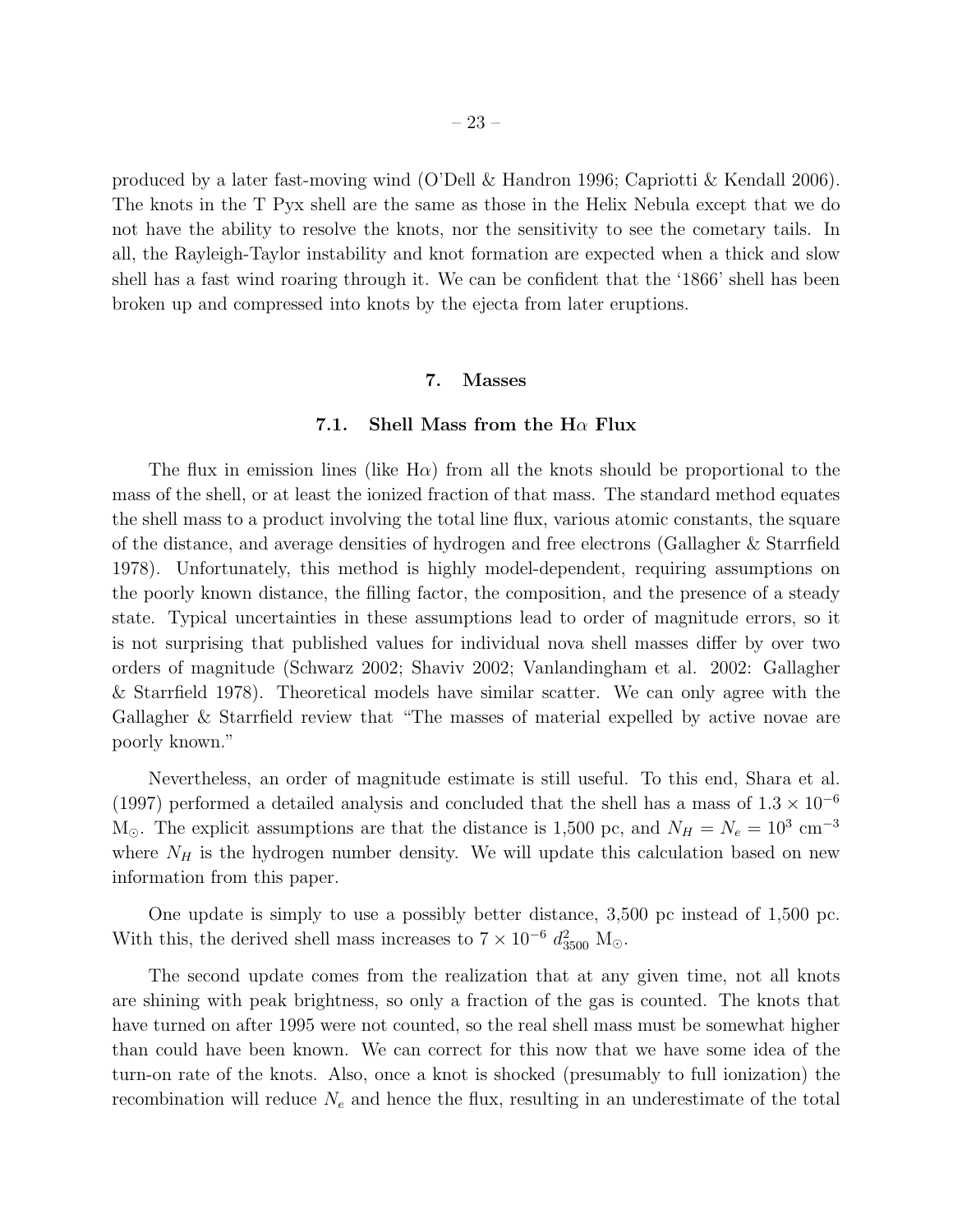mass in the knot. That is, the  $H\alpha$  flux at any one time only represents the ionized mass. If a knot was shocked to full ionization a decade before 1995, then its  $H\alpha$  brightness has fallen by a factor of ∼4 and we must correct the prior estimate by this factor for that knot.

This correction factor will necessarily be complex as it incorporates the history of collisions and the ionization fraction of all the knots. Nevertheless, we can estimate this factor. To do this, we have constructed many Monte Carlo simulations in which we build up a shell from knots whose properties follow reasonable distributions and then follow each knot through its collision and brightness history. For each simulation, we compare the flux from the case where all the knots are completely ionized to the flux from the case where the knots' brightnesses in 1995 are all summed. This will produce a correction factor to the shell mass based on the flux in 1995 alone.

The simulation follows 500 knots emitted in 1866 (with a range of velocities and masses) and then presumes that they are completely ionized when they are struck by ejecta from the 1944 and 1967 eruptions. The knot velocities were taken randomly from a uniform distribution between 500 and 715 km  $s^{-1}$ . The knot masses were selected randomly from a power-law distribution chosen so as to reproduce the observed knot luminosity function (Shara et al. 1997). We also randomly chose a direction in space for each knot, which allows us to calculate radial distributions for the knots for comparison with the observed radial distribution in 1995 (Shara et al. 1997). The 1944 and 1967 ejecta velocities in the direction of each knot were taken randomly from a uniform distribution between 1500 and 2000 km s<sup>-1</sup>. For each knot, we calculated the year of impact for each eruption. The brightness of each knot at the time of impact was assumed to come from full ionization, with recombination resulting in the fading of each knot at a rate of 0.13 mag per year. This scenario matches the observations for the knot radial distribution, the motion, the frequency of turn-on, and the luminosity function in 1995. There are many complexities which are not accounted for in this simulation, including the effects of potential partial knot ionization, non-instantaneous collisions, variable density throughout each knot and from knot to knot, and the presence of helium and metals in the gas. Nevertheless, the model correction factor is approximately correct and certainly better than no correction at all. With these simulations, we find that the correction factor is  $4.4 \pm 0.3$ , where the uncertainty represents the variation between individual Monte Carlo realizations. This factor changes from roughly 1.35 to 17 as we vary the input assumptions over plausible ranges. With our best correction factor of 4.4, the shell mass becomes  $3.1 \times 10^{-5} d_{3500}^2$  M<sub>☉</sub>. Given the size of the uncertainties, perhaps this is better expressed as  $\sim 10^{-4.5}$  M<sub>☉</sub> for the total mass in the knots from the 1866 eruption.

Despite the order of magnitude nature of our estimate, this result immediately tells us that the 1866 eruption is greatly different from the observed recurrent nova events from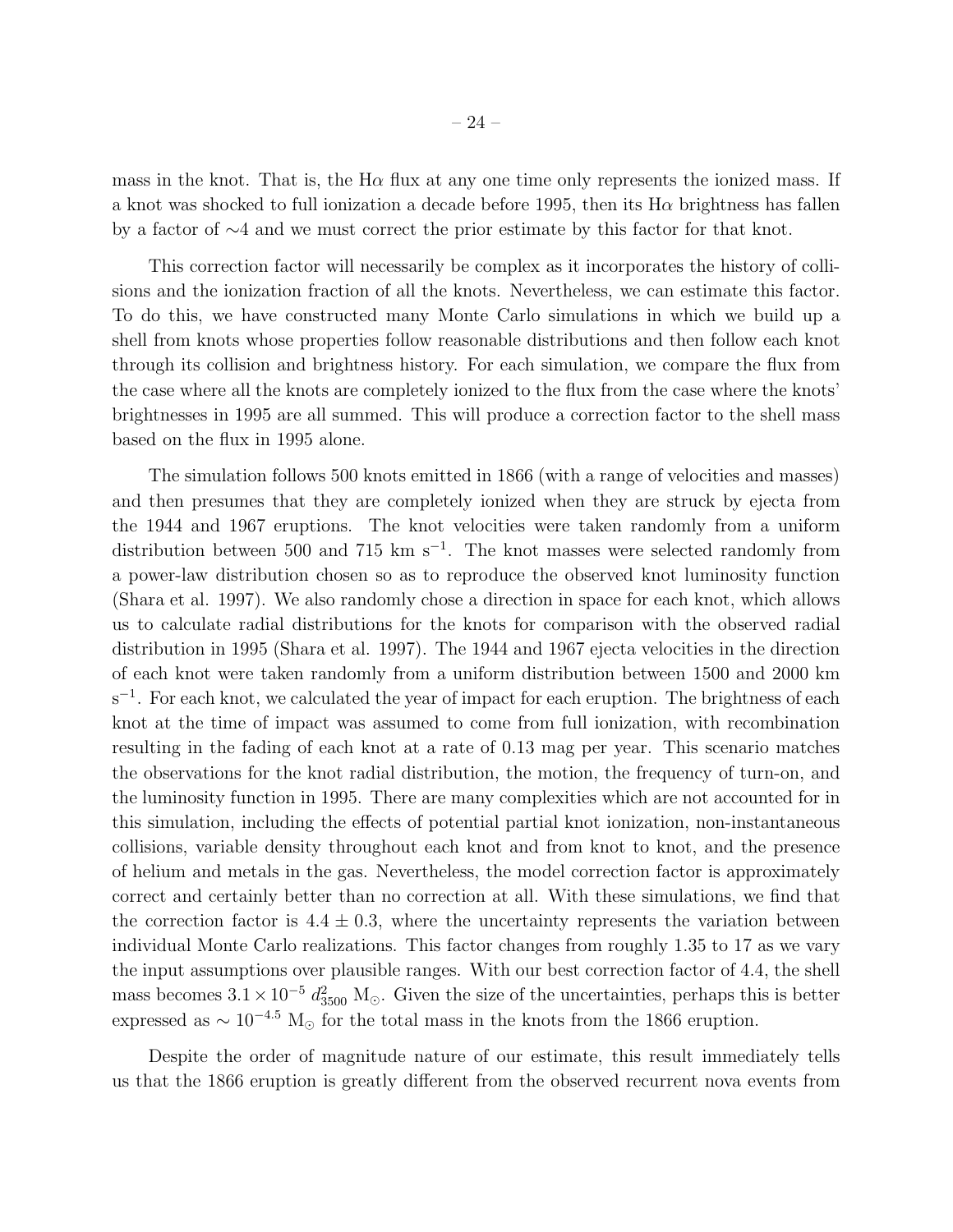1890 to 1967, because the ejected mass would be much larger than is possible for the later eruptions. With an accretion rate of  $\sim 10^{-7}$  M<sub>☉</sub> yr<sup>-1</sup> and a recurrence time of 12-24 years, the available mass is more than an order of magnitude too small to account for the observed mass. Again we find that the properties of the 1866 eruption are greatly different from those of the later RN events.

#### 7.2. Mass of the Recurrent Nova Shells

Selvelli et al. (2008) made several estimates of the mass ejected during the 1967 eruption and concluded that  $M_{ejecta} \sim 10^{-4} - 10^{-5}$  M<sub>☉</sub>. Unfortunately, these estimates have very large uncertainties and questionable assumptions. One of their estimations of  $M_{ejecta}$  comes from a correlation with  $t_2$  by Della Valle et al. (2002). But the existence of this correlation is *not* significant. The correlation has a scatter of two orders of magnitude in  $M_{ejecta}$ , and was calibrated with ordinary novae whose white dwarf mass is generally quite low, whereas a high-mass RN white dwarf could have a greatly different calibration. In all, no confidence can be attached to the estimate of the  $T$  Pyx shell mass based on the  $t_2$  correlation. Another of their estimates has the shell mass equaling the hydrogen density times the mass of a hydrogen atom times the volume of the shell, with a resulting estimate of  $1.5 \times 10^{-4}$  M<sub>☉</sub>. Such an estimate requires the average electron density, which cannot be accurately known at any time. Also, the estimated shell mass is highly sensitive (as a cubic power) to the adopted shell size. For this, Selvelli et al. simply took seemingly arbitrary choices of the expansion velocity times the  $t_2$  value. Additionally, this does not account for any recession of the photosphere, which is relevant as they are trying to model the optically thick portion alone. In all, with the arbitrary choices and questionable assumptions, the derived shell mass has uncertainties of many orders of magnitude. The other estimations of  $M_{ejecta}$  have comparable problems, so we conclude that these estimates are not useful.

Selvelli et al. (2008) were aware of these and other problems with their high estimates of  $M_{ejecta}$ . They highlighted the discrepancy between their  $M_{ejecta}$  and the trigger mass as well as with the accreted mass. They also point out the dilemma that the ejecta abundances are near solar, which requires that no material is dredged up from the white dwarf. In all, their arguments and analysis all point against their high  $M_{ejecta}$  estimates.

We know that the ejecta mass for the RN eruptions is low (of order  $2 \times 10^{-6}$  M<sub>☉</sub>) for many good reasons. First, the spectra during outburst show near solar abundances, which demonstrates that the dredge-up of material is negligible. This implies that the ejected material must be limited to the accreted material, which is roughly 20 years times  $10^{-7}~{\rm M}_\odot$  $yr^{-1}$ . Second the ejected material should not be much greater than the trigger mass  $(2 \times 10^{-6}$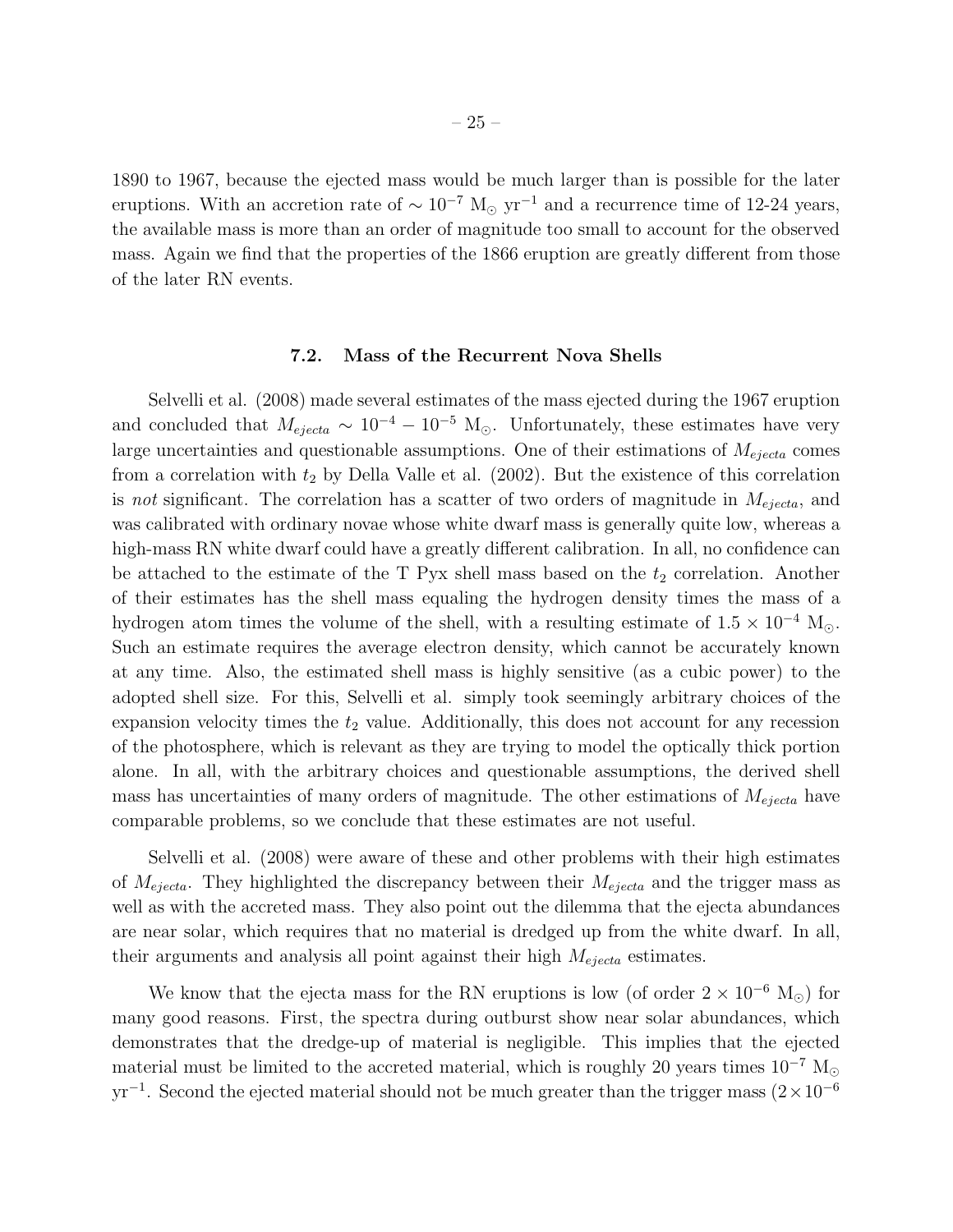$M_{\odot}$ ) because there is no time for the accreted material to diffuse below the old surface of the white dwarf. Third, we do not see knots associated with any of the RN eruptions, and this implies that their ejecta are much less massive than the  $\sim 10^{-4.5}$  M<sub>☉</sub> in the ejecta from the '1866' event.

The small  $M_{ejecta}$  for the RN eruptions is an important issue for determining whether the white dwarf is gaining or losing mass over each outburst cycle. Unfortunately, we do not have any direct measure of the ejecta mass, and the estimates from the accreted mass and the trigger mass are both only approximate. Indeed, the use of the accreted mass would be circular in any question of whether the white dwarf is gaining or losing mass, and the use of the trigger mass would be circular in any question of testing models, as then the new model would simply be tested against an old model instead of against observations. We are left with the unsatisfying conclusion that the mass ejected by the RN events is small ( $\sim 2 \times 10^{-6}$ )  $M_{\odot}$ ) and poorly known.

#### 7.3. Mass of the White Dwarf

Knowing the mass of the WD is critical for understanding the details of the eruption, the long-term evolution, and whether T Pyx can become a Type Ia supernova. Unfortunately,  $M_{WD}$  is not accurately known. Observationally, the radial velocity is small and there is no useful constraint on the WD mass (Uthas 2009). There is a strong theoretical imperative to have the mass in the range 1.2-1.4  $M_{\odot}$  so that the recurrence time scale can be sufficiently short. Kato (1990) presented theoretical models that place the mass in the range 1.30-1.37 M⊙. Selvelli et al. (2008) examined a range of input (theoretical and observational) to reach the conclusion that  $1.25 < M_{WD} < 1.4 M_{\odot}$ , with a preference for the upper end of the range, perhaps ∼1.36 M⊙. They made detailed use of the latest theoretical models on nova triggering and eruptions as given by Yaron et al. (2005), plus some privately communicated models from Yaron et al. We will repeat this analysis for comparing observations with the Yaron et al. models, including our new information about the '1866' nova.

The first case we will examine is that of the classical nova eruption around the year 1866, for which the accretion was driven by gravitational radiation alone ( $M \approx 4 \times 10^{-11}$ )  $M_{\odot}$  yr<sup>-1</sup>). The measured quantities that we are trying to match are the total ejecta mass of  $\sim 10^{-4.5}$  M<sub>☉</sub> and the maximum expansion velocity of the ejecta of 715 km s<sup>-1</sup>. Yaron et al.  $(2005)$  show that we cannot get the high observed mass in the knots for either high  $M_{WD}$  or relatively hot WDs. Indeed, we get a match only for the  $M_{WD} = 1.25 M_{\odot}$  models with the WD core temperature at ten million degrees. To match the observed maximum expansion velocity, we have to go to  $M_{WD}$  smaller than 1.25 M<sub>o</sub> for any core temperature. So what we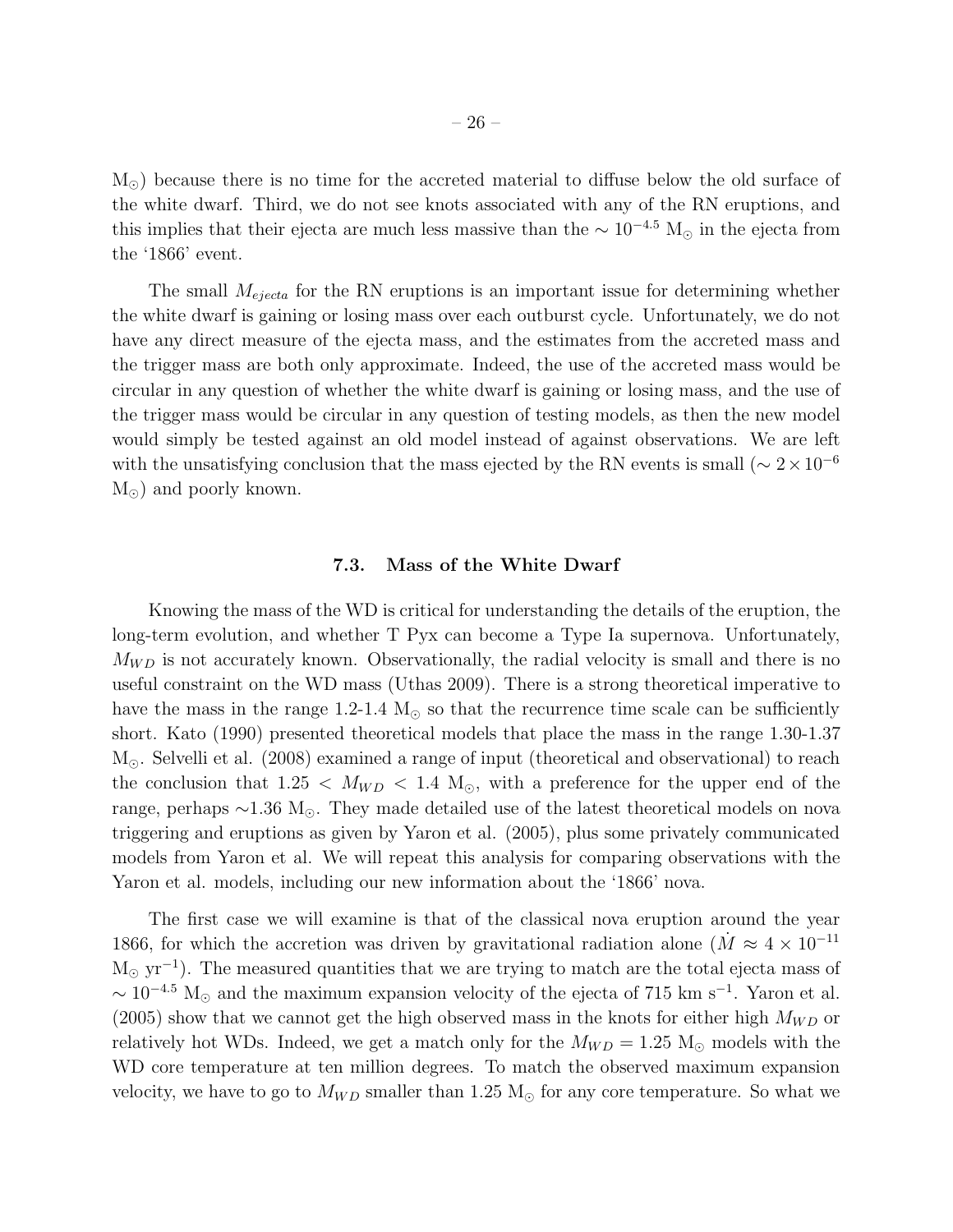know about the '1866' eruption is strongly pointing to the lower end of the range (1.2-1.25  $M_{\odot}$ ).

The second case is that of the RN eruptions, for which we will take the conditions around the middle of the 1900s when the accretion rate was within a factor of three of  $3 \times 10^{-8}$  M<sub>o</sub> yr<sup>-1</sup> (see below). The measured quantities we will try to match with the model of Yaron et al. (2005) are the recurrence time scale of 23 years, the maximum expansion velocity of 2000 km s<sup>-1</sup>, the amplitude of 8.3 mag, and  $t_3$  of 62 days. The model values are only weakly dependent on the WD core temperature. To match the observed recurrence time scale, the WD mass can be from 1.25 M<sub>☉</sub> (for  $\dot{M} = 10^{-7}$  M<sub>☉</sub> yr<sup>-1</sup>) to 1.40 M<sub>☉</sub> (for  $\dot{M} = 10^{-8}$  M<sub>☉</sub>  $yr^{-1}$ ). To match the observed maximum velocity, the WD mass can be from 1.30 M<sub>☉</sub> (for  $\dot{M} = 10^{-8}$  M<sub>☉</sub> yr<sup>-1</sup>) to 1.40 M<sub>☉</sub> (for  $\dot{M} = 3 \times 10^{-8}$  M<sub>☉</sub> yr<sup>-1</sup>). To match the observed amplitude, the WD mass can be from 1.25 M<sub>☉</sub> (for  $\dot{M} = 3 \times 10^{-8}$  M<sub>☉</sub> yr<sup>-1</sup>) to 1.40 M<sub>☉</sub> (for  $\dot{M} = 2 \times 10^{-8}$  M<sub>o</sub> yr<sup>-1</sup>). To match the observed  $t_3$ , the WD mass must be around 1.25 M<sub>o</sub>.

For these two cases, the preferred loci in the  $M_{WD} - \dot{M}$  parameter space do *not* cross. This leaves us in a quandry as to how to optimize the model to the observations. A plausible choice would be to pick  $M_{WD}=1.25$  M<sub>☉</sub> and  $\dot{M} = 10^{-7}$  M<sub>☉</sub> yr<sup>-1</sup>, but then the predicted maximum velocity of ejection for the RN events is wrong and the amplitude a bit small. Another plausible choice would be to pick  $M_{WD}=1.30$  M<sub>☉</sub> and  $\dot{M} = 7 \times 10^{-8}$  M<sub>☉</sub> yr<sup>-1</sup>, but then the predicted maximum velocity of ejection is wrong for both the RN and '1866' events, plus the RN amplitude and the '1866' ejecta mass are too small. Our conclusions are in agreement with those of Selvelli et al. (2008), except that the '1866' event is pointing to the lower part of their allowed range for the WD mass. In all, we take the theoretical models of Yaron et al. (2005) to point to  $M_{WD} = 1.25$ -1.30 M<sub>☉</sub> and  $\dot{M} = 7$ -10×10<sup>-8</sup> M<sub>☉</sub> yr<sup>-1</sup>.

#### 7.4. Trigger Mass

Detailed models can calculate the trigger mass,  $M_{trig}$ , that must accrete onto a white dwarf to ignite the thermonuclear runaway (Nomoto 1982; Townsley & Bildsten 2005; Yaron et al. 2005; Nomoto et al. 2007; Shen & Bildsten 2007). These sources differ by up to a factor of 20 for the relevant cases, but we will generally be guided by the results of Yaron et al. (2005) which has the most complete physics for the nova calculations. The trigger mass will be a function of the mass of the WD and the accretion rate. It should be comparable to the ejected mass, with the ejected mass equaling the trigger mass to within a factor of 0.6-1.2 for the situations of interest (Yaron et al. 2005). Though not exact, we can still get an idea of what is going on.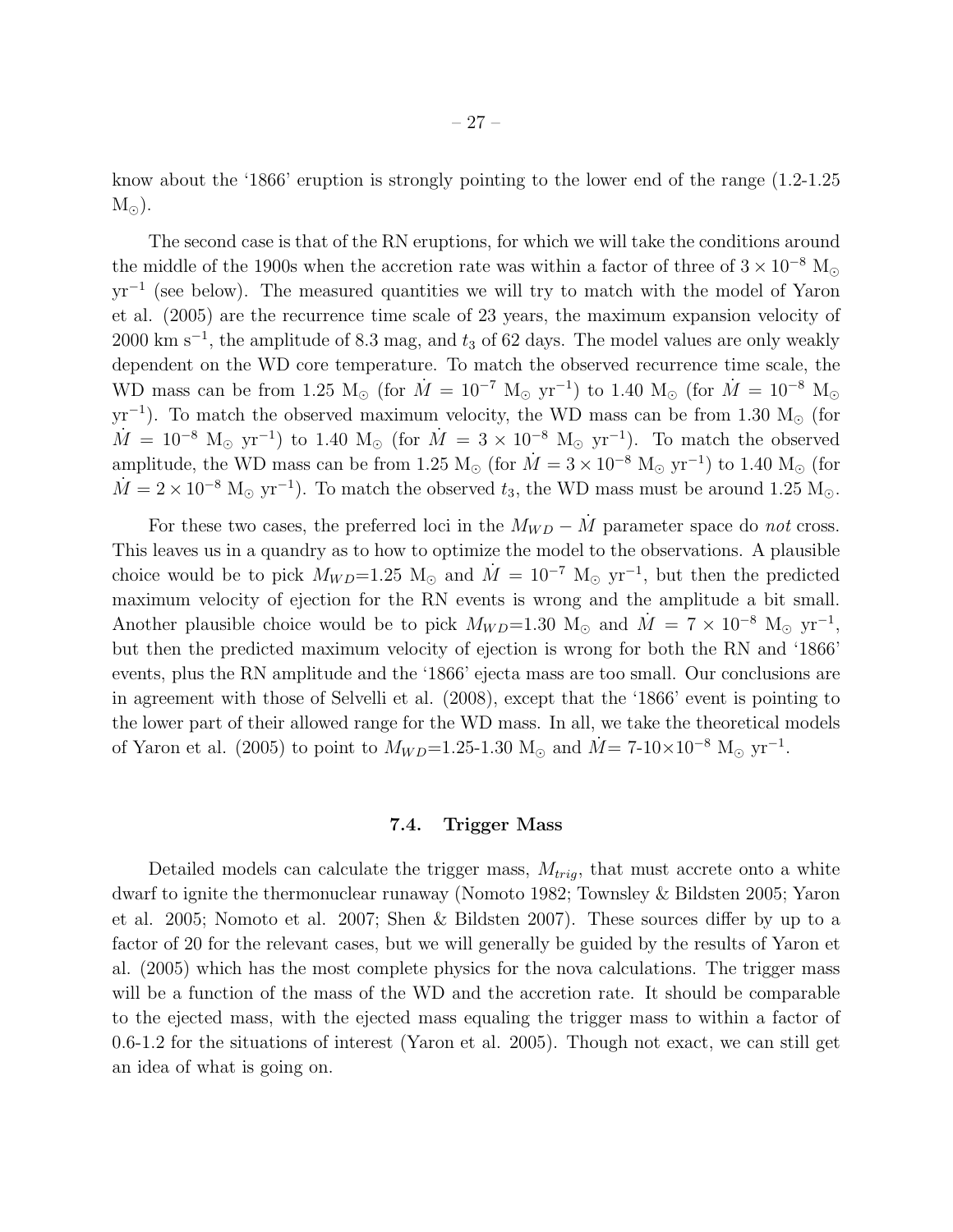One situation of interest is for the RN phase during the middle 1900's. During this time, the accretion rate is likely  $\sim 10^{-7}$  M<sub>☉</sub> yr<sup>-1</sup> and the WD mass is around 1.25 M<sub>☉</sub>. With interpolation and extrapolation as needed, the calculated log( $M_{trig}$ ) is -5.7, -5.5, ~-6, -6.5, and -5.3 for the references Yaron et al. (2005), Nomoto (1982), Townsley & Bildsten (2005), Nomoto et al. (2007), and Shen & Bildsten (2007), respectively. We adopt the value from Yaron et al. (2005) which is in the middle of the range, with a trigger mass of  $2 \times 10^{-6}$  $M_{\odot}$ . As a consistency check, we recover a recurrence time scale of 20 years from  $M_{trig}/\dot{M}$ . From the theoretical models of Yaron et al. (2005), the ejecta mass will be about 10% less than the trigger mass. So we now have an approximate value for the mass ejected during the various RN events of the 1900s. This ejected mass is much smaller than our estimated mass in the knots, with the confirmatory implication that the RNe could not have ejected the currently visible knots. Additionally, the RN ejecta have so much less mass than the knots that they should not be visible on their own. A third conclusion is that there will be no dredge-up of material during the RN eruptions.

The other situation of interest is for the ordinary nova event around 1866. Here, we know that  $M_{ejecta} \sim 10^{-4.5}$  M<sub>☉</sub>, and the trigger mass is approximately the same. The only way to get such a large trigger mass on the WD is to have a very low accretion rate. This demonstrates that the '1866' event is not like the RN events. To get a trigger mass of 10<sup>−</sup>4.<sup>5</sup> M⊙, the models of Nomoto (1982), Townsley & Bildsten (2005), and Shen & Bildsten (2007) suggest that the accretion rate is near  $4 \times 10^{-11}$  M<sub>☉</sub> yr<sup>-1</sup>. The model of Yaron et al. (2005) only produces such a high  $M_{trig}$  for WDs in the lower part of the RN range, for the cooler WDs, and for lower accretion rates. The model of Nomoto et al. (2007) produces such high  $M_{trig}$  only for accretion rates below  $\sim 10^{-11}$  M<sub>☉</sub> yr<sup>-1</sup>. In all cases, it is clear that before the '1866' eruption, T Pyx had a very low accretion rate, roughly  $4 \times 10^{-11}$  M<sub>☉</sub> yr<sup>-1</sup> or lower.

In ordinary circumstances, CVs cannot have accretion rates below the minimum provided by the angular momentum loss from gravitational radiation. For T Pyx, this minimal value is  $\dot{M} = 4 \times 10^{-11}$  M<sub>☉</sub> yr<sup>-1</sup> (Knigge et al. 2000). This limit matches well with the estimated accretion rate for the time interval before the '1866' ordinary nova eruption. This concordance makes for a good conclusion that this is the real rate, and that T Pyx was an ordinary CV before the '1866' nova. The required time interval for T Pyx to accumulate a trigger mass of  $\sim 10^{-4.5}$  M<sub>☉</sub> while accreting at a rate of  $4 \times 10^{-11}$  M<sub>☉</sub> yr<sup>-1</sup> is around 750,000 years. In all, for the three-quarters of a million years before 1866, T Pyx was an ordinary CV slowly accumulating material on the surface of its WD.

The big eruption in  $1866 \pm 5$  could not have been identical to the RN eruption observed in 1890. Likely, T Pyx suffered one or two undetected RN outbursts between 1866 and 1890. The observed very high accretion rate from before the 1890 eruption implies a fast recurrence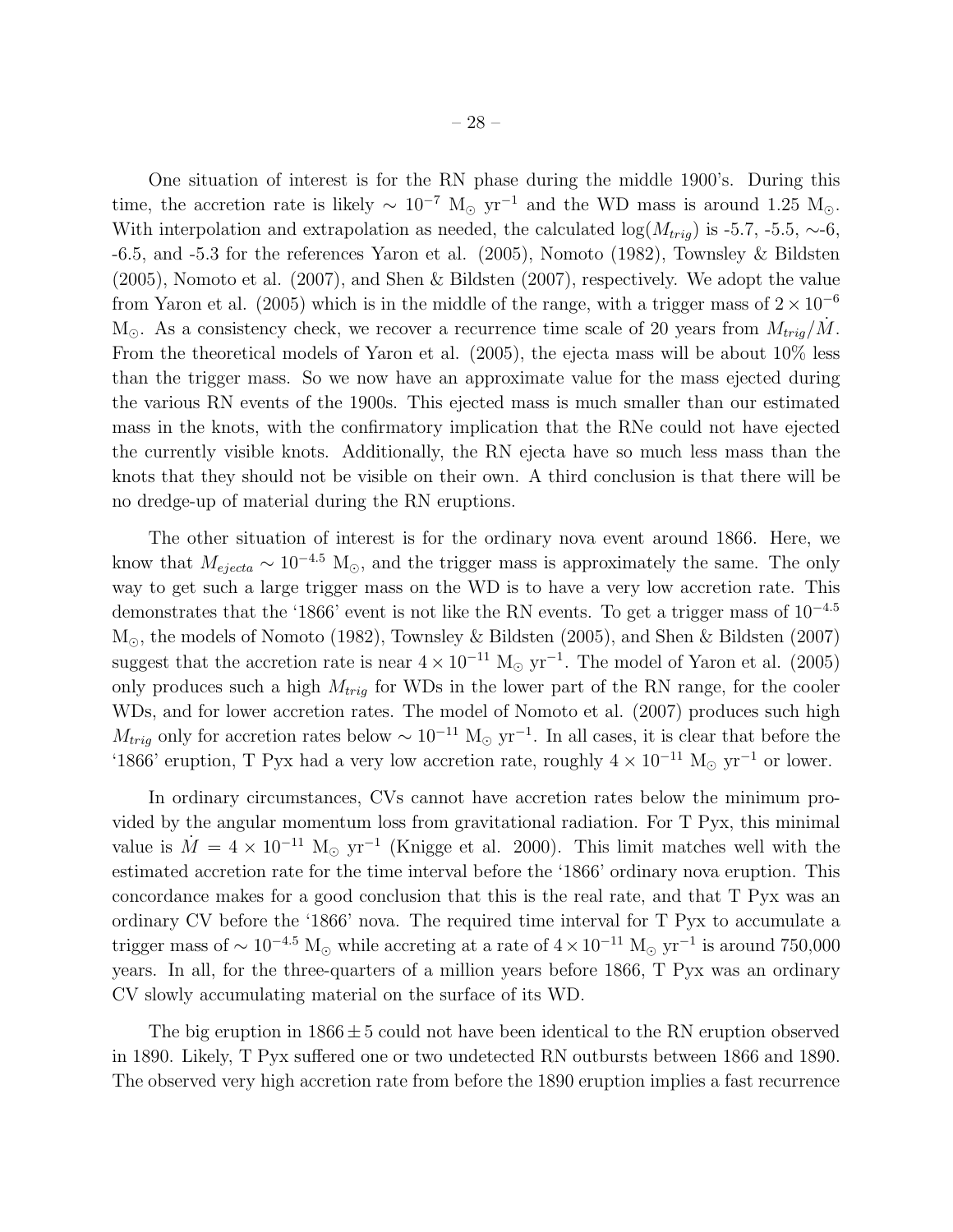time of perhaps a few years to a dozen years, but not 24 years. Based on the 12-year interval from 1890 to 1902, it seems likely that the 24-year interval from 1866 to 1890 contained one eruption around the year 1878. With a higher accretion rate, it is possible to have two RN eruptions between 1866 and 1890.

## 8. The Secular Fading of T Pyx

We have direct observations of the quiescent B-band magnitude of T Pyx from *before* the 1890 eruption up until 2009. Schaefer (2005) has collected the B-band magnitudes from the Harvard plates, literature (primarily from Landolt 1977; Schaefer et al. 1992 and Patterson et al. 1998), and his own unpublished CCD images from 1992 to 2004. We have been continuing observations up to the time of this writing. The most important result from this light curve is that T Pyx has been declining from B=13.8 mag to B=15.7 mag from 1890 to 2009. This is a drop of 1.9 mag, which is a factor of 5.7 in B-band flux.

This drop in brightness is unprecedented, unique, and highly significant. Neither the WD nor the low-mass companion can provide any noticeable amount of light in the Bband, so the brightness must come entirely from the accretion disk, and variations in this brightness can only arise from changes in the accretion rate. Schaefer (2005) has made detailed calculations for alpha-disk models of T Pyx which show that the accretion rate varies as

$$
\dot{M} \propto F^{2.0},\tag{2}
$$

where F is the B-band flux. We have just shown that T Pyx dropped by a factor of 5.7 in flux, and hence the accretion rate has dropped by a factor of 33. That is, the accretion rate in 2009 is only 3% of that in early 1890. This tremendous secular change must have an effect on the evolution of T Pyx.

#### 9. The Next Eruption of T Pyx

In the late 1980s, based on the last eruption being in 1967 and the average recurrence time scale of roughly 22 years, the common expectation was that T Pyx would go off any year. But as the years stretched on with no eruption, hope faded, to be replaced by frustration and perplexity. One important realization is that the intense monitoring of T Pyx combined with its long eruption duration means that no eruption could have slipped through the solar gap, which is to say that any T Pyx eruption *would* have been discovered had it occurred.

Schaefer (2005) realized that T Pyx has been suffering a long decline in brightness, and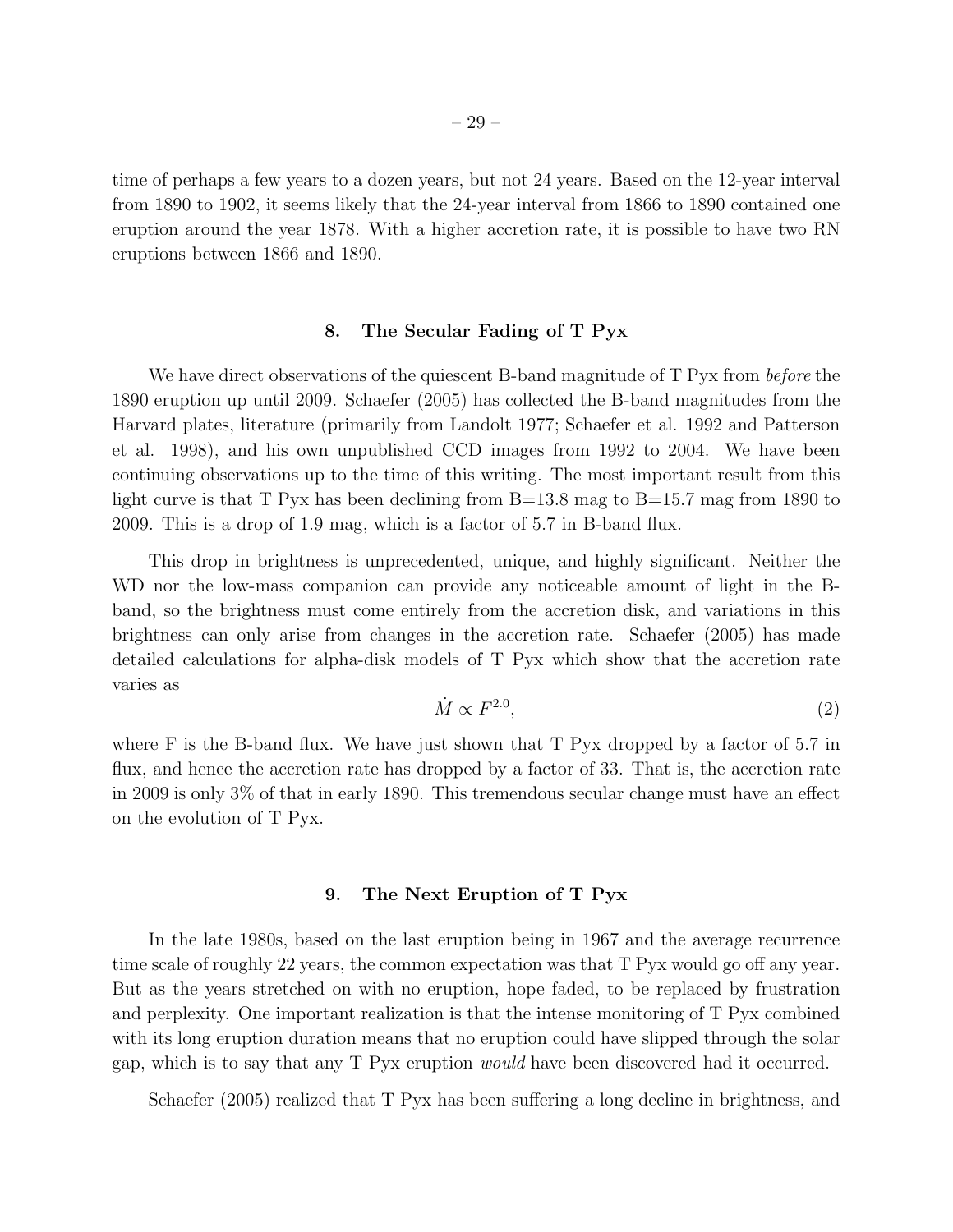hence its accretion rate has been largely turning off. With a drop of 0.7 mag in brightness  $(2\times$ in flux and  $4\times$  in M across the 1967 eruption, we have an easy explanation for why the next eruption of T Pyx has been long delayed. The long delay is due to the accretion rate falling by a factor of four (compared the to previous eruption cycle), so it must take four times longer for the trigger mass to accumulate. Schaefer (2005) gave a more detailed calculation and concluded that the next eruption would be in the year  $2052 \pm 3$ . This prediction is based on the assumption that T Pyx remains at its 2005 brightness level,  $B = 15.5$  mag.

Selvelli et al. (2008) revisited this question. They used the same idea, trying to estimate how long it would take the system to accrete the trigger mass. They concluded that the next eruption would be in the year 2025, but stated no error bars. Unfortunately, they tried to evaluate the quantities in an absolute sense, but even their extremely small quoted error bars for distance and WD mass lead to an uncertainty in their estimate of a factor of three. As such, their one-sigma range is actually 2000-2067. (The Schaefer 2005 result avoids these problems by combining all the unknowns into one factor that can be empirically calibrated from the prior eruptions, and as such is completely independent of any assumptions about the distance or WD mass. With this, the real error bar will be greatly smaller than what is possible for the method of Selvelli et al.) This is fully consistent with the Schaefer (2005) prediction of  $2052 \pm 3$ . Selvelli et al. (2008) also present an analysis wherein they only scale from the 1944-1967 interval. (This is a restricted version of the method from Schaefer 2005.) They note the change in average brightness from 1944-1967 to after 1976 by a factor of nearly two, claim that M changed by a factor of two, add  $50\%$  to account for the change in the trigger mass, conclude that the next inter-eruption interval will be 60 years, and add this to 1967 to get an eruption in the year 2025. This analysis has a large error in taking the accretion rate to be proportional to the B-band flux. They presume without justification that  $M \propto F$ , rather than the result in equation 2. But accretion disks are such that halving the observed flux corresponds to a quartering of the accretion rate. Their estimated inter-eruption time should be doubled, putting the next eruption in the year  $1967+4\times1.5\times(1967-1944) = 2105$ .

Selvelli et al. (2008) make the good point that the trigger mass will significantly change due to the falling accretion rate, which we independently realized as well. As such, the original prediction in Schaefer (2005) should be modified to account for this. From Nomoto (1982), a change in M by a factor of four (with a white dwarf mass of 1.30  $M_{\odot}$ ) changes the trigger mass by a factor of about two. Thus, the inter-eruption time interval for T Pyx should increase from  $2052 - 1967 = 85$  years to roughly 170 years. With this approximate correction, the estimated date of the next eruption is  $1967 + 170 = 2137$ .

These predictions are based on the assumption that the accretion rate stays at the 1976- 2004 level. But T Pyx has started another fading episode, and has now declined to 15.71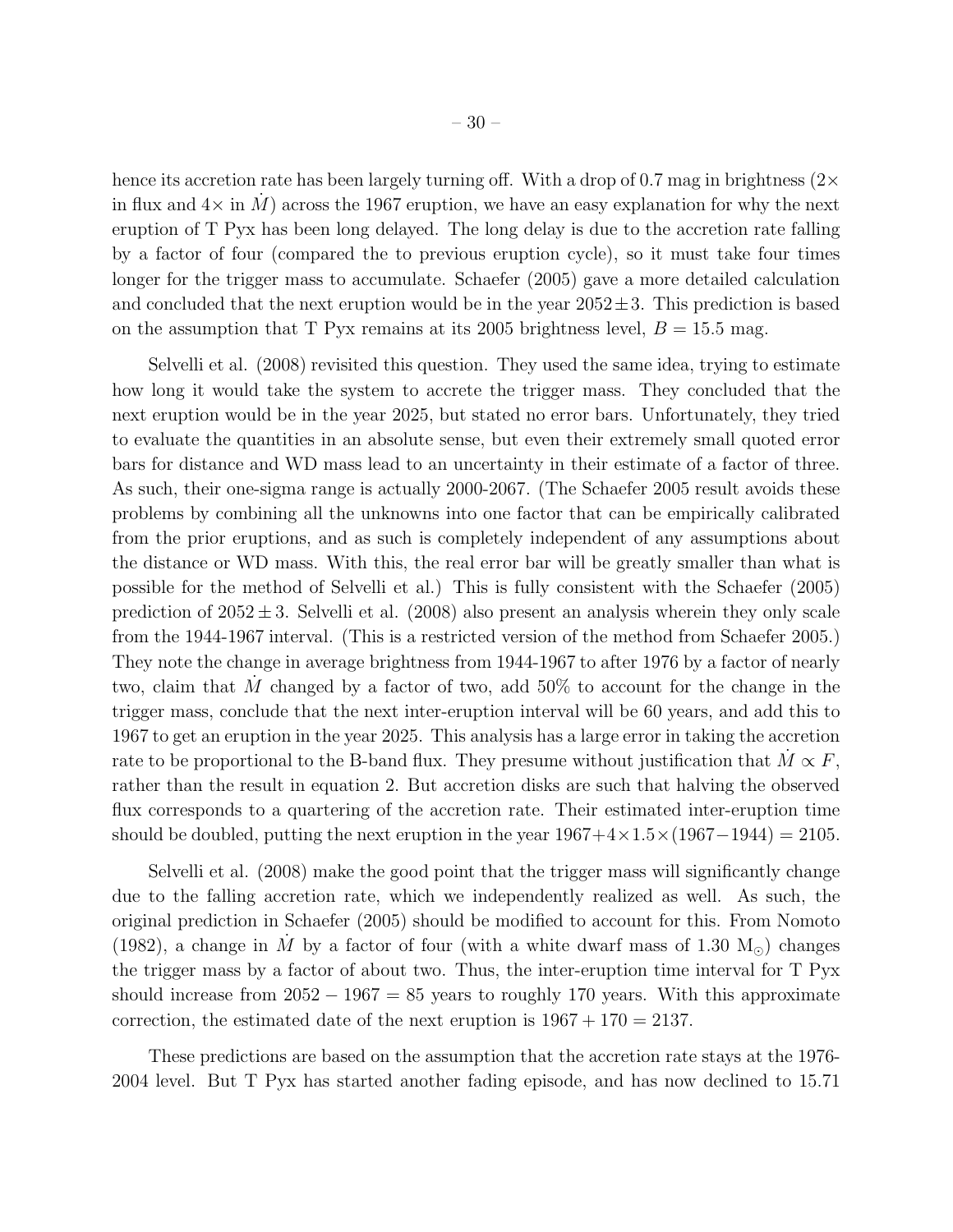(based on seven nights from 2009 March 3 to 2009 April 26). Thus, the flux has fallen by 20% and the accretion is now at 60% of its 2004 level. This will delay the next eruption yet more. Formally, if T Pyx stays at the 2009 level, then the time from 2004 to the next eruption will be extended by a factor of  $5/3$ , giving the next eruption in the year 2225. Since the trigger mass has increased yet more due to this further decline, the next eruption must be substantially after the year 2225. The inter-eruption time interval will then be  $> 259$ years, and we would question whether T Pyx can be called an RN anymore.

#### 10. The Cause of the High Accretion Rate

One of several key mysteries of T Pyx is the cause of its very high accretion rate. As a cataclysmic variable *below* the period gap, T Pyx should have its accretion driven solely by the loss of angular momentum from gravitational radiation, and this should result in  $\dot{M} = 4 \times 10^{-11}$  M<sub>☉</sub> yr<sup>-1</sup>. But T Pyx has an accretion rate that is currently higher by a factor of around a thousand. There must be some additional mechanism driving the fast transfer of matter.

We can conceive of a variety of explanations. For example, we could postulate that the secondary star is just starting to evolve off the main sequence, with the expansion of the star powering the high accretion. This is quickly refuted with the realization that the secondary star must have such a low mass that it will never leave the main sequence, even in many Hubble times. Another idea might be that the orbital period is not the strongly-confirmed photometric period, but is instead longer. For example, Selvelli et al. (2008) recognized a low probability that the true orbital period is the spectroscopic period of 3.439 hours reported by Vogt et al. (1990), but even with this period, the observed  $\dot{M}$  is much too large. In any case, the photometric period has been confirmed spectroscopically (Uthas 2009).

With the need to explain the high accretion rate, the papers by Kovetz et al. (1988) and Knigge et al. (2000) offer a good solution. Kovetz et al. (1988) showed that irradiated companions of nova WDs expand in size enough to drive mass transfer that is enhanced by two orders of magnitude over a century. Knigge et al. (2000) proposed that T Pyx is a high-luminosity supersoft source: nuclear burning on the surface of the WD irradiates the secondary star and powers a wind with a high accretion rate. This accretion would be high enough to sustain the luminosity of the supersoft source and keep a presumably steady state. Their scenario is presented in greater detail for a general case by van Teesling & King (1998). The original cause of the supersoft case is unexplained, and the trigger event is described as an "accident." Knigge et al. (2000) are more explicit and discuss the possibility of the triggering event being residual nuclear burning near the end of a nova eruption on a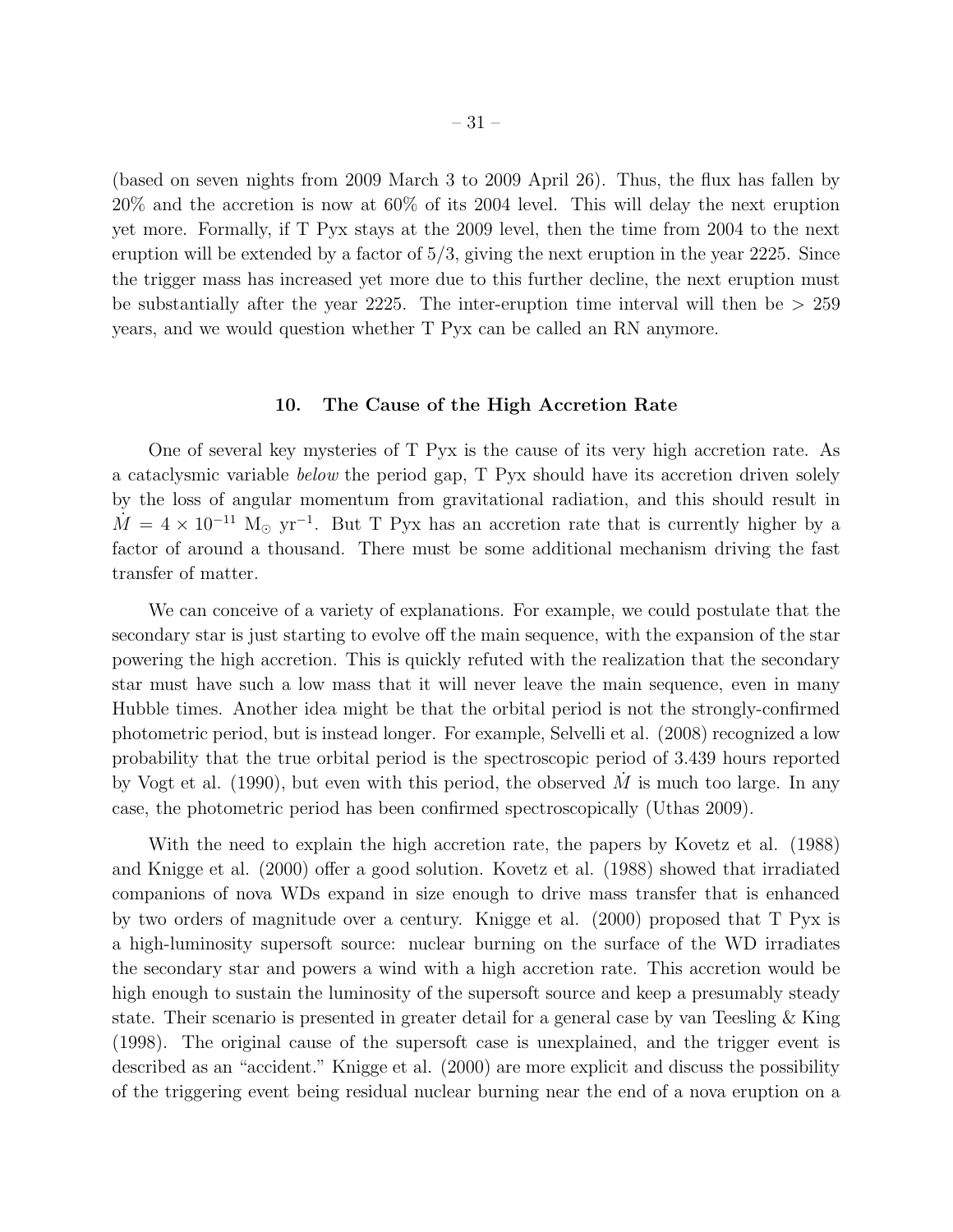high-mass WD with a low-mass companion.

The self-sustaining, irradiation-induced accretion possibility requires fairly particular conditions (Frank et al. 2002, pp. 77-78). For example, a high X-ray luminosity is not efficient at driving a wind, whereas a supersoft source is particularly effective. Apparently the required conditions are rare. But this need not worry us for T Pyx, as it is a unique and exceptional source, so we already know that we are dealing with a rare mechanism.

Selvelli et al. (2008) give a detailed analysis based on *IUE* and *XMM-Newton* spectra that raises critical problems with the supersoft scenario. (Historically, the same authors used similar arguments centered in *IUE* spectra to refute the idea that T CrB eruptions were caused by instabilities in the accretion disk, see Selvelli et al. 1992.) They point out that the *IUE* spectral shape is that of an accretion disk and not of a supersoft source, that the ultraviolet+optical+infrared luminosity is lower than given in Patterson et al. (1998), and that the emission lines are not those of high excitation. In the year 2006, their *XMM-Newton* X-ray spectrum rules out a significant flux from a supersoft source. With this, we have a strong case that  $T$  Pyx is not curently a supersoft source.

It might be possible to reconcile the Selvelli et al. (2008) observations with the supersoft hypothesis, based on the stark secular decrease in the accretion rate. That is, T Pyx might have been a bright supersoft source in the years soon after '1866', but the fall off in accretion means that it is no longer such a source. The accretion rate has dropped to  $\sim 3\%$  of its value in 1890, so its current  $M$  should be too low to produce a detectable supersoft source. So the Knigge et al. (2000) model is correct at explaining why the accretion rate is so high, while the Selvelli et al. (2008) observations are also correct in that T Pyx is not *now* a supersoft source. The Selvelli et al. (2008) accretion rate is close to  $10^{-8}$  M<sub>☉</sub> yr<sup>-1</sup>, and this is consistent with the lack of a detection in soft X-rays. This also means that the accretion rate more than a century ago was roughly  $3 \times 10^{-7}$  M<sub>☉</sub> yr<sup>-1</sup>, and this is just at the upper limit for the absence of steady burning on a high-mass WD. The general reconciliation is that T Pyx was a bright supersoft source starting around 1866, but has been fading away as the accretion rate falls off so that it is not currently detectable in soft X-rays. This idea requires that there must be some sort of time constant of decades for the response of the accretion rate to the stimulus of the irradiation. With this reconciliation, the only modification to the original idea of Knigge et al. (2000) is that the accretion rate is not perfectly self-sustaining, but rather the feedback is imperfect and the accretion rate is slowly falling.

The only currently-acceptable explanation for the high accretion rate is the irradiationinduced accretion idea. This mechanism is not completely worked out, but it is reasonable, and there is no alternative in sight. We conclude that this is the likely cause for the high accretion rate in T Pyx. The supersoft source and the induced accretion would have all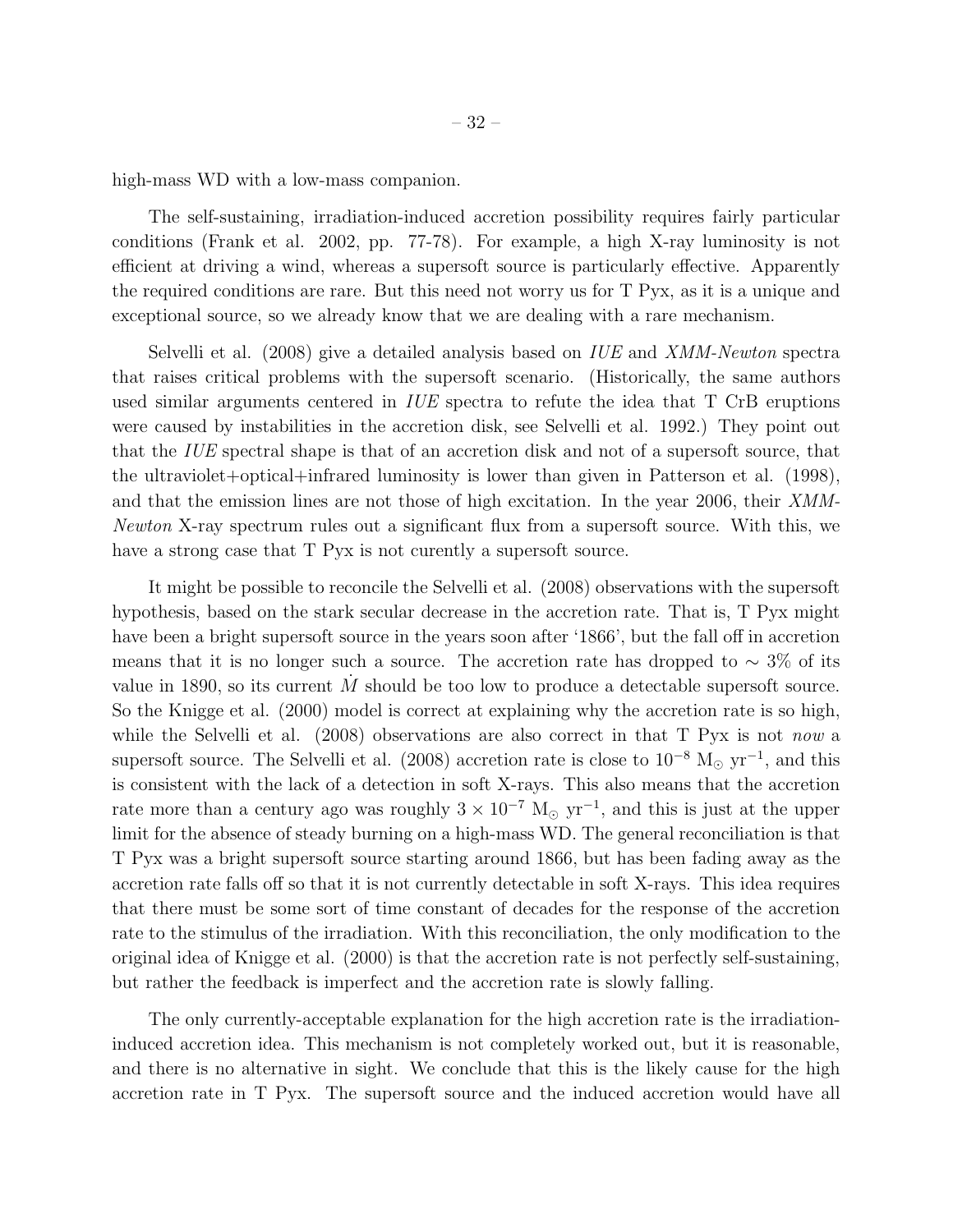started during the '1866' nova event, with this being responsible for the fast fall of matter onto the white dwarf and the subsequent recurrent nova eruptions. The secular decline of quiescent brightness proves that the induced accretion is not perfectly self-sustaining.

# 11. The Evolution of T Pyx

The two new key facts about T Pyx are the nature of what we are calling the '1866' event and the century-long decline in accretion since then. This leads to a confident picture of what the system is like during its phase of nova eruptions (which we label as the 'RN state'). The time before the '1866' eruption has T Pyx in a completely different state (which we label as the 'ordinary CV state'), while the stopping of accretion implies that T Pyx will go into yet a third state (which we will label as the 'hibernation state', cf. Shara et al. 1989 and the hibernation scenario of cataclysmic variables). So we see the long term evolution of T Pyx as passing through at least three states in succession, from the ordinary CV state to the RN state to the hibernation state. Transition from the deeply hibernating state to the CV state will involve increasing rates of mass transfer, possibly bringing on U Gem and Z Cam dwarf nova behavior, too (Shara et al. 2007). Indeed, the hibernation state must inevitably change to the ordinary CV state, and so we have a cycle.

#### 11.1. The Recurrent Nova State

We have shown that there was an ordinary nova eruption around the year 1866. A shell of approximately  $10^{-4.5}$  M<sub> $\odot$ </sub> was ejected. The knots in that shell have expansion velocities in the range 500-715 km s<sup>−</sup><sup>1</sup> and approximately solar metallicity, so they consist mostly of matter that had been transferred from the companion star, not dredged-up WD material. After this eruption, T Pyx entered a state with a very high accretion rate, likely caused by nuclear burning on the surface of the WD. In ordinary classical novae, the nuclear burning of the supersoft phases turns off relatively quickly, but it was sustained in T Pyx because of the high-mass WD and the proximity of the secondary star. This is a rare situation because only a small fraction of nova systems have high-mass WDs in addition to very short orbital periods.

The observed high accretion rate determines the properties of T Pyx during the RN state, including the relative quiescent brightness. Since material is accreting quickly, T Pyx has a low trigger mass and fast recurrence time scale. The secular brightness decline, however, can only be caused by a corresponding decline in the accretion rate, which is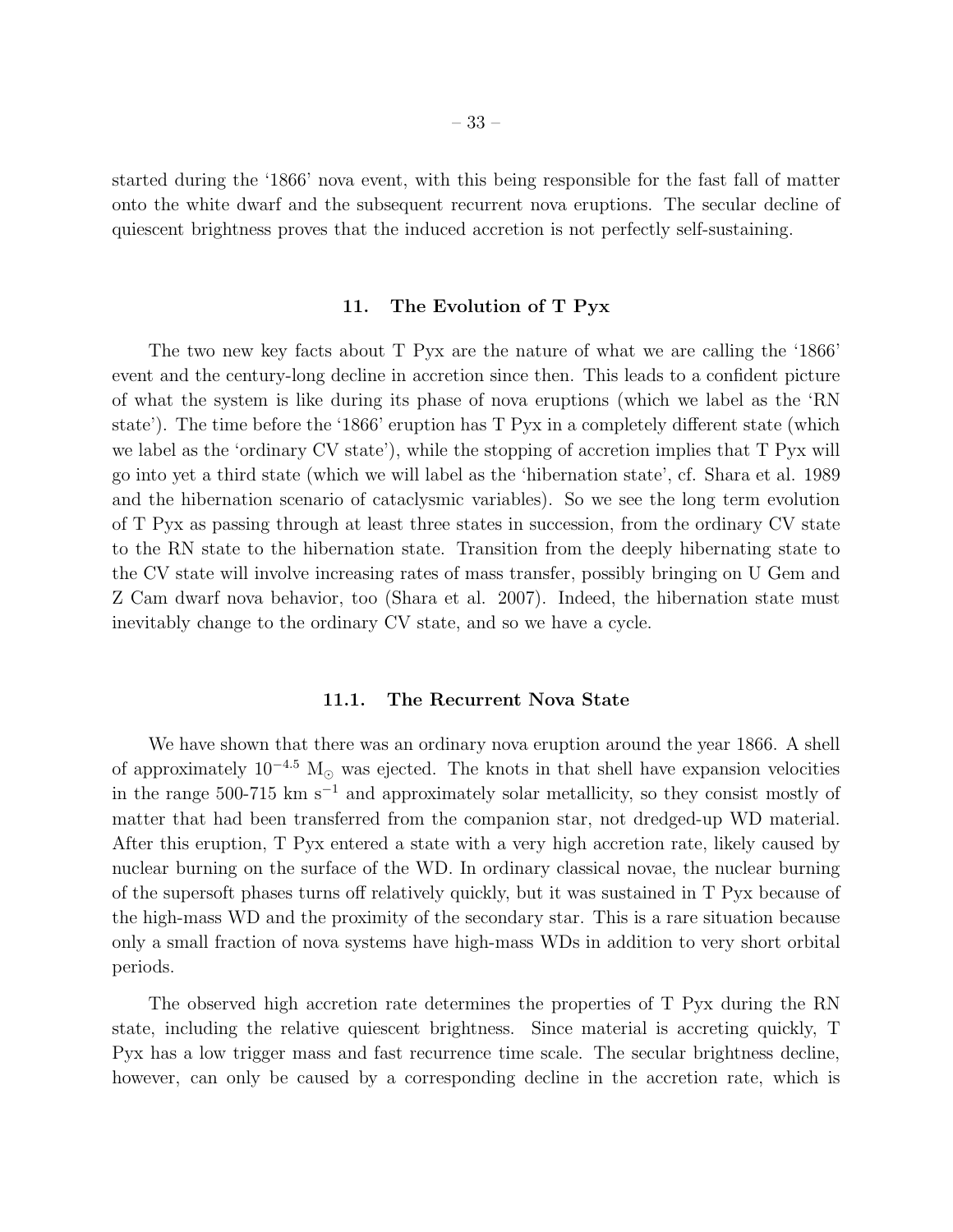currently at 3% of its rate before the 1890 eruption. Because of this, T Pyx no longer has a significant supersoft luminosity (Selvelli et al. 2008) and has a much longer recurrence time scale. The supersoft source was not strong enough to drive a self-sustaining accretion flow, so the decline in magnitude and accretion rate will continue, and T Pyx will not erupt again in the foreseeable future.

Over the last 120 years,  $M$  has declined by a factor of 33. In the simple extrapolation for a decline at this rate, it will take another two centuries for the accretion to fall from its current level down to that provided by the usual rate forced by gravitational radiation. But the real situation that must be considered when attempting to determine the length of the RN state is how long the now-puffed-up companion will remain with a significant atmospheric density in contact with the Roche lobe. This would account for the latency of the heat deposited earlier in the companion (which causes the expansion of the star) and the scale height of its atmosphere. We do not have an answer to this question, but we suspect that the time will be less than that given by the naive extrapolation. We adopt a total time in the RN state  $(\Delta T)$  of two centuries, although none of our results depend significantly on this assumption.

During the RN state, the fast rate of mass transfer will cause changes in the total mass of both stars in the system. The companion will lose mass as material flows from its outer atmosphere onto the WD. Using Equation 9,  $\dot{M} = 10^{-8}$  M<sub>☉</sub> yr<sup>-1</sup> from 2004, and the assumption that the current decline rate continues, we estimate  $M_{comp}$  will decrease by  $6 \times 10^{-6}$  M<sub>☉</sub>. This number has considerable uncertainty; for example, the number would be a factor of six times larger had we adopted the accretion rate measured from the observed period change presumably caused by conservative mass transfer (Patterson et al. 1998). The change in mass for the WD from just before the '1866' event until accretion stops is dominated by how much mass was ejected in the '1866' explosion. The mass ratio before the '1866' nova is approximately  $q = M_{comp}/M_{wd} \approx 0.12/1.3 = 0.092$ , and this ratio will get smaller by  $-0.0000025$  over the duration of the RN state.

Six mechanisms are operating to change the orbital period of the system during the RN phase: (1) The mass lost during eruptions will cause the orbital period to increase. Schaefer & Patterson (1983) derive that the period change is

$$
\Delta P = A P_{orb} M_{shell} M_{comp}^{-1},\tag{3}
$$

where for T Pyx the orbital period is  $P_{orb} = 1.83$  hours, the ejected shell mass is  $M_{shell}$ , and the mass of the companion star is  $M_{comp} = 0.12$  M<sub>☉</sub> (Selvelli et al. 2008; Knigge et al. 2000). The parameter A depends on the specific angular momentum of the ejecta, which we assume to equal the specific angular momentum of the white dwarf, and the fraction of ejecta that is captured by the companion star, which we assume to equal the fractional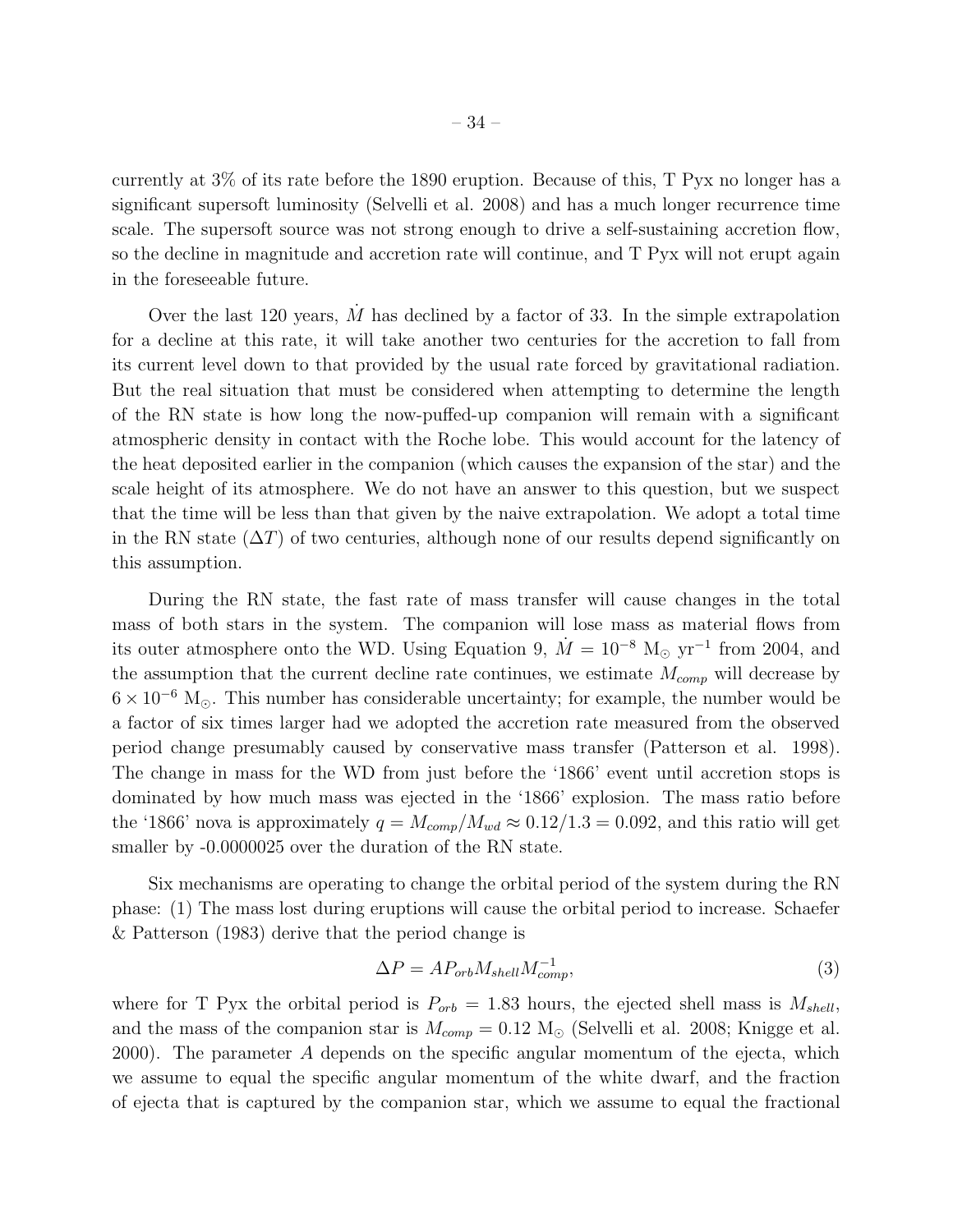coverage of the sky subtended by the companion star  $(1.0\%)$ , for  $A = 2.13$ . For the big '1866' event,  $M_{shell} \sim 10^{-4.5}$  M<sub>☉</sub>. With this, the orbital period will increase by +0.0010 hours, with a substantial uncertainty. (2) Each RN event will also cause mass loss to the system, which will increase the orbital period. For one eruption, with  $M_{shell} \sim 2 \times 10^{-6}$  M<sub>☉</sub>, we get  $\Delta P = 0.000064$  hours, with substantial uncertainty. For the five known RN events, the total period increase from this mechanism is roughly  $+0.00005$  hours. (3) During the nova eruptions, as the companion star passes through the expanding nova shell, frictional angular momentum losses will occur during this common envelope phase, and the orbital period will decrease. Kato & Hachisu (1991) and Livio (1991) estimated the size of this effect for T Pyx in particular, but this should be re-evaluated with our better input values. With equations from Kato & Hachisu (1991, Equations 1-4), Livio (1991, Equation 5), and Frank et al. (2002, Equation 4.18), we find

$$
\Delta P = -0.75 P_{orb}(M_{shell}/M_{comp})(V_{orb}/V_{exp})(R_{comp}/a)^2,
$$
\n(4)

where the orbital velocity of the companion star is  $V_{orb}$ , the semi-major axis is a, and the radius of the companion star is  $R_{comp}$ . For the big '1866' nova eruption with  $M_{shell} \sim 10^{-4.5}$  $M_{\odot}$  and  $V_{exp} = 600 \text{ km s}^{-1}$ , we find that the orbital period will decrease by -0.000013 hours. (4) Similarly, the RN events will also see a period decrease due to the frictional angular momentum loses. For  $M_{shell} \sim 2 \times 10^{-6}$  M<sub>☉</sub> and  $V_{exp} = 2000$  km s<sup>-1</sup>, we find that the period decreases by 250 billionths of an hour. For five such RN eruptions, the total period change is -0.0000012 hours. (5) Throughout the entire duration of the recurrent nova state,  $\Delta T \sim 200$  years, ordinary gravitational radiation will carry away angular momentum and drive the orbital period down. From Rappaport et al. (1982, Equation 19) and Frank et al. (2002, Equation 4.18), we can calculate the period change as

$$
\Delta P = -860G^{5/3}c^{-5}\Delta T(4/3 - q)^{-1}(M_{comp} + M_{wd})^{-1/3}M_{comp}M_{wd}P_{orb}^{-5/3},\tag{5}
$$

where the mass ratio is  $q = M_{comp}/M_{wd} \approx 0.092$ . For T Pyx, the change in period is -0.00000011 hours. (6) Ordinary conservative mass transfer in the quiescent system during the recurrent nova state will cause the orbital period to increase. From Frank et al. (2002, Equations 4.14 and 4.18), we get

$$
\Delta P = -3P_{orb}(1-q)\Delta T\dot{M}M_{comp}^{-1}.
$$
\n(6)

For T Pyx in its recurrent nova state, we estimate that the integral over time of  $\Delta T\dot{M}$  is  $6 \times 10^{-6}$  M<sub>o</sub>. This leads to a period increase of roughly +0.00025 hours.

We can estimate the total change in the orbital period during the RN state by adding up the six contributions from the preceding paragraph. We find that the orbital period *increases* by +0.0013 hours. This is necessarily an approximate answer, because the various masses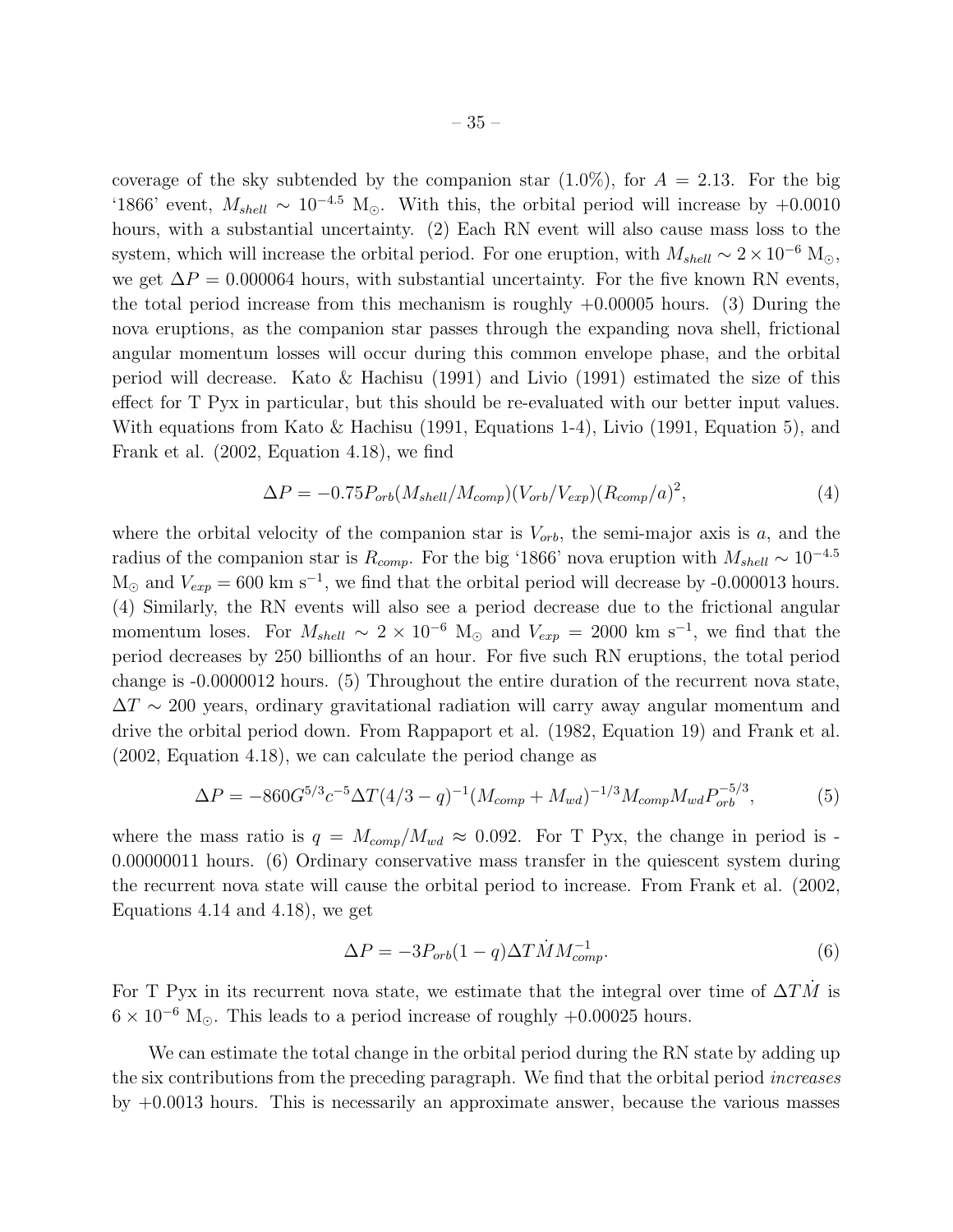and the average accretion rates are not accurately known. All but two of the mechanisms are negligible in size, so that only the effects of the mass loss during the '1866' outburst and the conservative mass transfer throughout the entire RN state are significant contributors. Both of these dominant mechanisms act to *increase* the period. Thus, T Pyx will have its orbital period increase by about a part-per-thousand from 1866 into the near future.

The semimajor axis, a, must change from its current value of roughly 0.86 R<sub>☉</sub>. With the changes described above and Equation 4.2 of Frank et al.  $(2002)$ , we find that a will increase by 0.00039  $R_{\odot}$  during the RN state, a fractional change of 0.046\%. The change in orbital period and separation will lead to a change in the size of the Roche lobe as well. With the changes described above and Equation 4.6 of Frank et al. (2002), we find that the change in  $R_{Roche}$  will be an increase of 0.000077 R<sub>☉</sub>.

#### 11.2. The Hibernation State

The accretion in T Pyx has never been sufficient to fully sustain the supersoft source, so the accretion rate has steadily declined. We know of no reason why this situation should stop now that the accretion rate is far below the maximum.  $M$  will keep falling, the heating of the companion star will turn off, and the companion star will return to its previous non-irradiated state. This normal size of the companion star will be close to the size just before the '1866' event, but at the end of the RN state, the size of the Roche lobe will have significantly expanded. While the relaxed companion star was in contact with its Roche lobe in 1865, it will be out of contact with its Roche lobe in 2065. That is, when the RN state is over, there will be effectively zero accretion. T Pyx will go into a state of hibernation, where we only see the faint light from the companion and the WD, with no accretion disk.

Unsurprisingly, the actual situation is slightly more complex. We must account for the slight shrinkage of the companion star due to its mass loss during the RN phase, while realizing that some accretion will occur even when the companion star is out of contact with its Roche lobe due to the exponential scale height of its atmosphere. We calculate the amount the companion shrinks by using the mass-radius relation for low mass stars:  $R_{comp} \propto M_{comp}^{0.8}$  (Ségransan et al. 2003; Ribas 2006). (Recall that we are comparing the star at two times when it is not puffed up due to irradiation.) The companion star will shrink in radius by 5 km due to the loss of  $\sim 6 \times 10^{-6}$  M<sub>☉</sub> during the RN phase. When combined with the expansion of the Roche lobe, by 54 km, we see that the surface of the companion star has moved to 59 km inside its Roche lobe.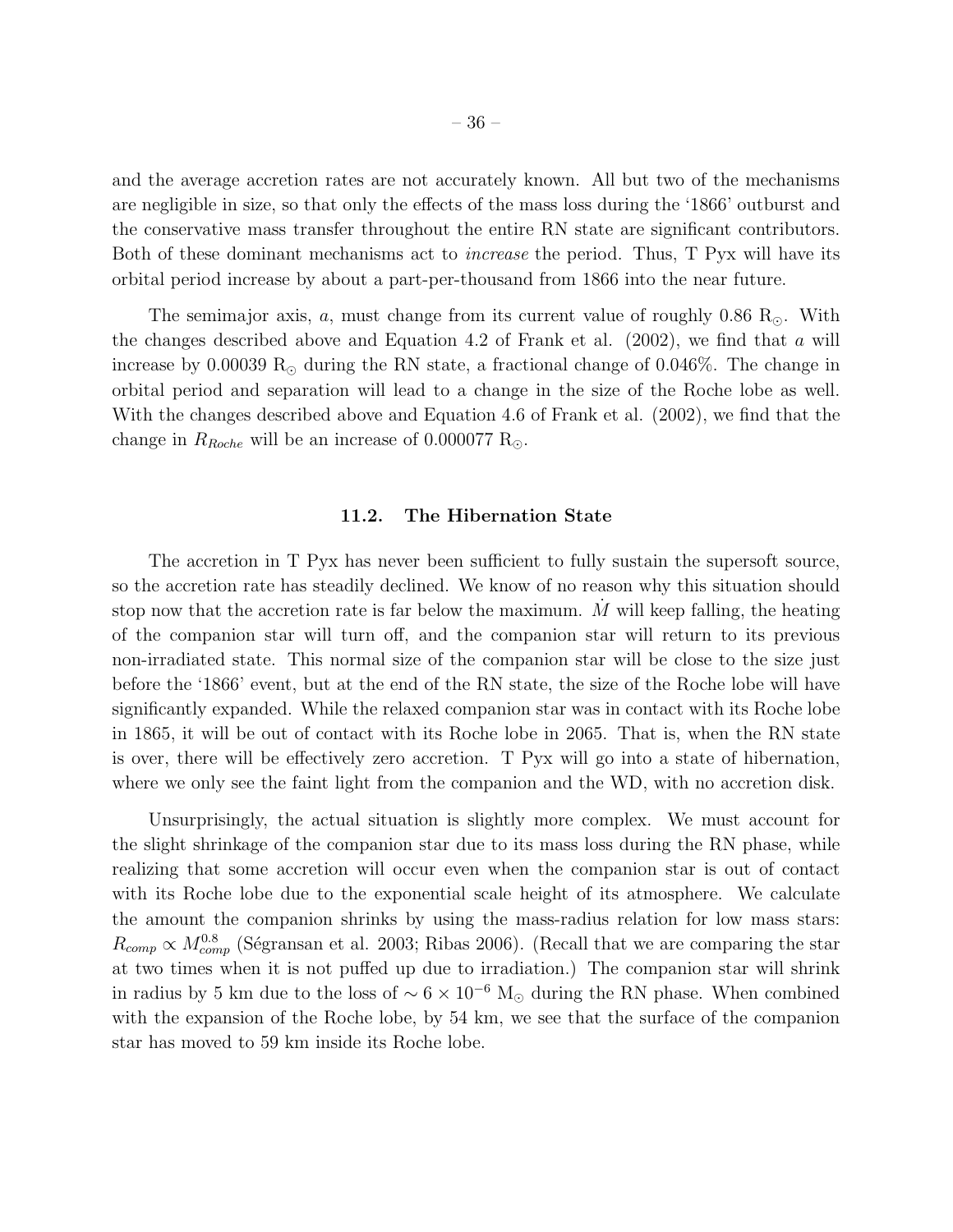The scale height of the atmosphere of the companion star is

$$
H_* = kT_*/g\mu m_H,\tag{7}
$$

where k is the Boltzmann constant,  $T_*$  is the surface temperature (roughly 3000 K), g is the surface gravity of  $1.14 \times 10^5$  cm s<sup>-2</sup>,  $\mu$  is the mean atomic weight for the composition of the secondary star (roughly 1.4 for solar abundances), and  $m_H$  is the mass of hydrogen. For T Pyx, we calculate the scale height is 12 km.

The accretion rate will be proportional to  $e^{-\Delta R/H_*}$ , where  $\Delta R$  is the distance from the surface of the star to the Roche lobe (Frank et al. 2002, Equation 4.19). Just before the '1866' eruption, when the companion star was in its normal state with no irradiation, the accretion rate was that associated with the loss of gravitational radiation,  $\dot{M} = 4 \times 10^{-11}$  M<sub>o</sub>  $yr^{-1}$ . We take the star surface at this time to be at the Roche lobe, so  $\Delta R = 0$ . At the start of the hibernation state, the star has again relaxed to its normal state with no irradiation, except now the expansion of the Roche lobe and the contraction of the star make  $\Delta R = 59$ km. With the scale height of 12 km, the accretion will be lower by a factor of 140. Thus, during hibernation, the expected accretion rate has not dropped completely to zero, but is instead around  $\dot{M} = 3 \times 10^{-13}$  M<sub>☉</sub> yr<sup>-1</sup>.

During hibernation, the system will be faint. The  $0.12 M_{\odot}$  secondary star should have an absolute magnitude of around 15 mag, which at a distance of 3,500 pc corresponds to an apparent magnitude of around 28 mag. The magnitude of the WD is highly uncertain because we do not know its temperature, but given that its surface area is small (because its mass is near the Chandrasekhar mass) we expect that the WD will not dominate the brightness. From Equation 9, and scaling from the approximate accretion rate around the year 2000 ( $\dot{M} = 10^{-8} \text{ M}_{\odot} \text{ yr}^{-1}$ ), we can estimate the B-band magnitude as

$$
B = 15.5 - 1.25 \times \log(\dot{M}/10^{-8}).
$$
\n(8)

The residual disk is thus around 21 mag during hibernation. This feeble disk will dominate over both the red and the white dwarf.

In this hibernation state, only two mechanisms will operate to change the orbital period of T Pyx. The gravitational radiation will still relentlessly grind down the period with  $\dot{P} = -5.3 \times 10^{-10}$  hours per year. The conservative mass transfer will increase the orbital period by  $\dot{P} = +1.2 \times 10^{-11}$  hours per year. Thus, the gravitational radiation dominates by a factor of 45.

We must ascertain the length of the hibernation phase,  $\Delta T_{hib}$ . The net period derivative of T Pyx in hibernation will be  $\dot{P} = -5.2 \times 10^{-10}$  hours per year. From Equations 4.6 and 4.18 from Frank et al. (2002), we have that  $\Delta P_{hib}/P = 1.5\Delta R_{Roche}/R_{Roche}$ , where the differences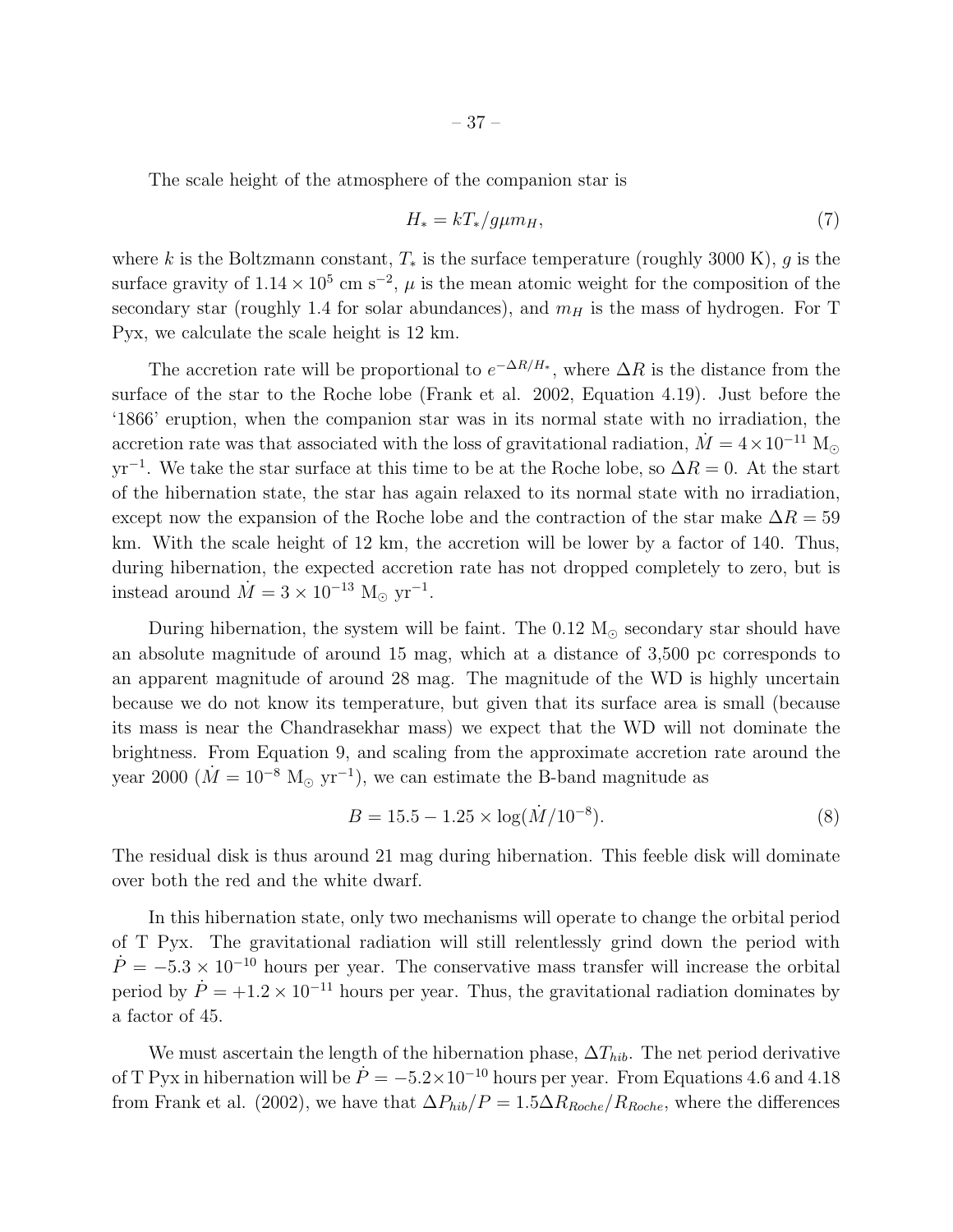are across the entire time interval of the hibernation state (with  $\Delta P_{hib} = \dot{P} \Delta T_{hib}$ ). With this,

$$
\Delta T_{hib} = 1.5(\Delta R_{Roche}/R_{Roche})(P/\dot{P}).\tag{9}
$$

We have already estimated that the Roche lobe must contract by  $\Delta R_{Roche} = 59$  km to bring the system back into the contact as in its ordinary CV state. We thus calculate that the hibernation state will last for 2.6 million years.

#### 11.3. The Ordinary CV State

Eventually, gravitational radiation will drive the angular momentum loss such that the hibernating T Pyx system will return to contact. The secondary will make contact with its Roche lobe over an extended time due to the exponential scale height of its atmosphere. We take the beginning of the ordinary CV state to be when the accretion rate is back to the steady state value associated with gravitational radiation losses. Once in this state, the binary will look like all other CVs with an orbital period below the period gap. Its light will be dominated by the accretion disk, with a mild accretion rate of  $\dot{M} = 4 \times 10^{-11}$  M<sub>o</sub> yr<sup>-1</sup>, which would make the system around B=18.5 mag. Such systems would likely never be discovered with current observing programs.

T Pyx will remain a faint contact binary with a low accretion rate for a long time. The accretion disk will be the dominant light source. At its large distance, no one would recognize T Pyx as the unique system that it now appears to be. Given their low luminosity, our galaxy might well have large numbers of such systems hidden away; only the closest examples have any chance of being recognized as CVs.

We can calculate the length of this ordinary CV state. We know from nova trigger theory (e.g., Yaron et al. 2005) that a high-mass WD accreting at the rate of  $4 \times 10^{-11}$  M<sub>o</sub>  $yr^{-1}$  will require a trigger mass of  $3 \times 10^{-5}$  M<sub>☉</sub>. As the accretion rate remains constant, we derive a time interval of 750,000 years required to accumulate the trigger mass on the white dwarf. This does not account for the unburned material accreted during the recurrent nova state and the hibernation state after 1967, however this amount of material is small compared to the trigger mass, so it is negligible. As such, with reasonable confidence and accuracy, we know that the ordinary CV state of T Pyx will last about three-quarters of a million years. When the trigger mass has accumulated, T Pyx will undergo another ordinary nova eruption (just like the '1866' eruption), beginning the cycle again. The full cycle, which lasts approximately 3,350,200 years, can be seen in graphical form in Figures 10 and 11, in terms of magnitude and accretion rate, respectively.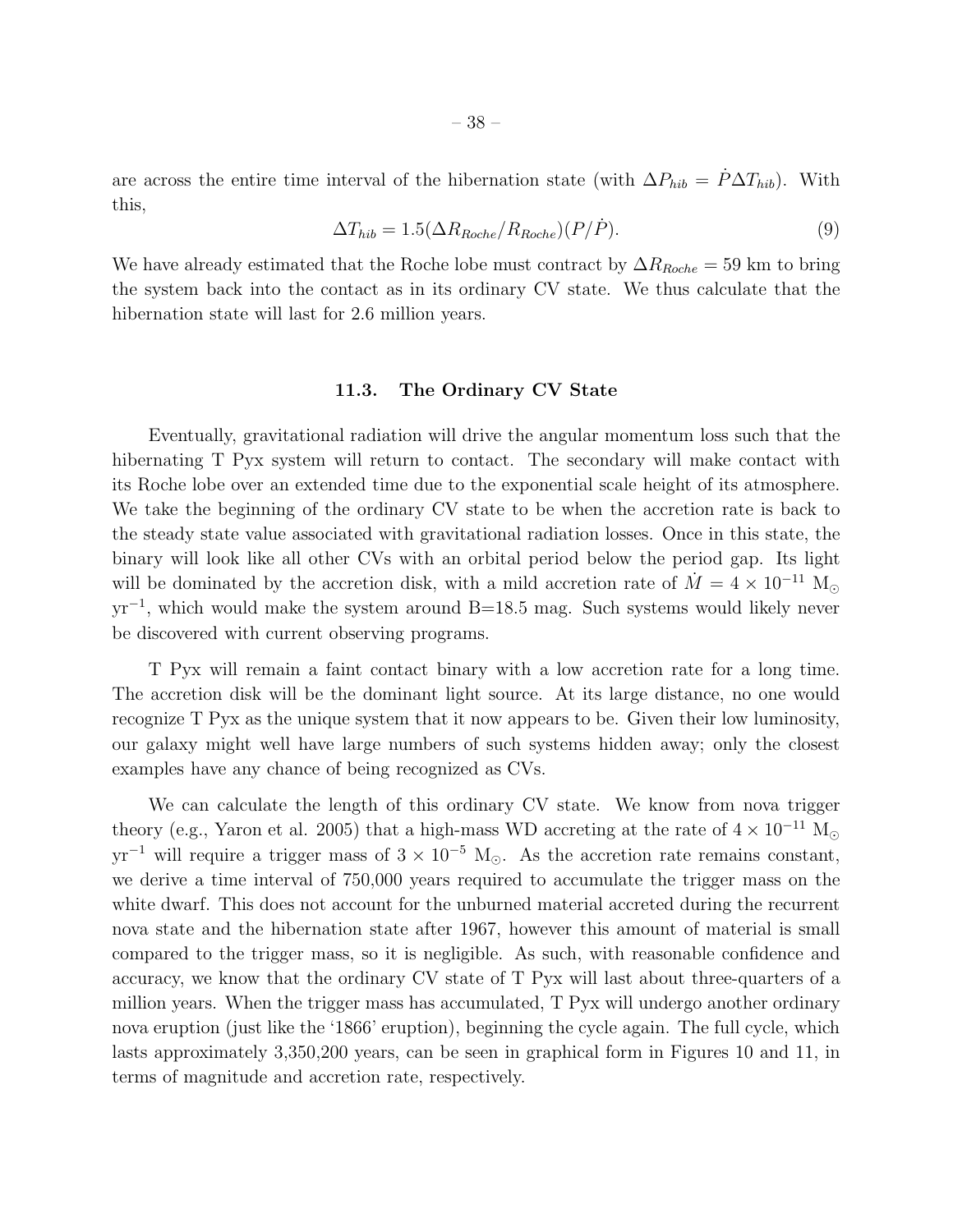## 12. Stars Like T Pyx

We have made the point that T Pyx represents a rare case (a very high-mass WD and a very close companion star) currently in a rare state (lasting only a century or so out of every cycle lasting  $\sim 3,300,000$  years). As such, it is fair to expect that T Pyx should be unique amongst known stars. Nevertheless, it is useful to seek analogous systems for the various stages in T Pyx's cycle.

The ten known galactic RNe are the only novae systems which can be studied in detail both before and after eruption. Of these ten, eight have evolved companions; the expansion of the companion star drives the accretion and evolution in these systems. T Pyx and IM Nor are the other two known galactic RNe. As we have shown, the high accretion rate in T Pyx is apparently driven by a continuing - but not self-sustaining - supersoft source. Little is known about IM Nor; it has an orbital period of 2.45 hours, right in the middle of the period gap, but we do not know whether it has a secular decline, a nova shell, or a supersoft source. Although there is no published estimate of IM Nor's accretion rate, we know that it must be high to support its short recurrence time scale, certainly higher than possible in ordinary CVs (Patterson 1984). It is possible that the accretion in IM Nor is driven by a mechanism similar to that in T Pyx.

For T Pyx, we have learned that the RN state started with an ordinary nova outburst that was preceded by a low accretion rate and followed by a high accretion rate. That is, T Pyx has an estimated change in quiescent brightness of around 5.0 mag (i.e., a factor of 100 in brightness) from before the '1866' eruption to after. Perhaps we can recognize systems like T Pyx by this large change in magnitude. The obvious candidate is V1500 Cyg, a very fast naked eye nova from 1975. This system was positively identified on two very old plates, so  $B = 21.5$  before eruption (Duerbeck 1987; Wade 1987). After eruption, the light curve has gone to quiescence at around seventeenth mag (and declining to around nineteenth mag in recent years). This is a difference of  $\geq 2.5$  mag (i.e., by over a factor of 10 in brightness) from pre-eruption to post-eruption. Clearly, something substantial had to change in the system, likely due to the 1975 eruption. Significantly, V1500 Cyg is well known to be a strong supersoft source, with the best evidence being that the hemisphere facing towards the WD has a temperature of 8000K, while the backside hemisphere has a temperature of 3000K as appropriate for a 0.29  $M_{\odot}$  star (Somers & Naylor 1999). Just as with T Pyx, the supersoft source in V1500 Cyg is declining with time; over twenty years the supersoft flux has been falling roughly as the time since the eruption to the -1 power, with a prediction that the source will turn off in roughly two centuries. So V1500 Cyg appears to be similar to T Pyx in having an ordinary nova eruption in a short-period system inducing a brightbut-fading supersoft source that powers a sudden jump in the accretion rate. Nevertheless,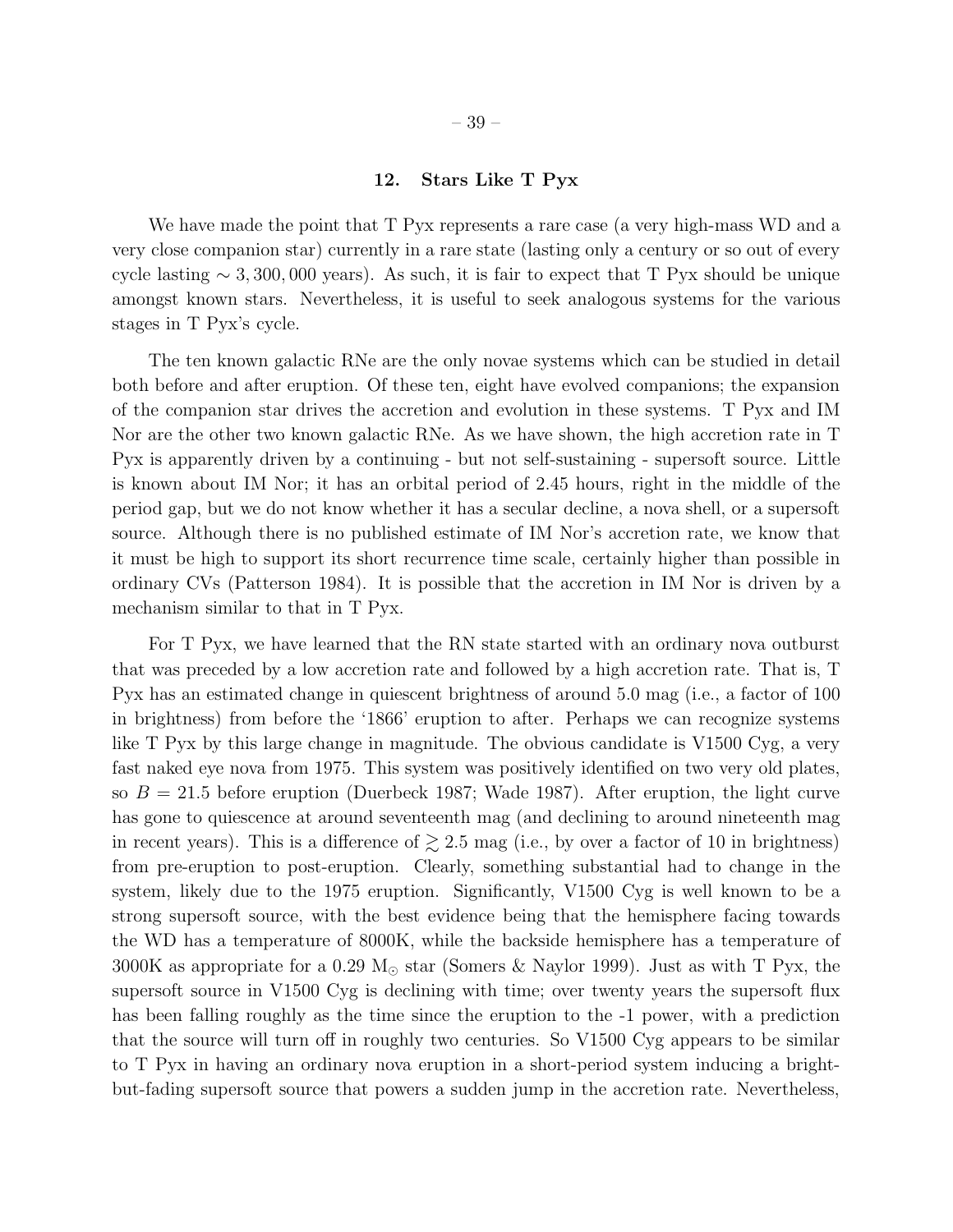V1500 Cyg has substantially different properties from T Pyx, with it being a polar and having  $M_{WD} \sim 1.15 \text{ M}_{\odot}$  (Hachisu & Kato 2006).

Our group in Louisiana has been systematically measuring pre-eruption magnitudes of old novae by direct examination of archival photographic plates at both Harvard College Observatory and Sonneberg Observatory. Almost all novae have the pre-eruption magnitude equal to the post-eruption magnitude to within measurement uncertainties and the usual flickering and variability of quiescent novae. However, we find six other novae with a large pre-to-post magnitude difference (Collazzi et al. 2009; Schaefer & Collazzi 2009). For example, V723 Cas stands out as having a large brightening across the eruption. The Palomar Sky Survey shows the magnitude to be  $B = 18.76 \pm 0.3$ , while Goranskij et al. (2007) and the *AAVSO* light curves show that the nova has stayed constant at  $B = 15.75 \pm 0.5$  for the last decade. With a difference of  $3.0 \pm 0.6$  mag (i.e., by a factor of  $> 10$  in brightness), we have a clear case of a nova event changing the accretion level. V723 Cas is one of the few CNe that has turned on a long-lasting strong supersoft source at the time of its eruption, with this source lasting for at least twelve years with no signs of turning off (Ness et al. 2008). But again, other aspects of V723 Cas are different from T Pyx, e.g., the orbital period is 16.6 hours (Goranskij et al. 2007) and the ejected material is neon-rich (Iijima 2006).

RW UMi erupted in 1956, was at  $B > 21$  mag on the first epoch Palomar Sky Survey plate from 1952, and yet was at B=18.33 in 1989 on the second epoch Palomar Sky Survey. RW UMi has changed its quiescent brightness by > 2.67 mag (i.e., over a factor of 10 in brightness) from pre- to post-eruption. RW UMi is like T Pyx in a number of other ways: it has a very short orbital period of 1.42 hours (Retter & Lipkin 2001), it is slowly declining in optical brightness at the rate of 0.02 mag yr<sup>−</sup><sup>1</sup> (Bianchini et al. 2003), and it has a nova shell (Cohen 1985; Esenoglu et al. 2000). This makes RW UMi the fourth example of a significant and sustained increase in accretion across a classical nova eruption. But RW UMi is different from T Pyx in that it is likely an intermediate polar (Bianchini et al. 2003).

We now have seven examples of novae that behaved like T Pyx in that the quiescent brightness (and thus the accretion rate) increased by a large factor across a classical nova event. The brightness increase of T Pyx has solid precedent, and the cause is apparently due to the initiation of a long-lasting supersoft source (Schaefer & Collazzi 2009). Apparently, the conditions required to create the sustained supersoft source vary considerably, such that moderate mass WDs, highly magnetized WDs, and systems with moderately-long orbital periods can also initiate long intervals of nuclear burning on their surfaces.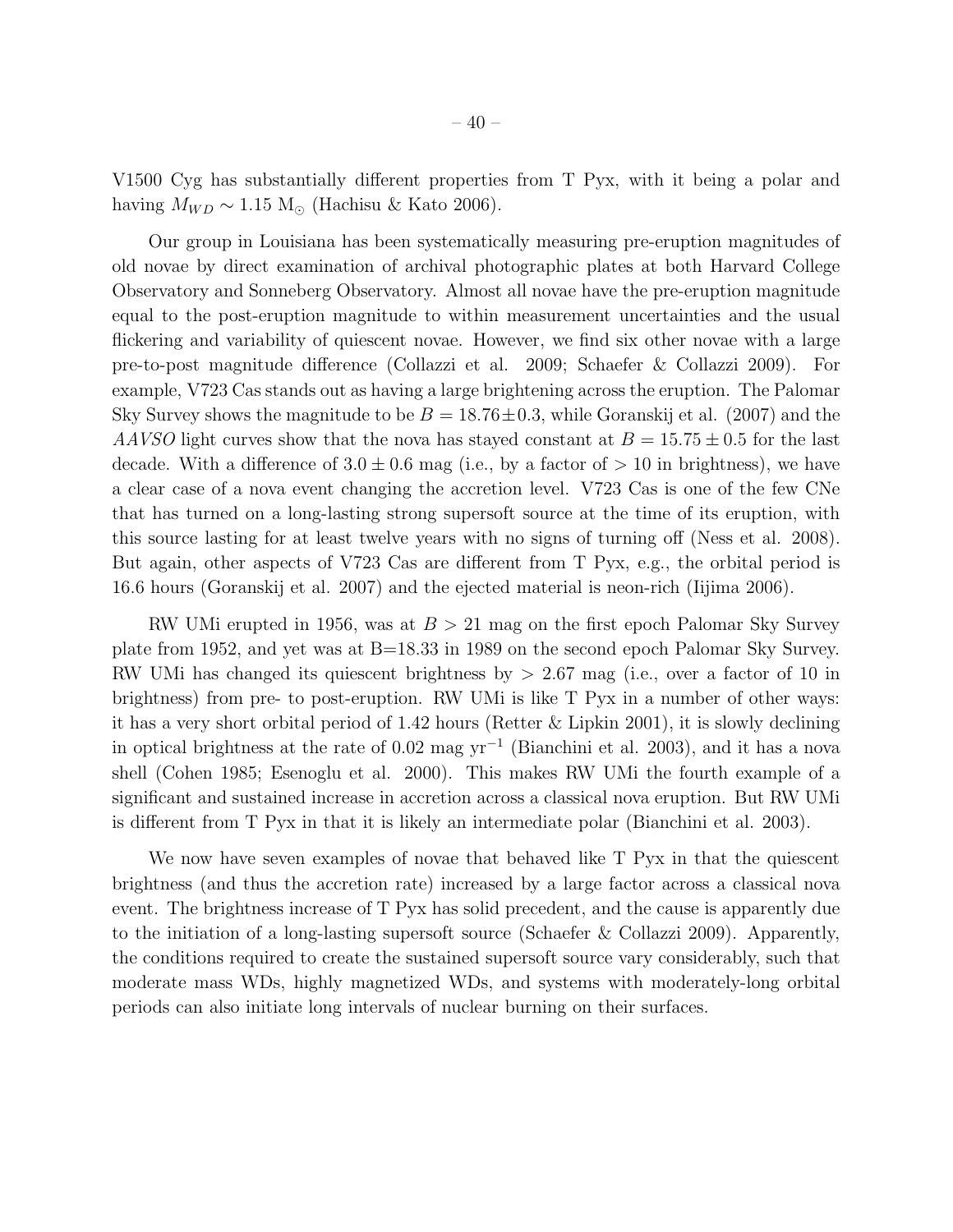## 13. T Pyx as a Supernova

Many papers have pondered whether T Pyx will ultimately collapse as a Type Ia supernova. Anupama (2002), Hachisu et al. (2008), and Livio & Truran (1992) all conclude that T Pyx will become a Type Ia supernova, always based on the general consideration that the WD is near the Chandrasekhar mass and accreting material at a high rate. But these papers are either not particular to T Pyx or are without detailed calculations. Knigge et al. (2000) considered that T Pyx *might* become a supernova, provided that the combined mass of the two stars is above the Chandrasekhar limit. But they did not know that T Pyx has undergone a large secular decline, that the supersoft source is not self-sustaining (Schaefer 2005), and that the system is not now a supersoft source (Selvelli et al. 2008), so their conclusion on the fate of T Pyx does not still hold. Selvelli et al. (2008) concluded that T Pyx would not become a supernova, with the primary reason being their estimates of a high ejected mass and an accreted mass that could not be anywhere near as large, so the white dwarf could not be gaining mass. But as we have seen (Section 7.2), their high  $M_{ejecta}$ cannot be right, as they were aware, so their conclusion on the fate of T Pyx does not follow. All previous speculation on the fate of T Pyx is now irrelevant because the dominant event (the high-mass '1866' eruption) was not known or considered.

A good indication that T Pyx cannot become a supernova is simply that it does not have the required total mass. For our preferred WD mass of 1.25  $M_{\odot}$  and the fairly welldetermined companion star mass of  $0.12 M_{\odot}$ , the system does not exceed the Chandrasekhar mass and cannot collapse. This argument is easy to overcome as it is possible that the WD is at 1.30  $M_{\odot}$  or more, allowing for a collapse. But this does not take into account the fact that most of the material accreting onto the WD gets blown off in classical nova events. Yaron et al. (2005) calculate that the nova eruptions will eject more mass than is being accreted, in which case the system can never exceed the Chandrasekhar mass. Even if theory is wrong, and, say, half the accreted material is retained by the WD, then T Pyx can become a supernova only if the WD is within 0.06  $M_{\odot}$  of the limit, and this does not seem likely given the results from Section 7.3. With this, we already know that there is little real chance of T Pyx ever collapsing as a supernova.

*If* the system has enough mass and if the WD is gaining mass, then it will almost certainly reach the Chandrasekhar mass and will produce a Type Ia supernova. The key question is whether the WD is accreting more mass than it is ejecting. The RN events themselves involve so little mass (and occur only 6 or 7 times every 3.3 million years) that they are negligible in comparison to the '1866' eruption. We do not have any real measure of the accreted mass (say, from the  $M$  and the time interval between eruptions) for the '1866' event; the best we can do is equate this to the trigger mass within some physical model of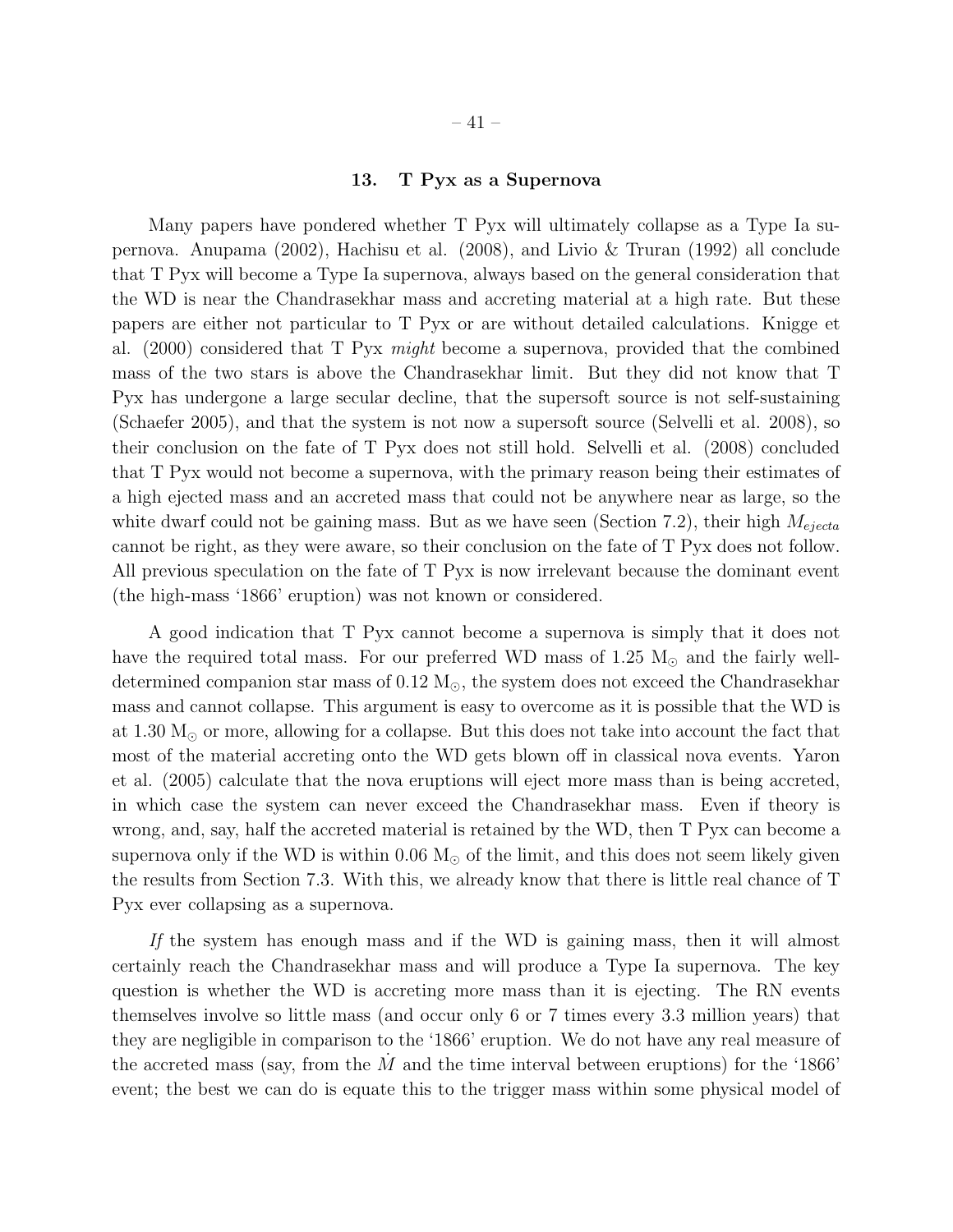nova eruptions. We must therefore answer the question of whether the mass ejected in '1866' is more or less than the trigger mass for that eruption.

We have three arguments pointing to different conclusions. First, nova models indicate that events like the '1866' nova should eject more mass than is accreted between eruptions. For  $M_{WD}$  equal to 1.25 or 1.4 M<sub>☉</sub> and  $\dot{M} \sim 4 \times 10^{-11}$  M<sub>☉</sub> yr<sup>-1</sup>, the ejected mass is larger than the accreted mass by 15-35% (Yaron et al. 2005). The long inter-eruption interval allows for the hydrogen deposited on the WD surface to diffuse into the older material so that this older material will be lifted off when the thermonuclear runaway eventually happens. The implication is that the WD is losing mass, and so no collapse will occur. Second, the '1866' ejecta (i.e., the now visible knots in the shell) have metal abundances that are consistent with solar abundance (Contini & Prialnik 1997; Williams 1982), which implies that there can be no significant amount of dredged-up material. To be quantitative, Yaron et al. (2005) give the metalicity  $(Z)$  of the ejecta from theory as being from 0.18-0.33, whereas the observations imply  $Z \approx 0.02$ . We can offer no explanation for how this high-metalicity material can become diluted or otherwise appear as solar-metalicity material. For example, to dilute the ejected material down to the observed metallicity, say, from the interstellar medium, it would take roughly one order of magnitude more mass swept up than was originally in the knot, and this has not occurred because the knots would have decelerated at greatly different rates so as to cause a wide dispersion in Figure 6 (see Section 4.4). With no material from below the layer of accreted material, the ejected material can only be less than the accreted mass, and the WD must be gaining mass over each cycle. Third, if the WD is losing mass and it must now be near the Chandrasekhar mass, then with a simple extrapolation of this situation backwards in time, the WD has recently been more massive than the Chandrasekhar limit, and this is not possible. An answer is that the WD in T Pyx *formed* with a near maximal mass and has been slowly whittled away ever since. In all, we have a conflict between the expectations of theoretical models versus the observations. We do not know how to resolve this conflict with any useable confidence.

We have already made estimates of the mass ejected and the trigger mass. From Section 7.1, we found  $M_{ejecta} = 3 \times 10^{-5} d_{3500}^2$  M<sub>☉</sub>, with an uncertainty of perhaps a factor of two or three. For WD masses from 1.2-1.4 M<sub>☉</sub> and for accretion rates from  $1-10 \times 10^{-11}$  M<sub>☉</sub> yr<sup>-1</sup>, the trigger mass varies from  $1-30\times10^{-5}$  M<sub>☉</sub> with a best estimate of  $3\times10^{-5}$  M<sub>☉</sub>. So for our best values, the trigger mass equals the ejecta mass, and the WD is neither gaining nor losing mass. But the possible range of mass gained by the WD goes from -4 to  $+28$  times  $10^{-5}$  $M_{\odot}$ . Undoubtedly, arguments will be made to narrow the range of this estimate, perhaps substantially, but we do not see that any confident case can be made that will reduce the error bars to the point where a decision can be presented as to whether the WD is increasing its mass.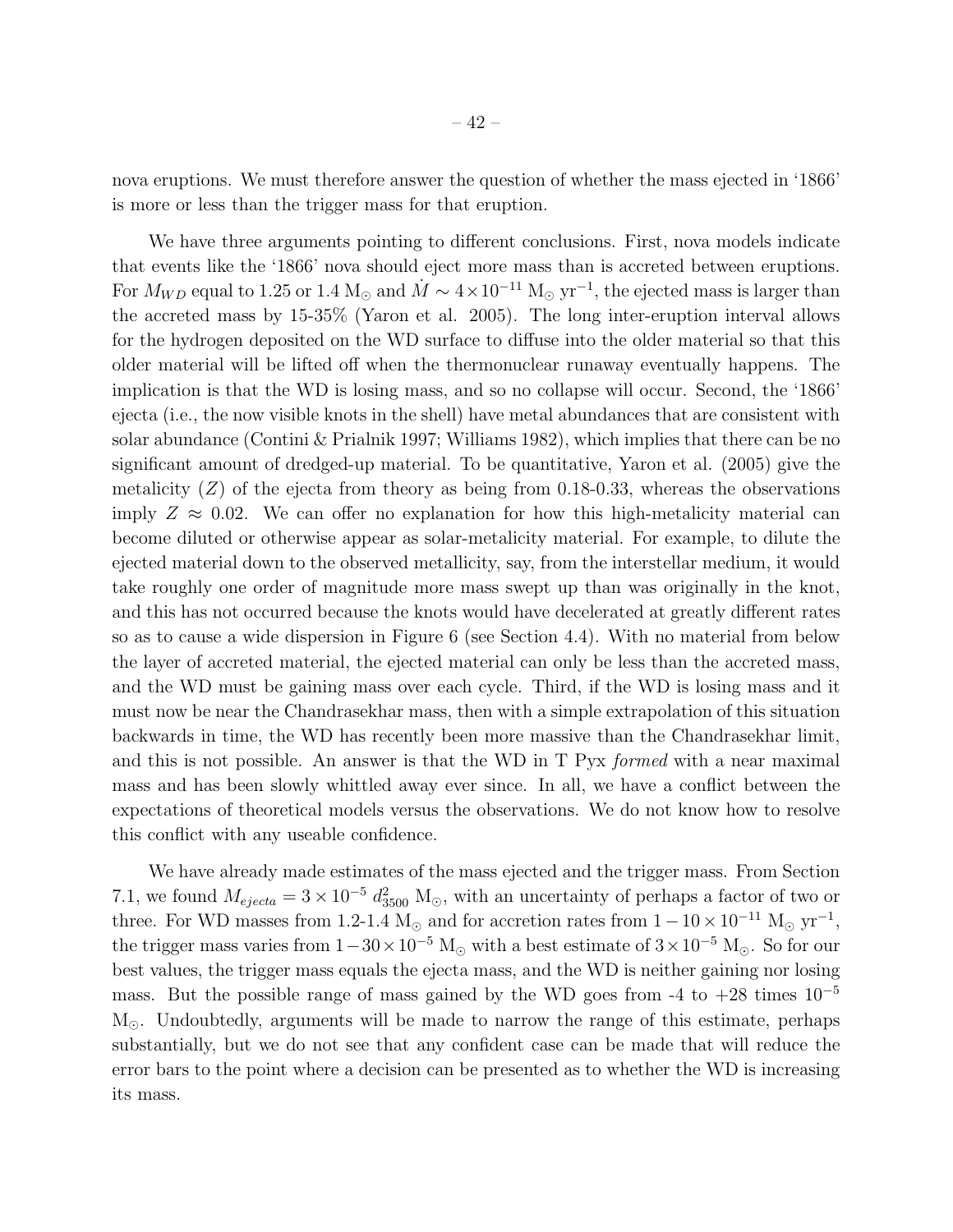If T Pyx does in fact have a WD that increases in mass, the time scale for it to become a Type Ia supernova is highly uncertain because of our previously-mentioned lack of knowledge about the mass of the WD and how it changes. Nevertheless, we can make plausible estimates and see how things change over the range of inputs. We adopt the ranges of  $1 - 10 \times 10^{-11}$  $M_{\odot}$  yr<sup>-1</sup> for  $\dot{M}$  and 1.2-1.4  $M_{\odot}$  for  $M_{WD}$ , with our best estimates of  $4 \times 10^{-11}$   $M_{\odot}$  yr<sup>-1</sup> and 1.25-1.30  $M_{\odot}$  respectively. For any particular choices in this range, we can use theoretical models to get the trigger mass  $M_{trig}$ . The duration of the ordinary CV state will be  $M_{trig}/\dot{M}$ , and this can be added to 2,600,200 years to get the total cycle duration. We assume that the total mass accreted will be equal  $M_{trig}$  and that the ejected mass will equal  $\epsilon M_{trig}$ , where  $\epsilon$ is an adjustable parameter that must be positive (to have some ejecta) and not greater than unity (to avoid dredge-up since it is not seen in the abundances). The mass gain during each cycle is then  $(1 - \epsilon)M_{trig}$ . With this, we can track the mass of the WD and the ejected mass through time.

With our best-estimate values for  $M_{WD}$  and  $\dot{M}$ , the time to collapse will only depend on  $\epsilon$ . As  $\epsilon$  rises from 0.0 to 0.9, the time until T Pyx goes supernova  $(T_{SN})$  rises from 6.3 to 63 billion years. The time is longer than the age of the Universe for  $\epsilon$  larger than 0.5. But any low value of  $\epsilon$  is already refuted by our knowledge that  $M_{ejecta} \sim 10^{-4.5} d_{3500}^2$  M<sub>☉</sub>. We cannot push  $M_{ejecta}$  below something like 10<sup>-5</sup> M<sub>☉</sub>. This constraint forces some combination of low  $M_{WD}$  and high  $\epsilon$ , both of which will force long  $T_{SN}$ . For  $M_{WD} = 1.35$  M<sub>\oo</sub> this forces  $\epsilon > 0.35$  and  $T_{SN} = 9.7$  billion years, while for  $M_{WD} = 1.25$  M<sub>o</sub> this gives  $\epsilon > 0.40$  and  $T_{SN} = 22.5$  billion years. Given the normal solar metalicity of the ejecta, a system age of 9.7 billion years is not plausible. T Pyx is unlikely to become a supernova anytime in the next many billion years.

A more important point is that the lifetime of the state leading up to any supernova collapse is comparable to the age of the Universe (and then only for optimal parameters), so the death rate of such systems must be incredibly low. The death rate by collapse (i.e., the Type Ia supernova rate from this class of systems) will be the number of systems in our galaxy divided by the lifetime of the systems. This rate is to be compared to  $0.3 \pm 0.2$  Type Ia supernovae per century in our Milky Way (Wheeler & Benetti 2000). Given that the space density of *all* CVs is ∼ 1 × 10<sup>−</sup><sup>5</sup> pc<sup>−</sup><sup>3</sup> for the disk population (Patterson 1984; Pretorius et al. 2007; Rogel et al. 2008), the effective volume for the disk with a scale height of 150 pc is less than  $10^{11}$   $pc^3$ , and the rough equality in numbers of the bulge and disk populations of CVs (Shafter 2002), then the total number of CVs in our Milky Way must be less than two million or so. Not all CVs are systems like T Pyx, as it is rare to have a near-Chandrasekhar mass WD, so we can set an upper limit that the number of such systems must be less than 100,000 or so. With this, the average lifetime of the system must be roughly 30 million years for the T Pyx systems to contribute all of the observed supernova rate for our Milky Way.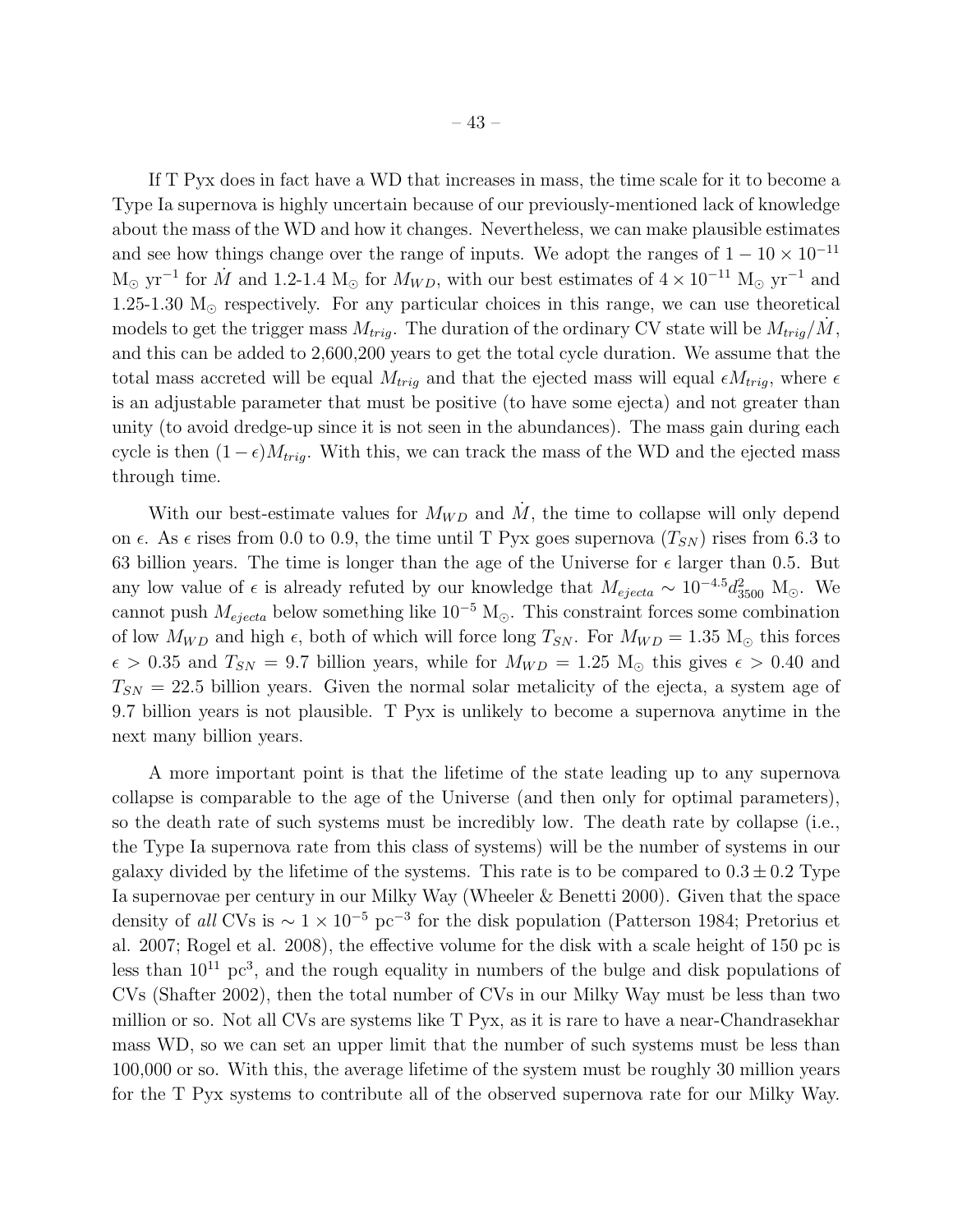The only way to achieve this sort of a lifetime is if the T Pyx-like system was formed with a WD mass much closer than 0.001  $M_{\odot}$  to the Chandrasekhar mass. This strong result forces us to conclude that systems like T Pyx cannot provide any significant contribution to the observed Type Ia supernova rate.

A question then arises as to the progenitor of T Pyx. That is, given that the T Pyx WD now has a mass near the Chandrasekhar mass, then how did the WD get this massive given that the time required to raise its mass through the RN range ( $\sim 1.2 - 1.4$  M<sub>☉</sub>) is greater than the age of the Universe. For example, for  $\dot{M} = 4 \times 10^{-11}$  M<sub>☉</sub> yr<sup>-1</sup> and  $\epsilon = 0.35$ , the time for when the WD mass rises from 1.2  $M_{\odot}$  until it gets to 1.35  $M_{\odot}$  is 16.4 billion years. We cannot produce T Pyx by simply adding mass to a low-mass WD through our three part cycle. The only alternative is that the WD formed with high mass, either as the core of a near-maximal main sequence star or as a more usual WD with matter piled on during some common envelope phase.

In all, we strongly conclude that T Pyx will not become a Type Ia supernova within many Hubble times if ever, and that systems like T Pyx cannot provide even a part per thousand of the observed supernova rate.

#### 14. Conclusions

We have used our new *HST* images, with a long time baseline of 2007.5 – 1994.1 = 13.4 years, to measure the changes in the T Pyx shell. From this, we can derive the surprising properties of the knots and deduce the circumstances of their origin. When combined with the secular decline in brightness over the last 120 years, we get a clear picture of the evolutionary cycle of T Pyx. Here are our conclusions:

(1) We find that the knots are expanding radially with a typical velocity of 600 km  $s^{-1}$  and a range of velocities of 500-715 km  $s^{-1}$ , for an assumed distance of 3,500 pc. This expansion is proportional to the distance of the knot from T Pyx (i.e., it is homologous), with all of the knot radial distances in 1995.8 being a factor of  $0.917 \pm 0.003$  times smaller than in 2007.5, and the knot radial distances in 1994.1 being a factor of  $0.907 \pm 0.005$  times smaller than in 2007.5. All models for which the knots undergo some significant deceleration must have a large scatter in the fractional expansion of the knots, so we conclude that no significant deceleration has occurred. With this, a simple extrapolation back in time is correct, giving an ejection date for the knots of  $1866 \pm 5$ .

(2) We find that some knots have turned on in our 2007.5 image, while others have faded by typically 1.5 mag since 1995.8. The late turn-on of many knots demonstrates that the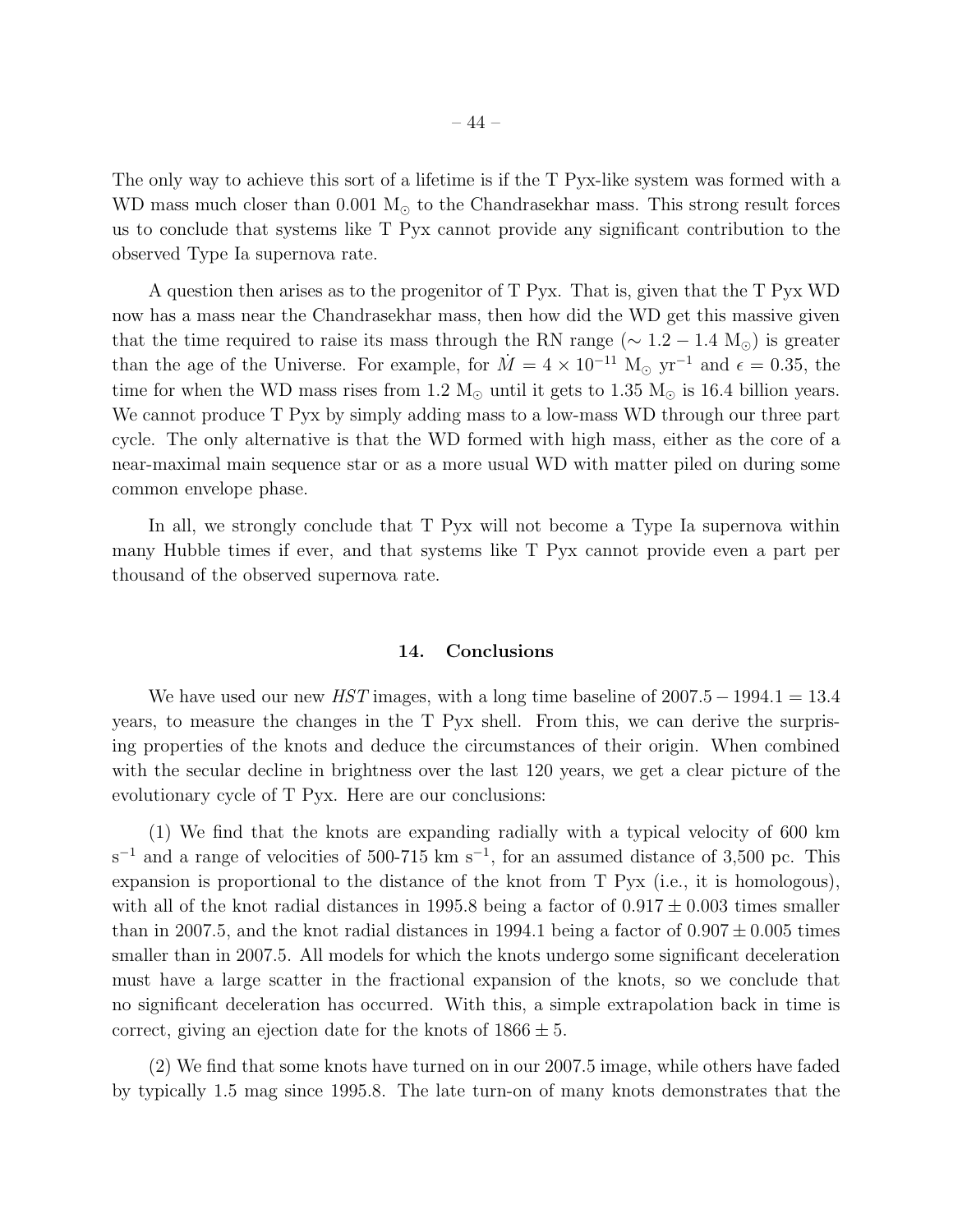knots must be powered by collisional shocks. The shell in the 1970s and 1980s was powered by collisions of the ejecta from the 1944 eruption with the '1866' knots; since then, the knots are being powered by collisions with the ejecta from the 1967 eruption. The fading rate of the knots gives a rough estimate that the electron density is ∼6000 cm<sup>−</sup><sup>3</sup> . With corrections for the turn-on and fading of the knots, we estimate the mass in the knots to be  $\sim 10^{-4.5}$  $M_{\odot}$ .

(3) The lighter and faster ejecta from later RN outbursts create a wind pushing into the '1866' shell. In this case, we know that Rayleigh-Taylor instabilities will fragment the '1866' shell into knots, just as we see with *HST*. The fast RN ejecta will push through and form the smooth and faint outer halo.

(4) The ejection velocity and mass of the '1866' event are comparable to those of ordinary nova eruptions, whereas they are completely different from the later RN events. Indeed, the only way to get such a high mass ejected from a high-mass WD is to have the material added at a very low accretion rate. Such a low accretion rate is exactly what is expected for T Pyx in the ordinary CV case of a system below the period gap being driven only by gravitational radiation. Before it was in its RN state, T Pyx must have been an ordinary CV with  $\dot{M} \sim 4 \times 10^{-11}$  M<sub>☉</sub> yr<sup>-1</sup> accumulating matter for around 750,000 years so as to produce an ordinary nova event around 1866.

(5) Some singular event put T Pyx into a state of high accretion around the year 1866, and the only good idea is that the white dwarf became a supersoft source which drove the high  $\dot{M}$ . A reasonable scenario is that the normal supersoft source present towards the end of ordinary nova eruptions was extended indefinitely due to the near-Chandrasekhar  $M_{WD}$ and the proximity of the companion star, driving enough wind to sustain the nuclear burning on the surface of the WD. The century-long secular decline in brightness demonstrates that the accretion is turning off (with  $\dot{M}$  in 2009 at 3% of its value in 1890), so the supersoft source is not perfectly self-sustaining and indeed is not now visible even with *XMM-Newton*. Calculations of the size of the companion star with respect to its Roche lobe size demonstrate that the accretion will soon fall to  $\dot{M} \sim 3 \times 10^{-13}$  M<sub>☉</sub> yr<sup>-1</sup>. With this, T Pyx will fade to something like 21 mag, which puts it in a state of hibernation.

(6) T Pyx is undergoing a multi-part evolutionary cycle (see Figures 10 and 11). This cycle starts out with T Pyx looking like an ordinary CV below the period gap, in a state which lasts roughly 750,000 years. When enough matter has accumulated on the WD, T Pyx undergoes an ordinary nova outburst, which then starts a supersoft source, a high accretion rate, and RN eruptions. This RN state slowly winds down as the accretion turns off nearly completely, with no further eruptions expected in the foreseeable future. With the accretion turned off, T Pyx enters its hibernation state. Inevitably, gravitational radiation will drive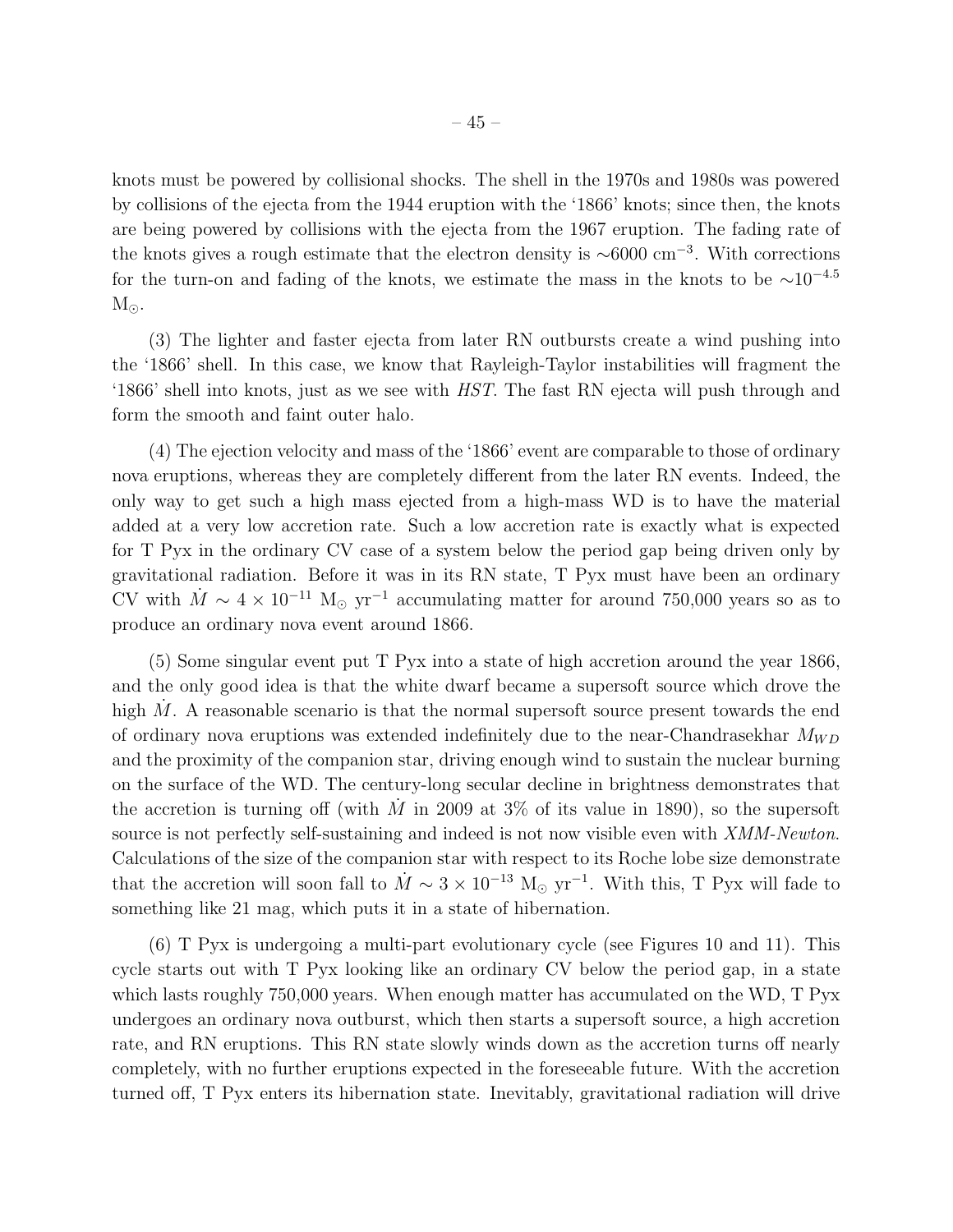the system back into contact and T Pyx will re-enter its ordinary CV state, at which point the cycle starts over again.

(7) Whether T Pyx will become a Type Ia supernova depends on whether the WD is gaining or losing mass throughout this evolutionary cycle, and that depends only on whether the ordinary nova event has  $M_{ejecta}$  greater than its trigger mass. The best estimates place the ejection mass equal to the trigger mass (so that the WD neither gains nor loses mass over each eruption cycle), but the moderately large uncertainties mean that the change in the WD mass could be either positive or negative. Indeed, given the best estimate of the mass of the WD (1.25 M<sub>☉</sub>), the good estimate for the mass of the companion star (0.12 M<sub>☉</sub>), and the large fraction of the trigger mass ejected every eruption, there is not enough mass in the system for T Pyx to *ever* collapse as a supernova. For systems like T Pyx, even if the WD is gaining mass, the long cycle time suggests that it will take longer than the age of the Universe to ultimately collapse. Thus, T Pyx and stars like it cannot provide any significant rate of Type Ia supernovae.

We thank *NASA* and *HST* for a grant to help support this work.

#### REFERENCES

- Anupama, G. C. 2002, in AIP Conf. Proc., 637, Classical Nova Explosions, ed. M. Hernanz, J, José (Sitges, Spain: IEEC/CSIC/UPC), 32
- Bianchini, A., Tappert, C., Canterna, R., Tamburini, F. Osborne, H., & Cantrell, K. 2003, PASP, 115, 811
- Capriotti, E. R. & Kendall, A. D. 2006, ApJ, 642, 923
- Catchpole, R. M. 1969, MNRAS, 142, 119
- Chevalier, R. 1982, ApJLett, 259, L85
- Cohen, J. G. 1985, ApJ, 292, 90
- Collazzi, A. C., Schaefer, B. E., Xiao, L., Pagnotta, A., Kroll, P., Lochel, K., & Henden, A. A. 2009, AJ, in press, [arXiv:0909.4289](http://arxiv.org/abs/0909.4289)

Contini, M. & Prialnik, D. 1997, ApJ, 475, 803

Della Valle, M., Pasquini, L., Daou, D., & Williams, R. E. 2002, A&A, 390, 155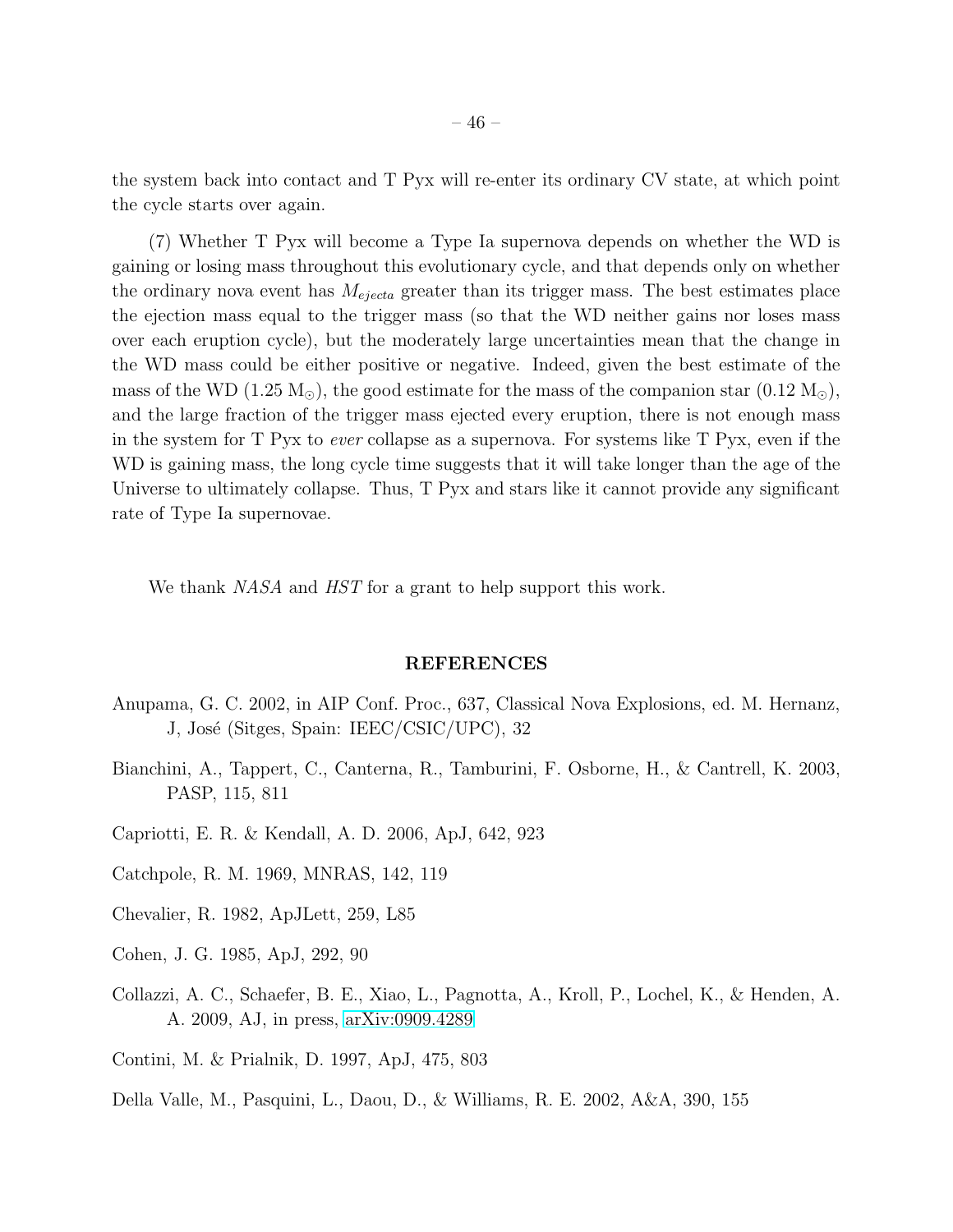- Duerbeck, H.W. 1987, SSRv, 45, 1
- Duerbeck, H. W. & Seitter, W. C. 1979, ESO Messenger, No. 17, 3
- Esenoglu, H. H., Saygae, A. T., Bianchini, A., Retter, A., Ozkan, M. T., & Altan, M. 2000, A&A, 364, 191
- Frank, J., King, A., & Raine, D. 2002, Accretion Power in Astrophysics (Cambridge, Cambridge University Press)
- Gallagher, J. S., & Starrfield, S. 1978, Ann. Rev. Astr. Ap., 16, 171
- Garcia-Segura, G. & Mac Low, M.-M. 1995, ApJ, 455, 160
- Garcia-Segura, G., Mac Low, M.-M., Shara, M. M. 2004, RMxAC, 20, 252
- Goranskij, V. P. et al. 2007, Astrophysical Bulletin, 62, 125
- Graham, M. J. & Zhang, Q. 2000, ApJSupp, 127, 339
- Hachisu, I. & Kato, M. 2006, ApJSupp, 167, 59
- Hachisu, I., Kato, M., & Nomoto, K. 2008, ApJLett, 683, L127
- Iijima, T. 2006, A&A, 451, 563
- Kato, M. 1990, ApJLett, 362, L17
- Kato, M. & Hachisu, I. 1991, ApJ, 373, 620
- Knigge, C., King, A. R., & Patterson, J. 2000, A&A, 364, L75
- Kovetz, A., Prialnik, D., & Shara, M. M. 1988, ApJ, 325, 828
- Landolt, A. O. 1977, PASP, 89, 574
- Livio, M. 1991, ApJLett, 369, L5
- Livio, M. & Truran, J. W. 1992, ApJ, 389, 695
- Ness, J.-U., Schwarz, G., Starrfield, S., Osborne, J. P., Page, K. L., Beardmore, A. P., Wagner, R. M., & Woodward, C. E. 2008, ApJ, 135, 1328
- Nomoto, K. 1982, ApJ, 253, 798
- Nomoto, K., Saio, H., Kato, M., & Hachisu, I. 2007, ApJ, 663, 1269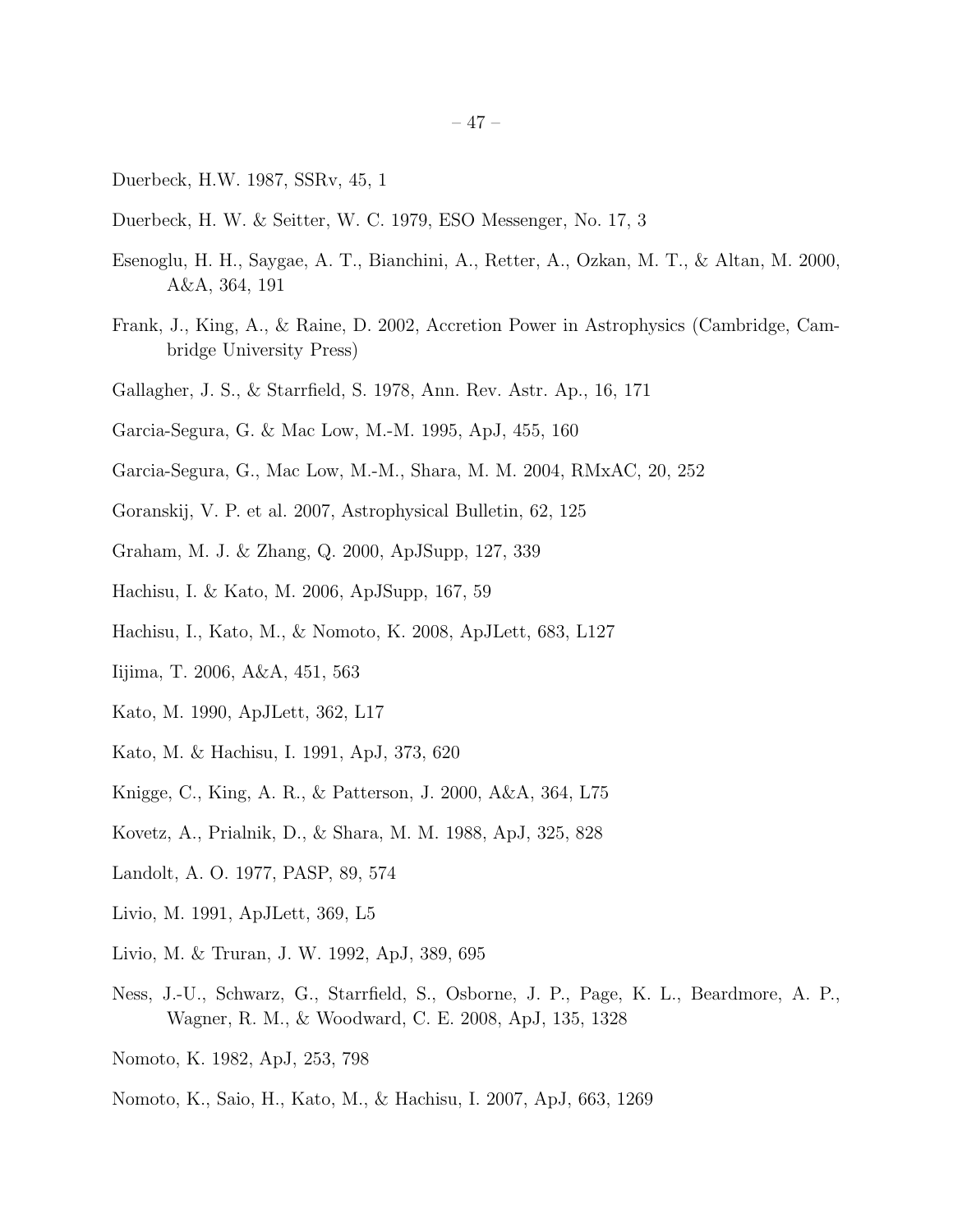- O'Dell, C. R. & Handron, K. D. 1996, AJ, 111, 1630
- Osterbrock, D. 1989, Astrophysics of Gaseous Nebulae and Active Galactic Nuclei (University Science Books, Mill Valley, CA)
- Patterson, J. 1984, ApJSupp, 54, 443
- Patterson, J. et al. 1998, PASP, 110, 380
- Pickering, E. C. 1913, Harvard Coll. Circulars, 179, 1
- Pretorius, M. L., Knigge, C., O'Donoghue, D., Henry, J. P., Gioia, I. M., & Mullis, C. R. 2007, MNRAS, 382, 1279
- Rappaport, S., Joss, P. C., & Webbink, R. F. 1982, ApJ, 254, 616
- Retter, A. & Lipkin, Y. 2001, A&A, 365, 508
- Ribas, I. 2006, Ap&SS, 304, 89
- Rogel, A. B., Cohn, H. N., & Lugger, P. M. 2008, ApJ, 675, 373
- Schaefer, B. E. 1990, ApJLett, 355, L39
- Schaefer, B. E. 2005, ApJLett, 621, L53
- Schaefer, B. E. 2009, ApJSupp, submitted
- Schaefer, B. E. & Collazzi, A. C. 2009, ApJ submitted
- Schaefer, B. E., Landolt, A. U., Vogt, N., Buckley, D., Warner, B., Walker, A. R., & Bond, H. E. 1992, ApJSupp, 81, 321
- Schaefer, B. E. & Patterson, J. 1983, ApJ, 268, 710
- Schwarz, G. J. 2002, in AIP Conf. Proc., 637, Classical Nova Explosions, ed. M. Hernanz, J, José (Sitges, Spain: IEEC/CSIC/UPC), 219
- S´egransan, D., Kervella, P., Forveille, T., & Queloz, D. 2003, A&A, 397, L5
- Seitter, W. C. 1986, in RS Ophiuci (1985) and the Recurrent Nova Phenomenon, ed. M. F. Bode (Utrecht, VNU Science Press), pp. 63-70
- Selvelli, P. L., Cassatella, A., & Gilmozzi, R. 1992, ApJ, 393, 289
- Selvelli, P., Cassatella, A., Gilmozzi, R., & Gonzalez-Riestra, R. 2008, A&A, 492, 787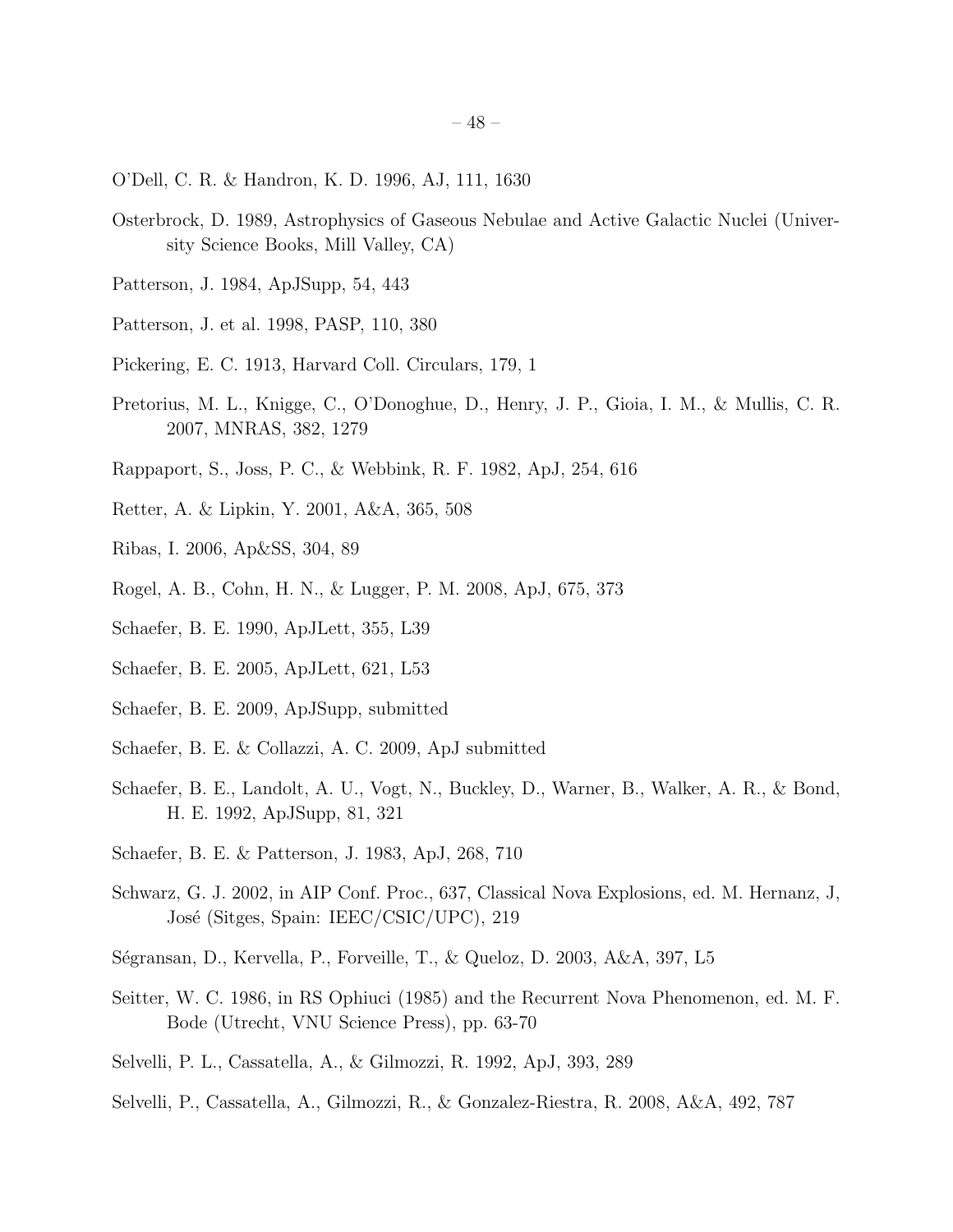- Shafter, A. W. 2002, in Classical Nova Explosions, ed. M. Hernanz and J. Jose (AIP Conf. Proc. 637), pp. 462-471
- Shara, M. M., Moffat, A. F. J., Williams, R. E., & Cohen, J. G. 1989, ApJ, 337, 720
- Shara, M. M. et al. 1997, AJ, 114, 258
- Shara, M. M. et al. 2007, Nature, 446, 159
- Shaviv, N. J. 2002, in AIP Conf. Proc., 637, Classical Nova Explosions, ed. M. Hernanz, J, José (Sitges, Spain: IEEC/CSIC/UPC), 259
- Shen, K. J. & Bildsten, L. 2007, ApJ, 660, 1444
- Somers, M. W. & Naylor, T. 1999, A&A, 352, 563
- Townsley, D. M. & Bildsten, L. 2005, ApJ, 628, 395
- Uthas, H. 2009, 14th North American Workshop on Cataclysmic Variables and Related Objects (Tucson, Mar 2009)
- Vanlandingham, K. M., Starrfield, S., Shore, S. N. & Wagner, R. M. 2002, in AIP Conf. Proc., 637, Classical Nova Explosions, ed. M. Hernanz, J., José (Sitges, Spain: IEEC/CSIC/UPC), 224
- van Teesling, A. & King, A. R. 1998, A&A, 338, 957
- Vishniac, E. T. 1994, ApJ, 428, 186
- Vogt, N., Barrera, L. H., Barwig, H., & Mantel, K.-H. 1990, Accretion-Powered Compact Binaries, 391
- Wade, R. A. 1987, IBVS, 3101
- Webbink, R. F., Livio, M., Truran, J. W., & Orio, M. 1987, ApJ, 314, 653.
- Wesson, R. et al. 2009, ApJLett, in press, arXiv:0810:0401
- Wheeler, J. C. & Benetti, S. 2000, in Astrophysical Quantities, 4th ed., ed. A. N. Cox (Springer), pp. 451-469.
- Williams, R. E. 1982, ApJ, 261, 170
- Yaron, O., Prialnik, D., Shara, M. M., & Kovetz, A. 2005, ApJ, 623, 398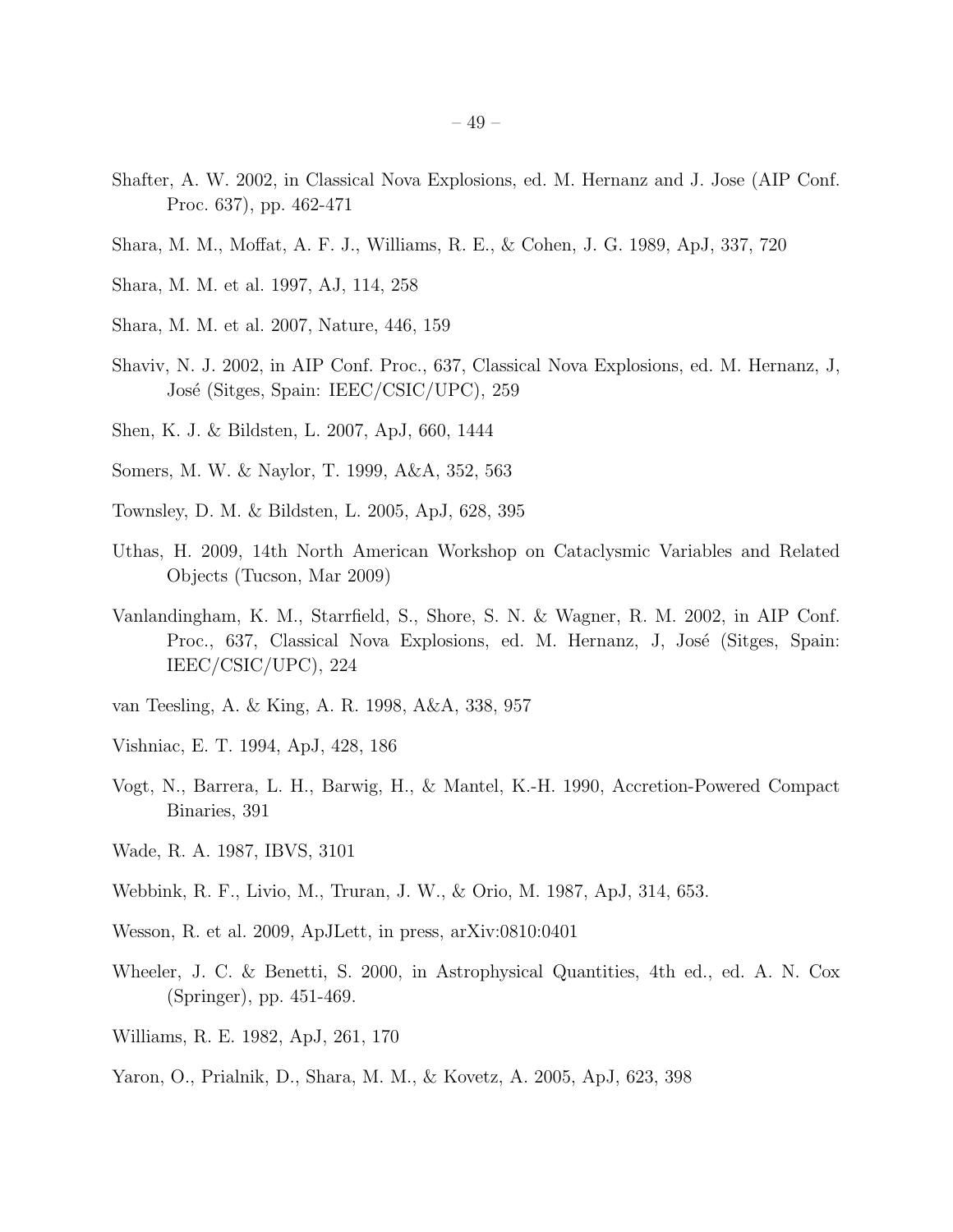Zanstra, H. 1955, Vistas in Astronomy, 1, 256

This preprint was prepared with the AAS IATEX macros v5.2.  $\,$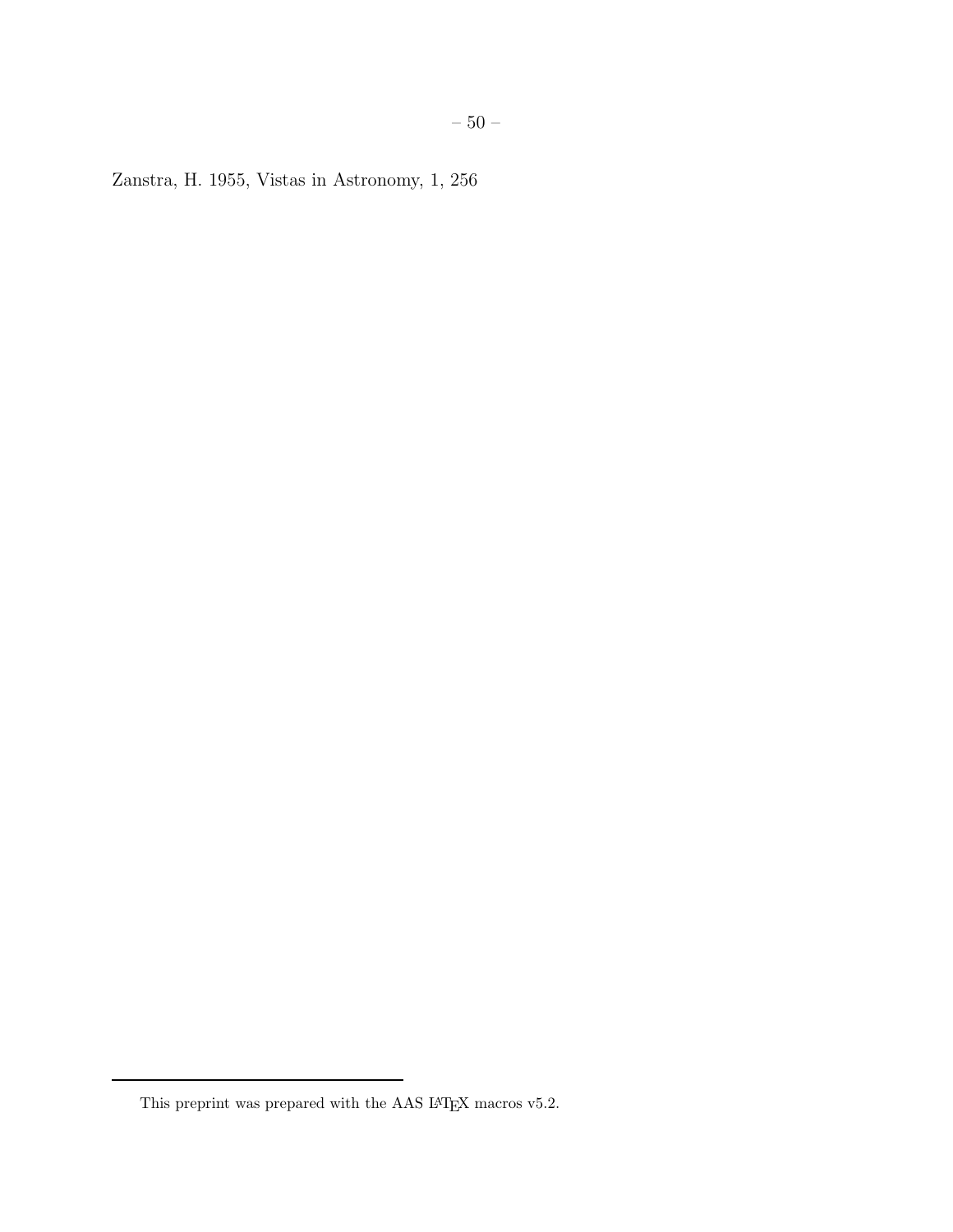Table 1. Knot Summary

| Knot            | $X-X_{T}$ | $Y-Y_T$  | $\theta_{2007}$ | $R_{2007}$ | $\Delta m_{07}$ | $\theta_{1995}$ | $R_{1995}$           | $\Delta m_{95}$ | $\theta_{1994}$ | $R_{1994}$           | $\Delta m_{94}$      | $R_{95}/R_{07}$ | $R_{94}/R_{07}$      | $\Delta m_{07-95}$ | $\Delta m_{95-94}$     |
|-----------------|-----------|----------|-----------------|------------|-----------------|-----------------|----------------------|-----------------|-----------------|----------------------|----------------------|-----------------|----------------------|--------------------|------------------------|
| K1              | $-13.3$   | 14.0     | $-44$           | 19.3       | 5.61            | $-41$           | 18.4                 | 6.41            | $-30$           | 15.3                 | 5.97                 | 0.953           | 0.793                | $-0.80$            | 0.44                   |
| K2              | $-17.0$   | 24.9     | $-34$           | 30.1       | 6.03            | $-34$           | 28.0                 | 5.64            | $-34$           | 27.4                 | 5.77                 | 0.930           | 0.910                | 0.39               | $-0.13$                |
| K3              | 24.1      | $-21.0$  | 131             | 32.0       | 5.76            | 131             | 28.4                 | 4.94            | 131             | 28.0                 | 4.97                 | 0.888           | 0.875                | 0.82               | $-0.03$                |
| K4              | $-23.5$   | 23.4     | $-45$           | 33.1       | 6.03            | $-45$           | 30.6                 | 5.15            | $-45$           | 30.6                 | 5.31                 | 0.924           | 0.924                | 0.88               | $-0.16$                |
| K5              | $-57.0$   | 0.3      | $-90$           | 57.0       | 5.56            | $-89$           | 51.7                 | 6.64            | $-88$           | 51.0                 | 6.78                 | 0.907           | 0.895                | $-1.08$            | $-0.14$                |
| K6              | 12.1      | $-58.1$  | 168             | 59.3       | 5.73            | 168             | 53.5                 | 4.64            | 168             | 52.9                 | 5.41                 | 0.902           | 0.892                | 1.09               | $-0.77$                |
| K7              | $-25.4$   | $-58.2$  | $-156$          | 63.5       | 4.84            | $\cdots$        | $\cdots$             | .               | $\cdots$        | $\cdots$             | $\cdots$             | $\cdots$        | $\cdots$             | $\ldots$ .         | $\ldots$ .             |
| K8              | 71.8      | $-2.4$   | 92              | 71.8       | 4.77            | 93              | 66.4                 | 4.44            | 93              | 65.8                 | 4.39                 | 0.925           | 0.916                | 0.33               | 0.05                   |
| K9              | 72.5      | $-8.1$   | 96              | 73.0       | 4.77            | $\cdots$        | $\ldots$             | $\cdots$        | $\cdots$        | $\sim$ $\sim$ $\sim$ | $\cdots$             | $\cdots$        | $\sim$ $\sim$ $\sim$ | $\ldots$ .         | $\sim$ $\sim$ $\sim$   |
| K10             | 71.7      | $-23.4$  | 108             | 75.5       | 5.06            | 107             | 69.9                 | 4.67            | 107             | 69.5                 | 4.67                 | 0.926           | 0.921                | 0.39               | 0.00                   |
| K11             | $-39.2$   | 69.7     | $-29$           | 80.0       | 5.72            | $\cdots$        | $\cdots$             | $\cdots$        | $\cdots$        | $\cdots$             | $\cdots$             | $\cdots$        | $\sim$ $\sim$ $\sim$ | $\cdots$           | $\sim$ $\sim$ $\sim$   |
| K12             | 85.5      | 8.2      | 85              | 85.9       | 4.98            | 84              | 78.4                 | 4.61            | 84              | 77.5                 | 4.64                 | 0.913           | 0.902                | 0.37               | $-0.03$                |
| K13             | 82.6      | $-24.4$  | 106             | 86.1       | 6.41            | 106             | 80.3                 | 6.52            | 106             | 79.6                 | 6.26                 | 0.933           | 0.925                | $-0.11$            | $0.26\,$               |
| K14             | 85.9      | $-8.1$   | 95              | 86.3       | 5.07            | 95              | 79.3                 | 5.34            | 95              | 78.6                 | 5.28                 | 0.919           | 0.911                | $-0.27$            | 0.06                   |
| K15             | 72.9      | $-53.0$  | 126             | 90.2       | 5.52            | 126             | 81.8                 | 4.31            | 125             | 81.7                 | 7.32                 | 0.907           | 0.906                | 1.21               | $-3.01$                |
| K16             | 66.3      | $-67.8$  | 136             | 94.8       | 5.95            | 135             | 86.6                 | 6.90            | 135             | 85.9                 | 6.70                 | 0.914           | 0.906                | $-0.95$            | $\overline{C}$<br>0.20 |
| K17             | 53.6      | 80.8     | 34              | 96.9       | 5.49            | 33              | 88.0                 | 6.90            | 34              | 87.4                 | 6.51                 | 0.908           | 0.902                | $-1.41$            | 0.39                   |
| <b>K18</b>      | 64.5      | 81.7     | 38              | 104.1      | 5.00            | 39              | 98.4                 | 6.18            | 39              | 97.7                 | 6.00                 | 0.945           | 0.939                | $-1.19$            | 0.18                   |
| K19             | $-10.8$   | $-103.9$ | $-174$          | 104.4      | 5.44            | $-174$          | 96.4                 | 6.47            | $-174$          | 95.4                 | 6.18                 | 0.923           | 0.914                | $-1.03$            | 0.29                   |
| K20             | $-82.9$   | 70.8     | $-50$           | 109.0      | 5.53            | $-50$           | 101.5                | 5.28            | $-50$           | 100.5                | 4.94                 | 0.931           | 0.922                | 0.25               | 0.34                   |
| K21             | $-107.6$  | $-18.6$  | $-100$          | 109.2      | 5.28            | $-100$          | 99.1                 | 3.69            | $\cdots$        | $\sim$ $\sim$ $\sim$ | $\sim$ $\sim$ $\sim$ | 0.908           | $\cdots$             | 1.59               | $\ldots$ .             |
| K <sub>22</sub> | $-95.5$   | 60.1     | $-58$           | 112.8      | 4.79            | $-57$           | 107.0                | 7.04            | $\cdots$        | $\cdots$             | $\cdots$             | 0.949           | $\ldots$             | $-2.25$            | $\ldots$               |
| K23             | 76.5      | 83.7     | 42              | 113.4      | 4.84            | $\cdots$        | $\ldots$             | $\cdots$        | $\cdots$        | $\sim$ $\sim$ $\sim$ | $\cdots$             | $\cdots$        | $\ldots$             | $\cdots$           | $\sim$ $\sim$ $\sim$   |
| K24             | 73.3      | 89.9     | 39              | 116.0      | 5.43            | 39              | 105.1                | 5.82            | 38              | 102.3                | 5.51                 | 0.906           | 0.882                | $-0.39$            | 0.31                   |
| K25             | 108.0     | 42.8     | 68              | 116.1      | 5.68            | 68              | 106.0                | 7.89            | $\cdots$        | $\cdots$ .           | $\cdots$             | 0.913           | $\sim$ .             | $-2.21$            | $\sim$ $\sim$ $\sim$   |
| K26             | 97.3      | 77.4     | 51              | 124.3      | 5.88            | $\cdots$        | $\sim$ $\sim$ $\sim$ | $\cdots$        | $\cdots$        | $\cdots$ .           | $\cdots$             | $\cdots$        | $\ldots$             | $\cdots$           | $\cdots$               |
| K27             | 124.0     | $-14.9$  | 97              | 124.9      | 5.36            | 97              | 114.8                | 6.78            | 97              | 113.1                | 6.30                 | 0.919           | 0.906                | $-1.42$            | 0.48                   |
| K28             | $-110.1$  | 61.2     | $-61$           | 126.0      | 5.21            | $-61$           | 115.9                | 5.79            | $-61$           | 114.4                | 5.59                 | 0.920           | 0.908                | $-0.58$            | 0.20                   |
| K29             | 123.3     | 37.6     | 73              | 128.9      | 4.78            | 73              | 116.9                | 7.10            | 73              | 116.0                | 6.66                 | 0.907           | 0.900                | $-2.32$            | 0.44                   |
| K30             | 122.5     | 46.9     | 69              | 131.2      | 5.48            | 70              | 119.5                | 6.79            | 69              | 118.8                | 7.40                 | 0.911           | 0.905                | $-1.31$            | $-0.61$                |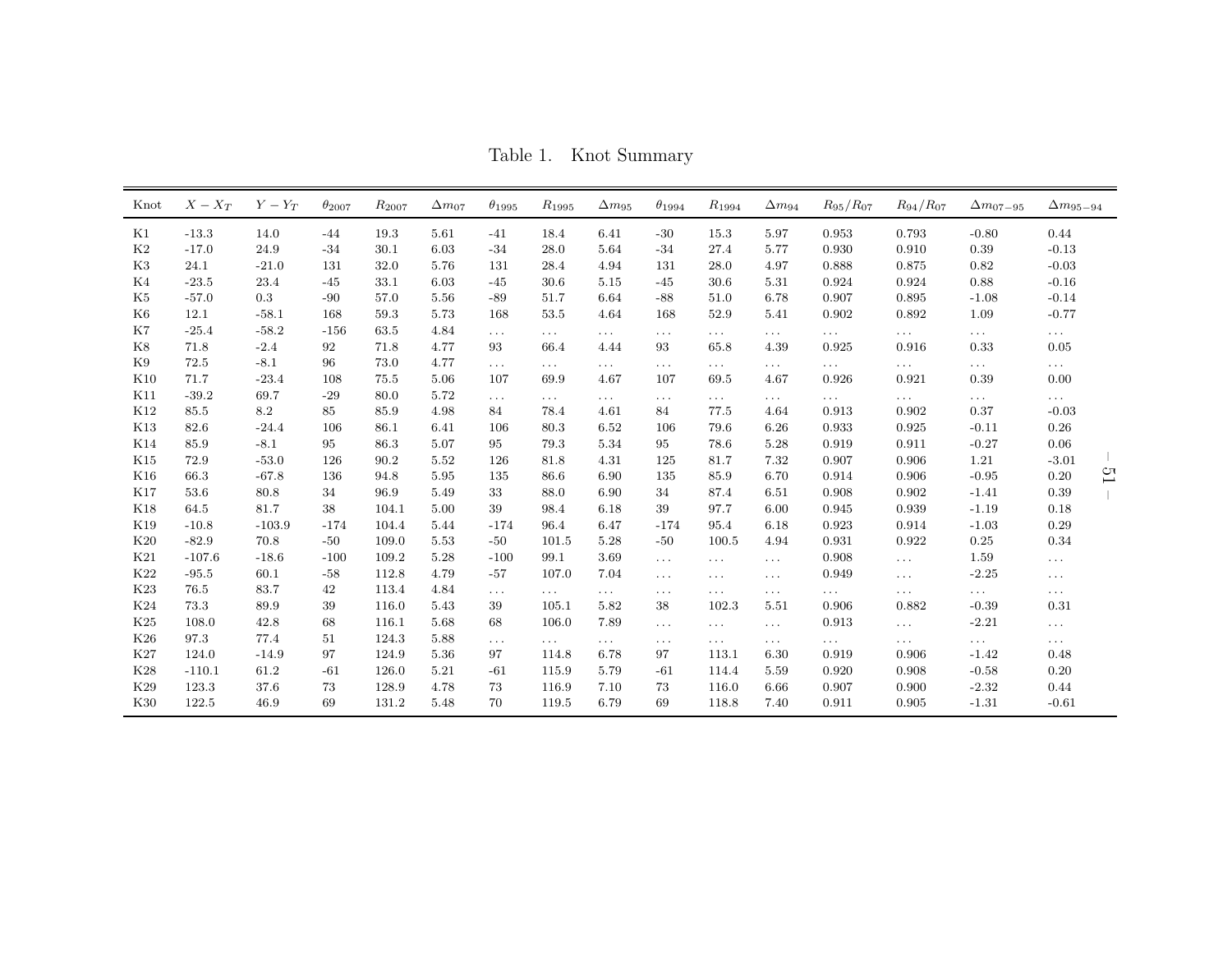

Fig. 1.— T Pyx field. This picture shows our full image from 2007 June 29 with the Planetary Camera on the WFPC2. T Pyx itself is the star near the middle, with the star Check near the bottom, and three faint background stars visible (two near the left edge and one towards the right in the middle). The nova shell is visible as knots circularly distributed around T Pyx, with 30 knots being relatively bright (and many more visible). In this image (also Figures 2 and 3), north is directly to the top and east is to the left. The field size is  $800\times800$  pixels, or  $35\times35$  arc-seconds.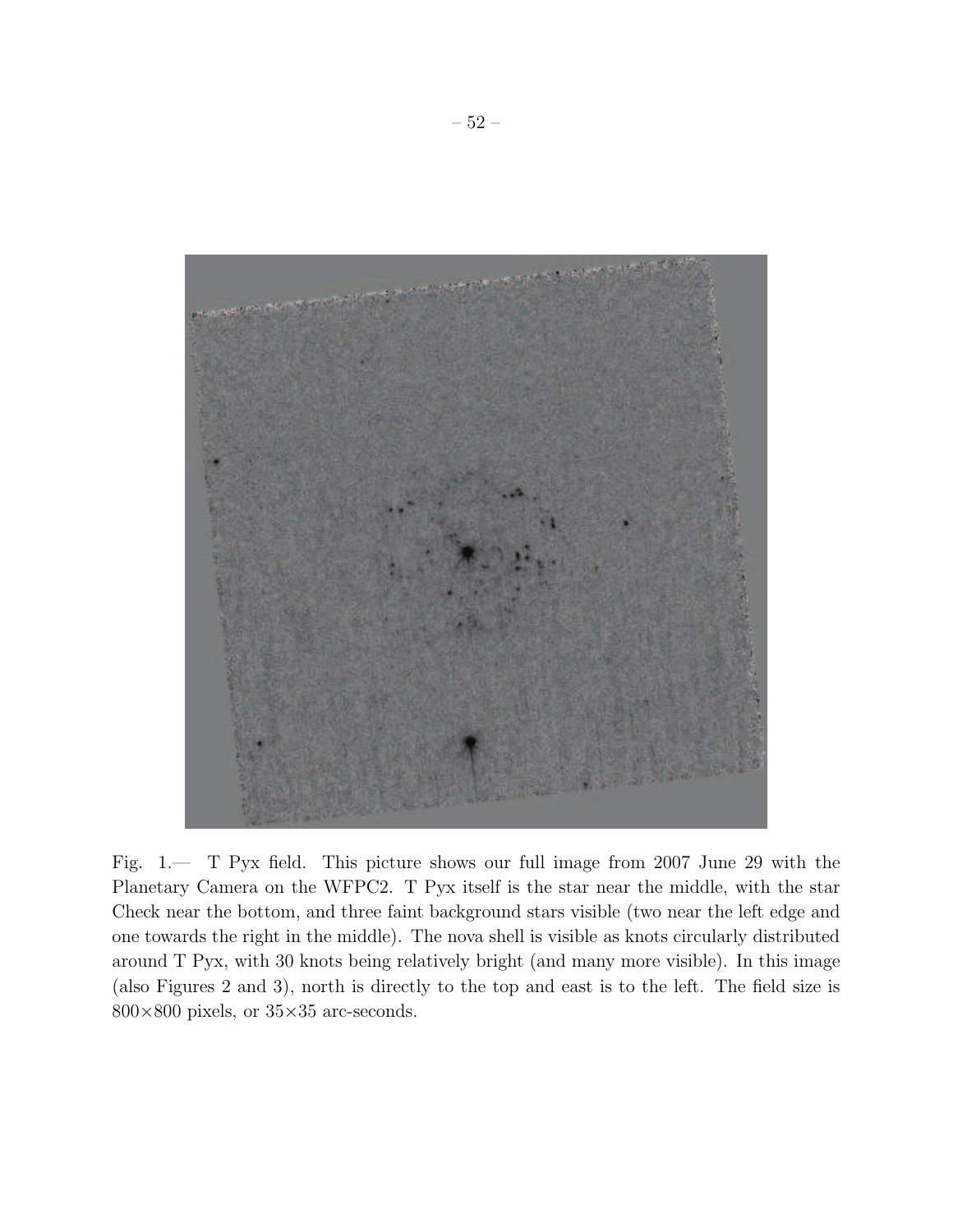

Fig. 2.— T Pyx knots in 2007. This picture is a close-up of Figure 1 so that the knots can be better seen, and the individual knots are numbered as in Table 1. All knots are unresolved even though some knots appear close to other knots. We see that the knots are mostly at radial distances of 100-130 pixels (4.6-6.0 arc-seconds) from T Pyx. This distribution points to the shell being hollow with a finite thickness. This image can be directly compared to Figures 2, 6, and 7 in Shara et al. (1997) of *HST* images in 1994 and 1995. In this comparison, we readily see that many of the knots form identical patterns in 1994, 1995, and 2007, and this provides our assurance that we are seeing the same knots in all three epochs. We also see some knots that do not appear in the 1995 image, and the turn-on of knots at this late epoch is consistent only with the knots being powered by shocks from collisions between ejecta from different eruptions.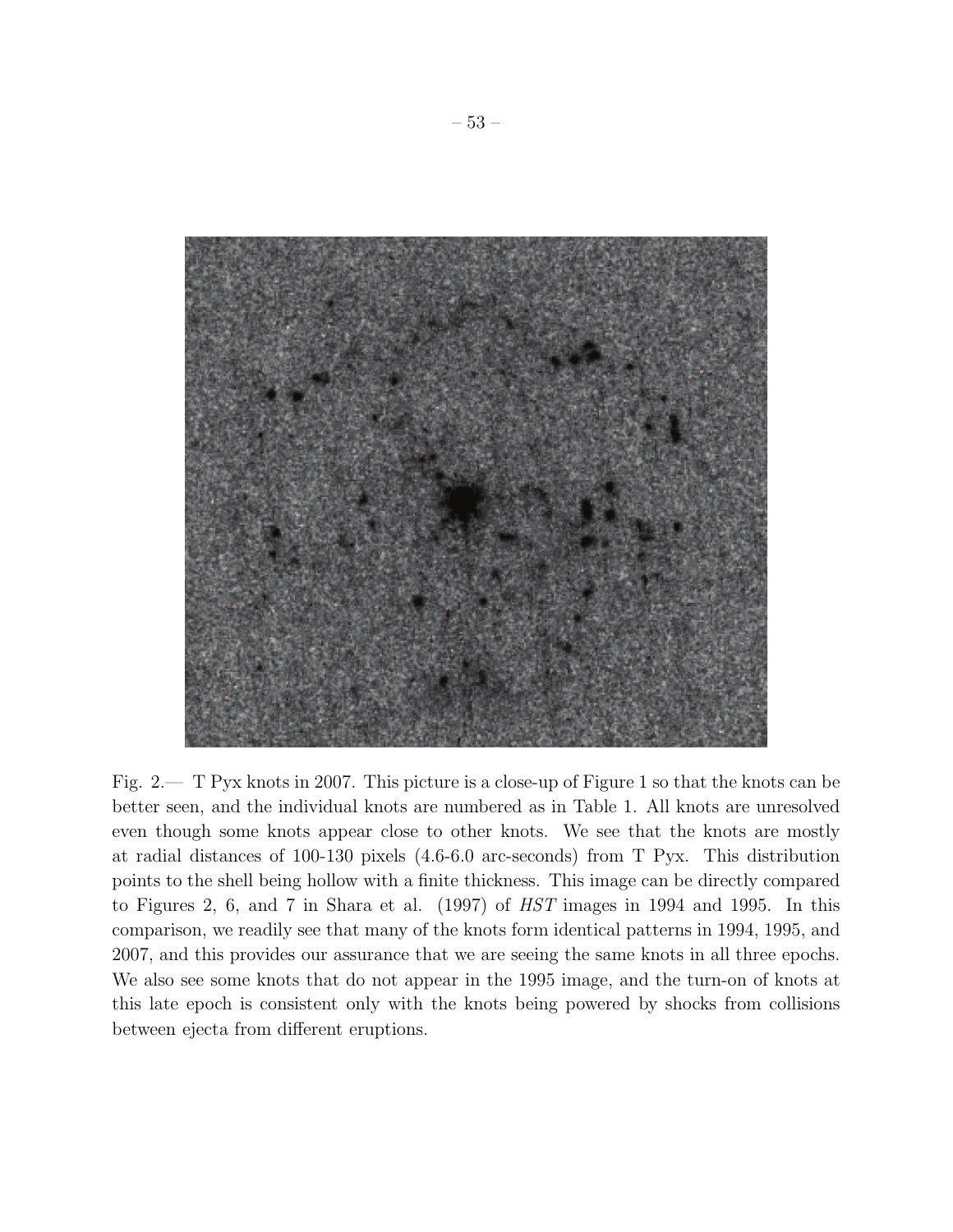

Fig. 3.— The expansion from 1995 to 2007. The close-ups from 1995 (top panel) and 2007 (bottom panel) have identical scaling, positioning, and cropping. The knots in both images form 'constellations' which are distinctly visible in both images, and the duplication of these complex patterns provides confidence that we are seeing the *same* knots in both images. We see that T Pyx has the same position, but that the constellations of knots are shifted to the right by a small but noticeable and significant amount. This provides visual proof of the expansion of the shell. We also see that the 1995 image goes substantially deeper than the 2007 image, due to the much greater exposure time in 1995 as compared to our total of 3800 seconds in 2007.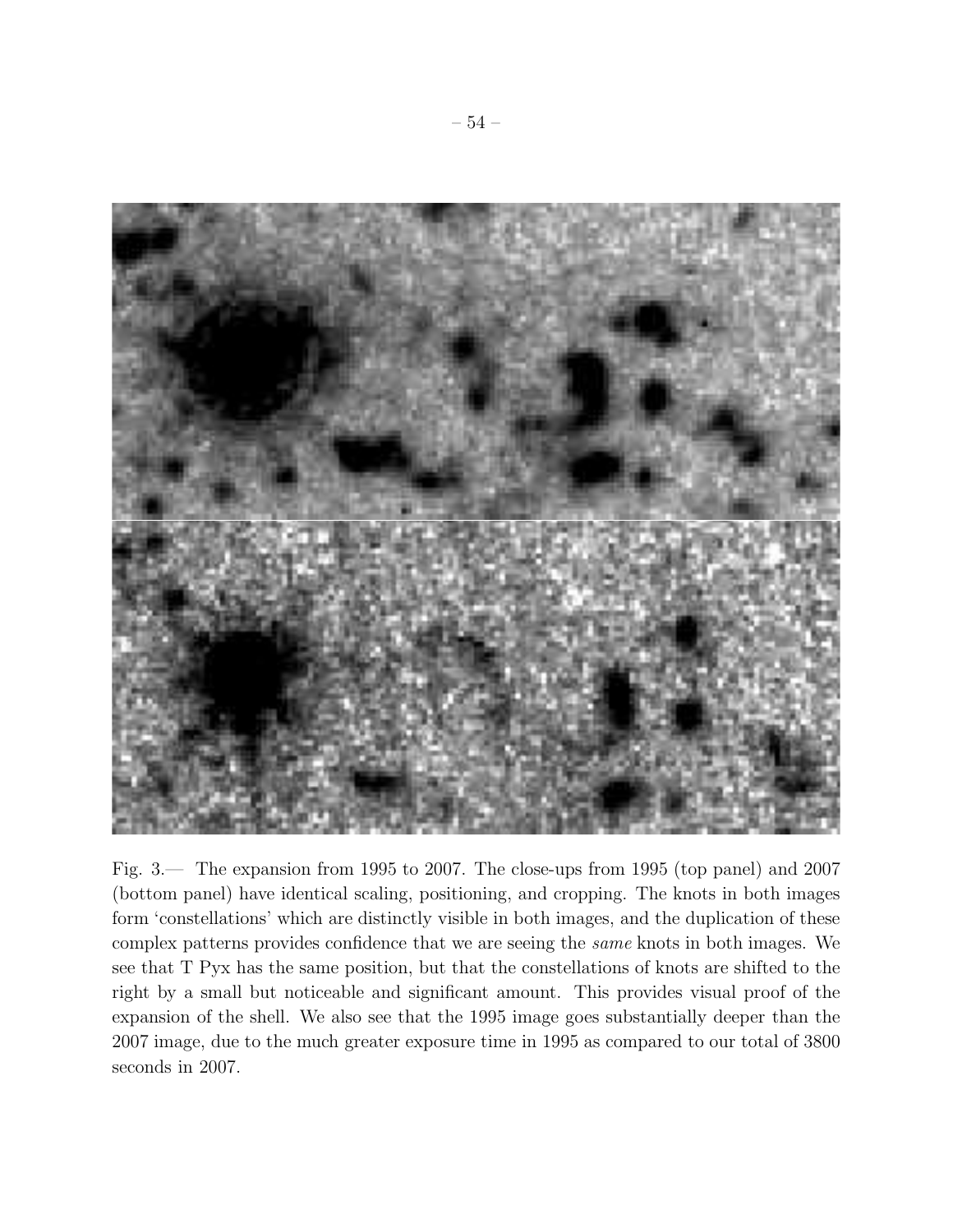

Fig. 4.— Cross-correlation from 2007 to 1995. The cross-correlation is the product of the flux of a knot in a one arc-second photometric aperture on the 2007 image and the flux in a shifted position on the 1995 image. The shifts are all radial, where the distance to T Pyx is changed by a factor of  $F$ , as plotted along the horizontal axis. This plot gives the cross-correlation for five representative knots. The peak in the functions shows the fractional radial shift from 2007 to 1995. All of these five knots (and almost all of the knots) have peaks close to  $F = 0.91$ . This demonstrates that the choice of 1995 knots to match with the 2007 knots is accurate. This also demonstrates that the expansion of the T Pyx shell is homologous, in that the radial shifts from 1995 to 2007 are proportional to the radial distance from T Pyx.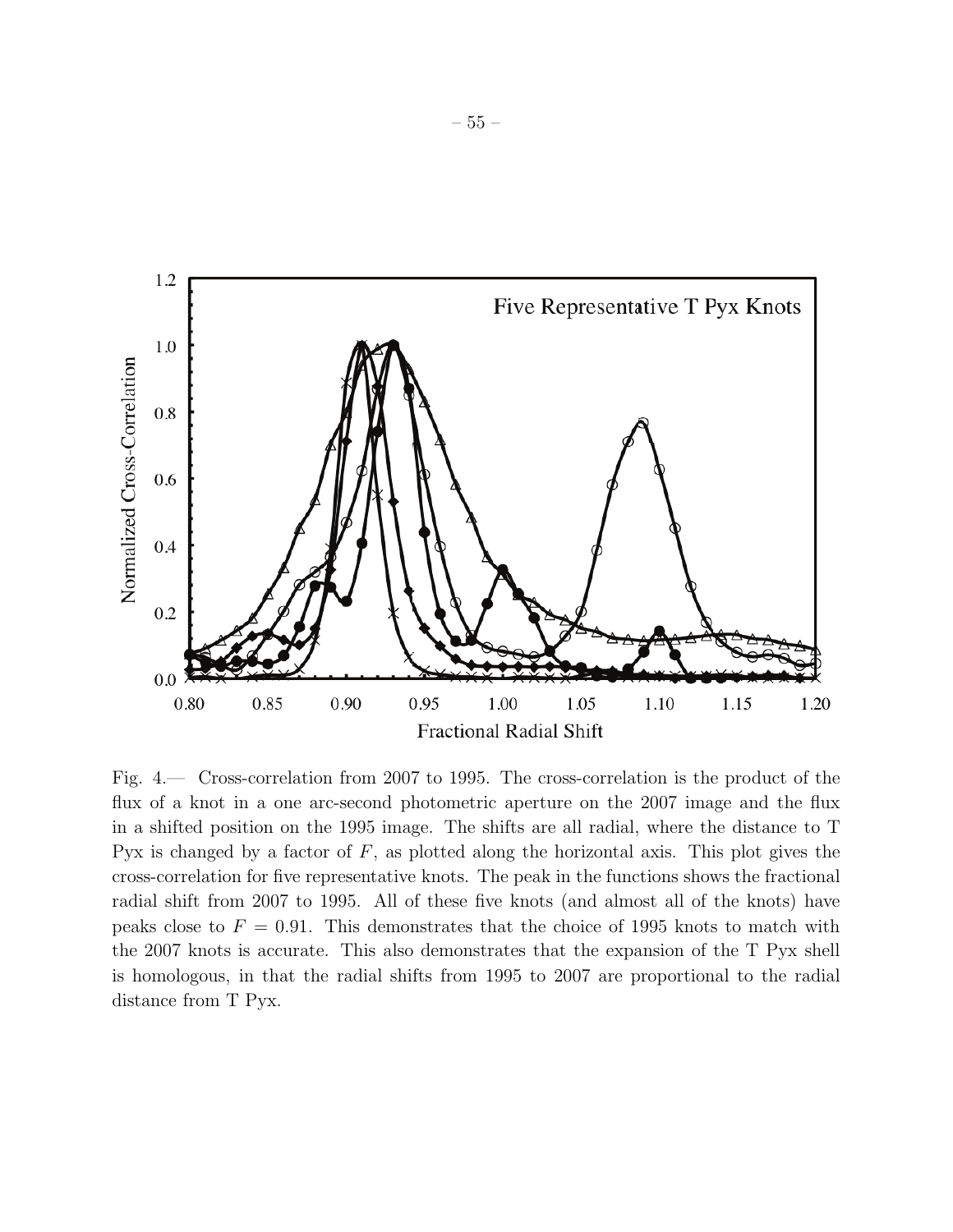

Fig. 5.— Cross-correlations summed for 30 knots. The summed cross correlations both show a single highly-significant peak near  $F = 0.91$ . In more detail, we find  $F = 0.912 \pm 0.004$  for 2007.5-1995.8 and  $F = 0.907 \pm 0.005$  for 2007.5-1994.1 from this plot.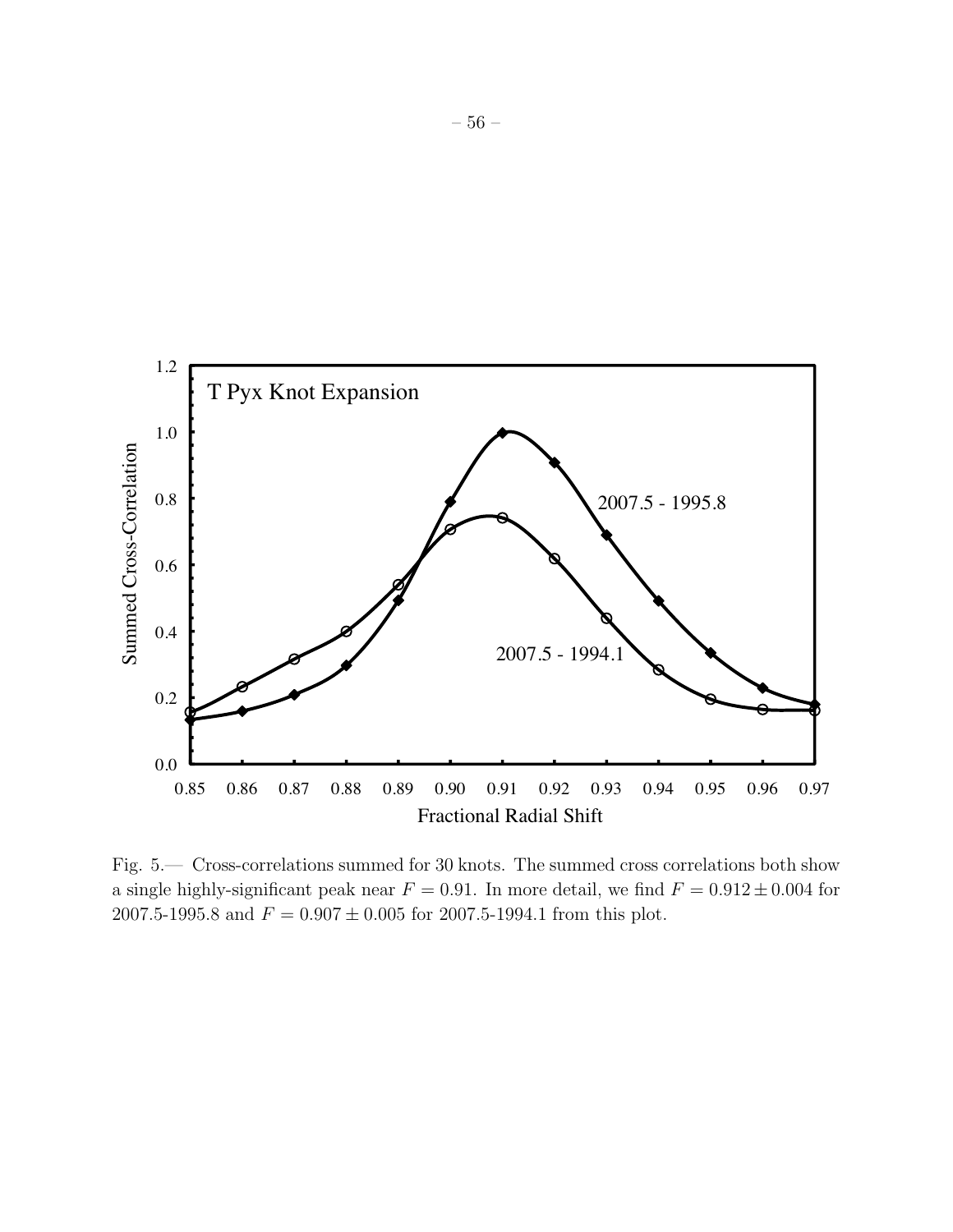

Fig. 6.— Homologous radial expansion. From eaach of the two images in the middle 1990s to 2007.5, the knots move outward by an amount  $\Delta R$  (in pixels). This expansion is plotted for both 1994.1 to 2007.5 (open squares) and from 1995.8 to 2007.5 (filled diamonds). We see that the two sets of points form a fairly good line with an intercept close to the origin. This is the signature of homologous expansion, where a knot twice as far away from T Pyx will move twice as much in a given time interval, and so on.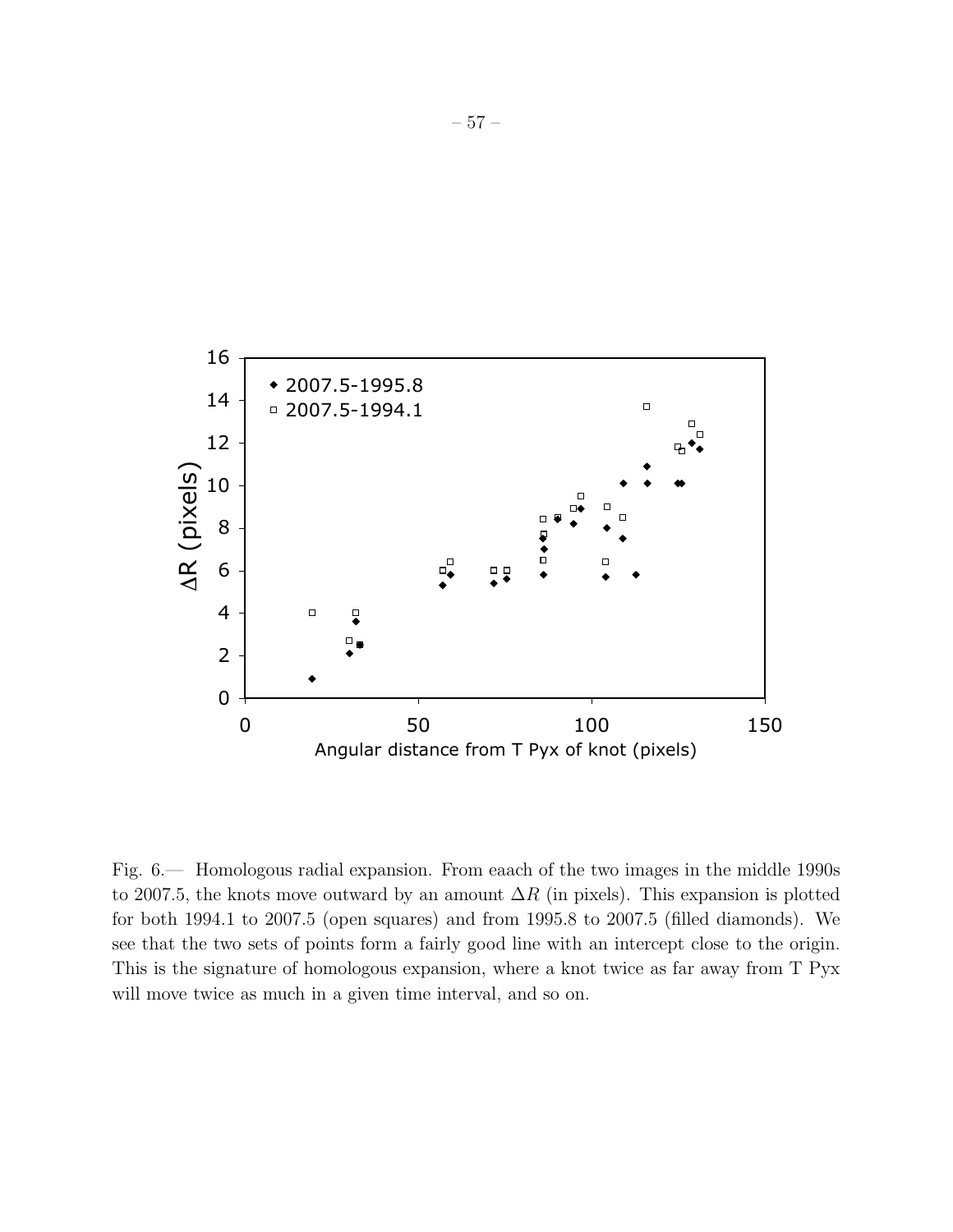

Fig. 7.— T Pyx deceleration models. As knots are ejected, their radial distance from T Pyx will increase; with the slope of the line in this plot gives the expansion velocity. The four displayed curves correspond to the four different models, where the no-deceleration model is shown with an eruption around the year 1866, the sudden deceleration model is shown for the 1967 eruption, the deceleration from the prior shell model is shown for the 1902 eruption, and the deceleration from the ISM model is shown for the 1920 eruption. None of the models with significant deceleration can work because the degree of deceleration critically depends on the greatly-variable mass of the individual knots, whereas we see all the knots having closely similar fractional expansions. The only remaining viable model is the one in which the knots have undergone no significant deceleration. With this, we conclude that the currently-visible knots were ejected around the year 1866 in a classical nova event, and they have been coasting outward ever since.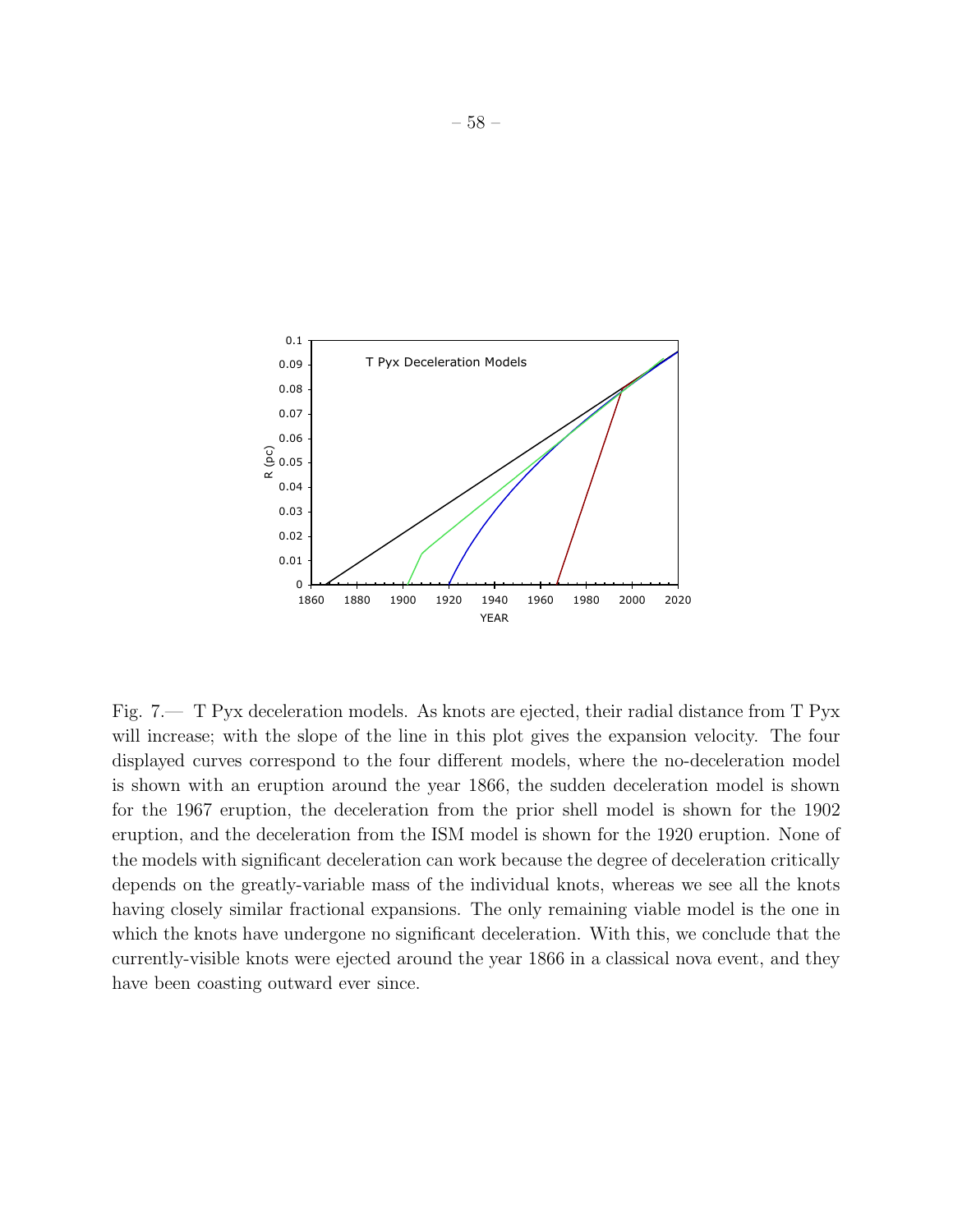

Fig. 8.— Simulation of T Pyx knots. This plot of simulated knots shows their change in angular distance from 1995.8 to 2007.5 as a function of the angular distance in 2007.5. This plot should be directly comparable to Figure 6 for the observed data from T Pyx. All the knots from the 1866 eruption lie exactly along a straight line pointing to the origin, despite the fact that the knots have widely varying velocities and angles to the line of sight. Similarly, the knots from the 1967 eruption all fall exactly along a different straight line pointing back to the origin. The slopes of these lines tell us when the knots were ejected. This provides a confident means of identifying the eruption date and deciding whether multiple eruptions have co-mingling knots.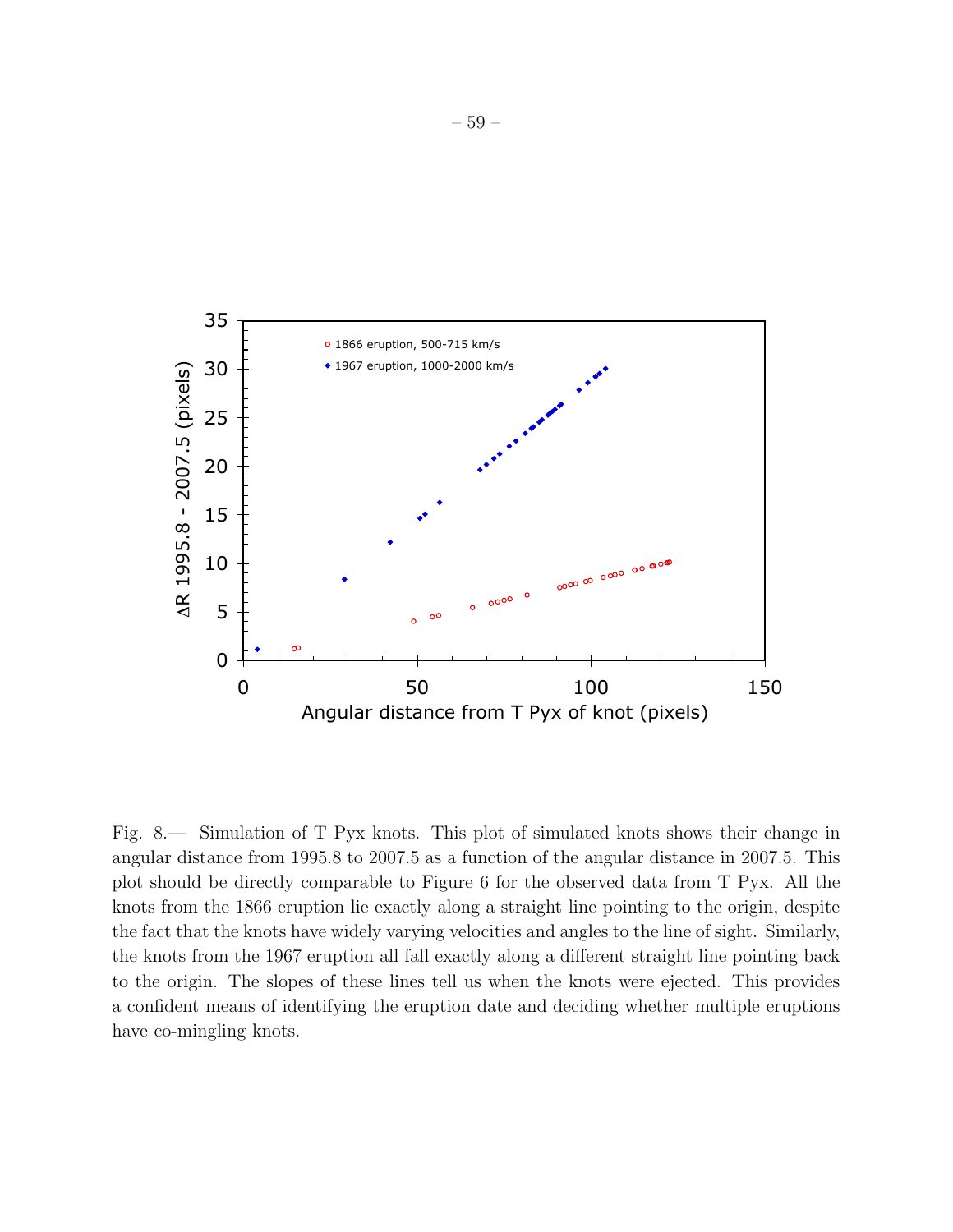

Fig. 9.— Radial profile of T Pyx. This radial profile is dominated by the knots from the '1866' eruption out to 150 pixels (with a peak near 100 pixels), with a faint outer halo visible to at least 350 pixels. The pixel size is 0.045". The surface brightness is averaged within annular regions with a width of 10 pixels, and has units of 0.001 counts per pixel. The upper curve gives the total flux (including the knots) within the annular region divided by the area, with a break around a radial distance of 280 pixels due to the Check star being in the annuli. The lower curve gives the mode of the pixel brightnesses in each of the annuli, representing the smooth shell brightness with the knots removed.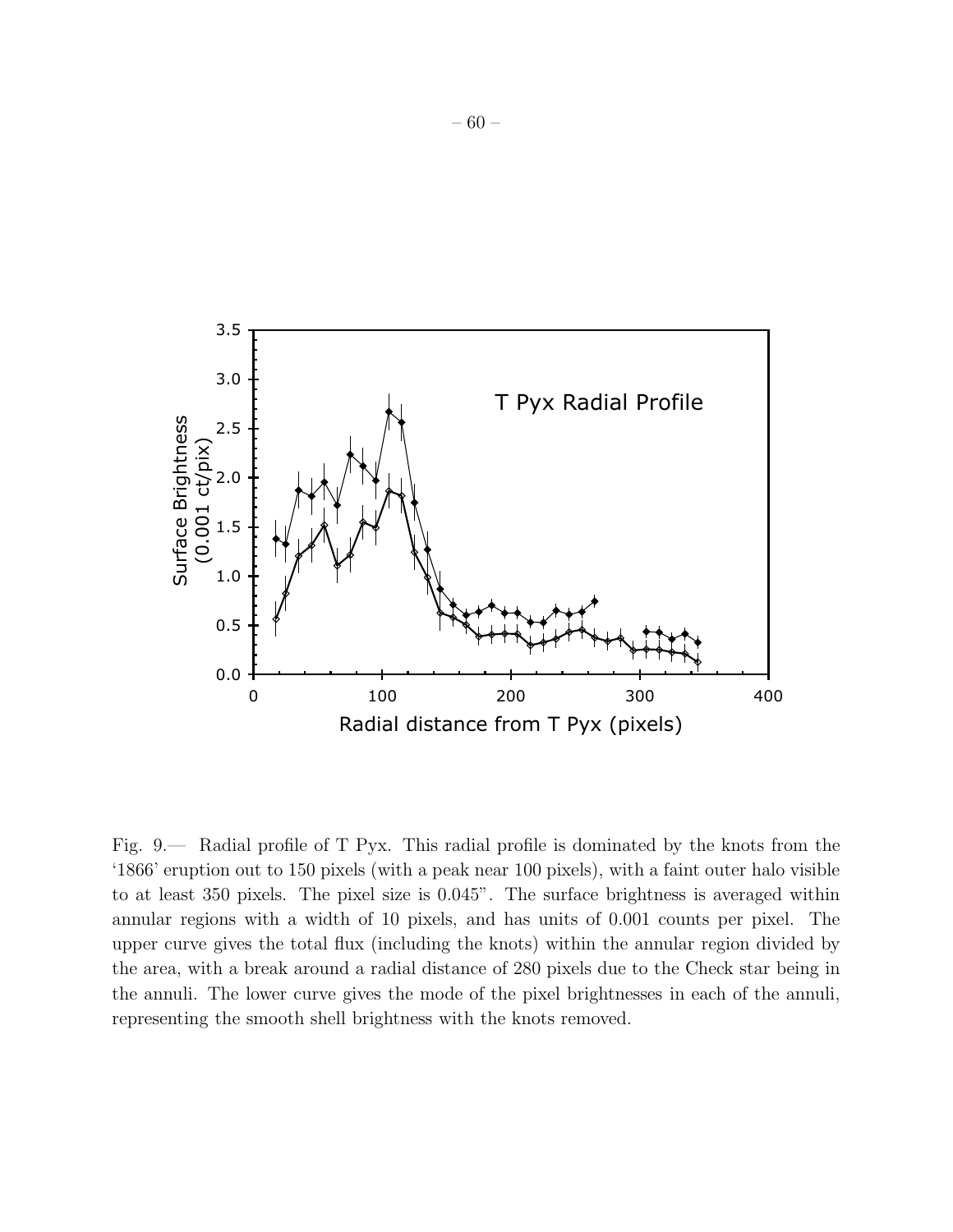

Fig. 10.— Brightness evolution of T Pyx. This schematic plot of the B-band brightness of T Pyx through time is useful for visualizing the evolutionary cycle. The cycle goes between three states: the ordinary CV state, the RN state, and the hibernation state. The ordinary CV state is where the system appears as an unexceptional interacting binary where the accretion is weak, driven only by gravitational radiation angular momentum loss, as is appropriate for T Pyx being below the period gap. The RN state starts with the ordinary nova event of '1866', which ejected the now-visible knots in the nova shell and initiated a high mass accretion rate, which makes the system bright and causes RN events. However, the high accretion rate is not self-sustaining, so the brightness declines and the accretion will soon stop. The hibernation state begins when the puffed up secondary star contracts inside its Roche lobe and accretion stops. The hibernation state continues while gravitational radiation slowly brings the secondary star again into contact with its Roche lobe. As the accretion restarts, the system returns to its ordinary CV state, and the cycle starts over again.